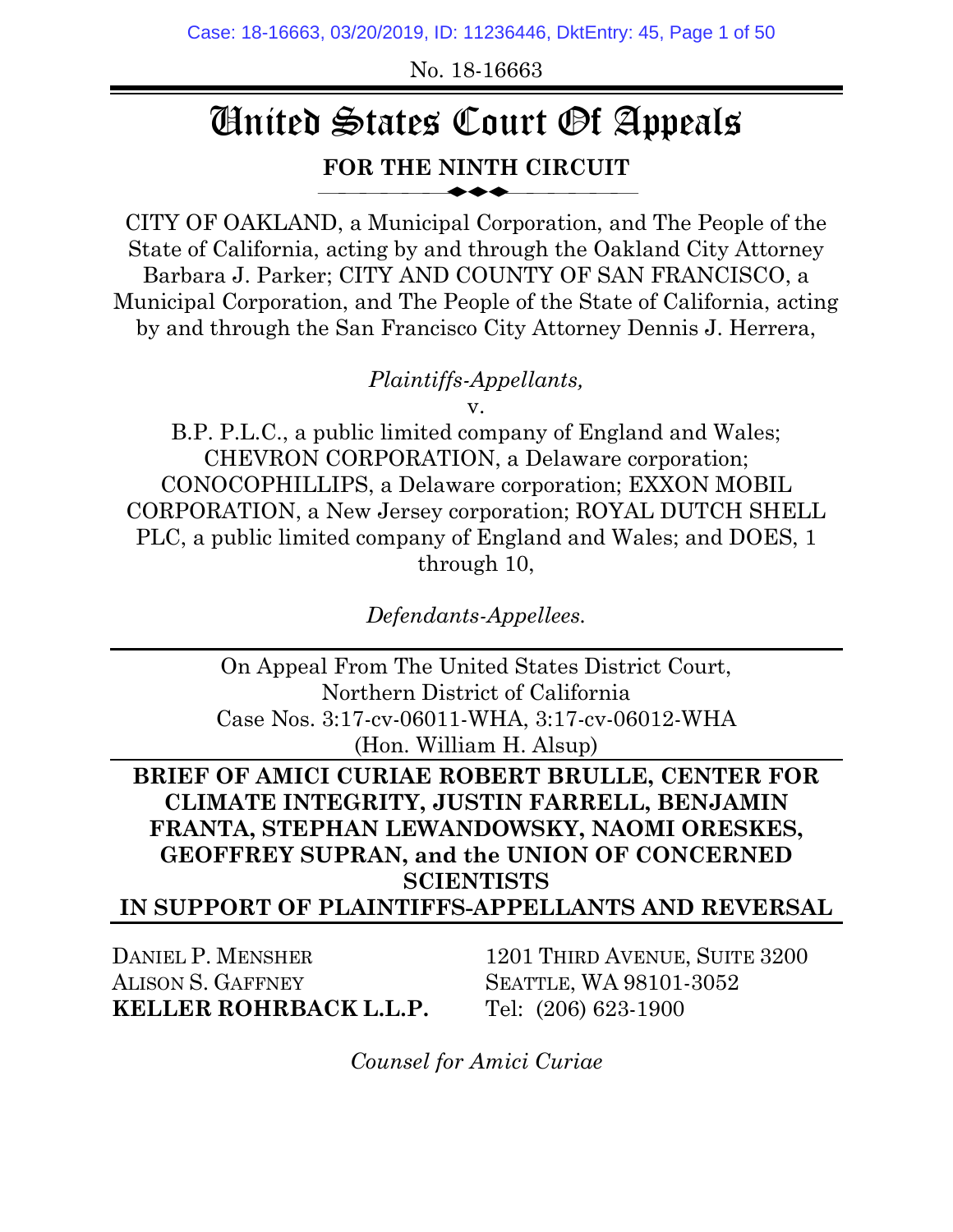# **TABLE OF CONTENTS**

| $I_{\cdot}$ |           | DEFENDANTS HAD ACTUAL KNOWLEDGE<br>OF THE RISKS ASSOCIATED WITH THEIR                                                                                                                 |
|-------------|-----------|---------------------------------------------------------------------------------------------------------------------------------------------------------------------------------------|
|             | A.        | Defendants had early knowledge that fossil<br>fuel products were causing an increase in<br>atmospheric $CO2$ concentrations, and that<br>this increase could result in "catastrophic" |
|             | <b>B.</b> | Defendants conducted their own climate<br>science research that confirmed fossil fuel<br>combustion was increasing atmospheric<br>carbon dioxide concentrations and that this         |
| II.         |           | DEFENDANTS TOOK PROACTIVE STEPS TO<br>CONCEAL THEIR KNOWLEDGE AND                                                                                                                     |
|             | A.        | Defendants developed sophisticated public<br>relations strategies to hide the risks of<br>climate change and create doubt about the<br>scientific consensus of global warming 17      |
|             | <b>B.</b> | Defendants engaged in public<br>communications campaigns designed to<br>manufacture doubt and downplay the                                                                            |
|             | C.        | Defendants funded individuals,<br>organizations, and research to discredit the                                                                                                        |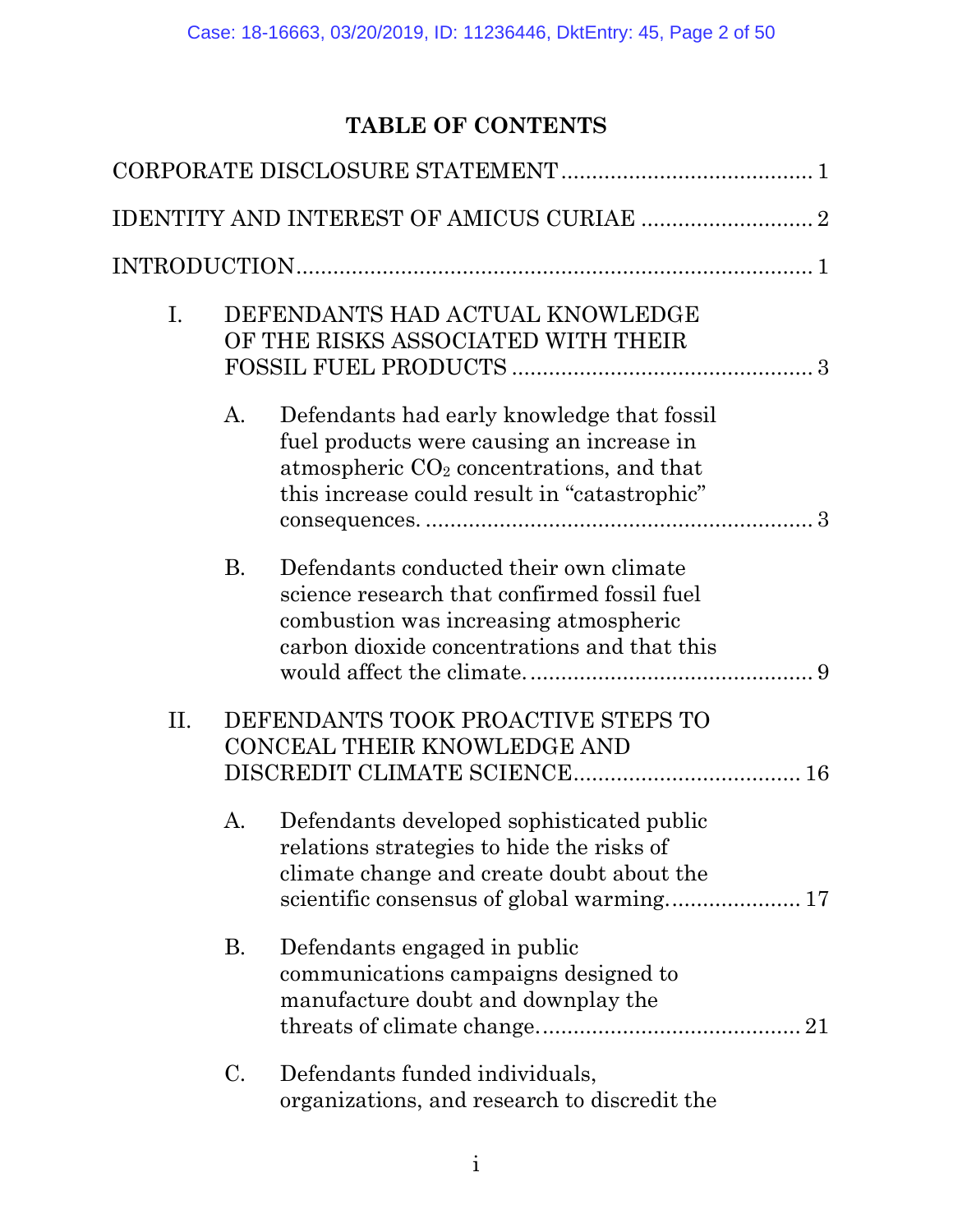| growing body of publicly available climate                                                                      |  |
|-----------------------------------------------------------------------------------------------------------------|--|
| III. DEFENDANTS MOVED TO PROTECT THEIR<br>OWN ASSETS FROM CLIMATE IMPACTS<br>BASED ON THE SCIENCE THEY PUBLICLY |  |
|                                                                                                                 |  |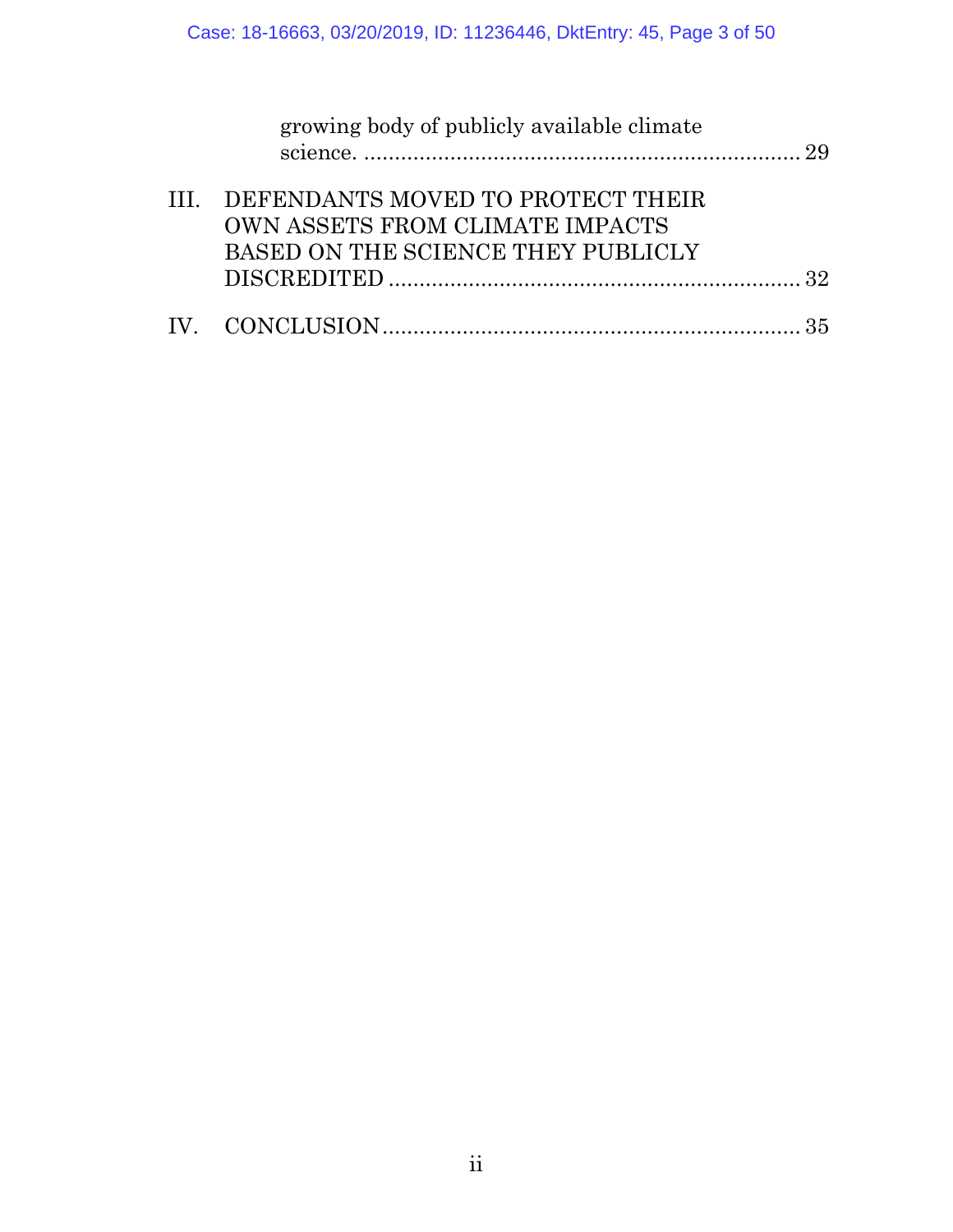# **TABLE OF AUTHORITIES**

# **Page(s)**

## **Cases**

| City of Modesto Redevelopment Agency v. Superior Court,                                                                        |  |
|--------------------------------------------------------------------------------------------------------------------------------|--|
| City of Modesto v. Dow Chem. Co.,                                                                                              |  |
| County of Santa Clara v. Atlantic Richfield Co.,                                                                               |  |
| People v. ConAgra Grocery Prods. Co.,                                                                                          |  |
| Stevens v. Parke, Davis & Co.,                                                                                                 |  |
| <b>Other Authorities</b>                                                                                                       |  |
| 2007 Corporate Citizenship Report, ExxonMobil (2007) 32                                                                        |  |
| Amy Lieberman and Susanne Rust, Big Oil braced for global<br><i>warming while it fought regulations</i> , Los Angeles Times    |  |
| Amy Westervelt, <i>Drilled: A True Crime Podcast about</i><br><i>Climate Change</i> , Episode 1, The Bell Labs of Energy (Nov. |  |
| <i>AQ-9 Task Force Meeting Minutes, American Petroleum</i>                                                                     |  |
| Benjamin Franta, Early oil industry knowledge of CO2 and<br>global warming, 8 Nature Climate Change 1024 (Nov. 19,             |  |
| Benjamin Franta, Shell and Exxon's secret 1980s climate<br><i>change warnings</i> , The Guardian (Sept. 19, 2018) 16           |  |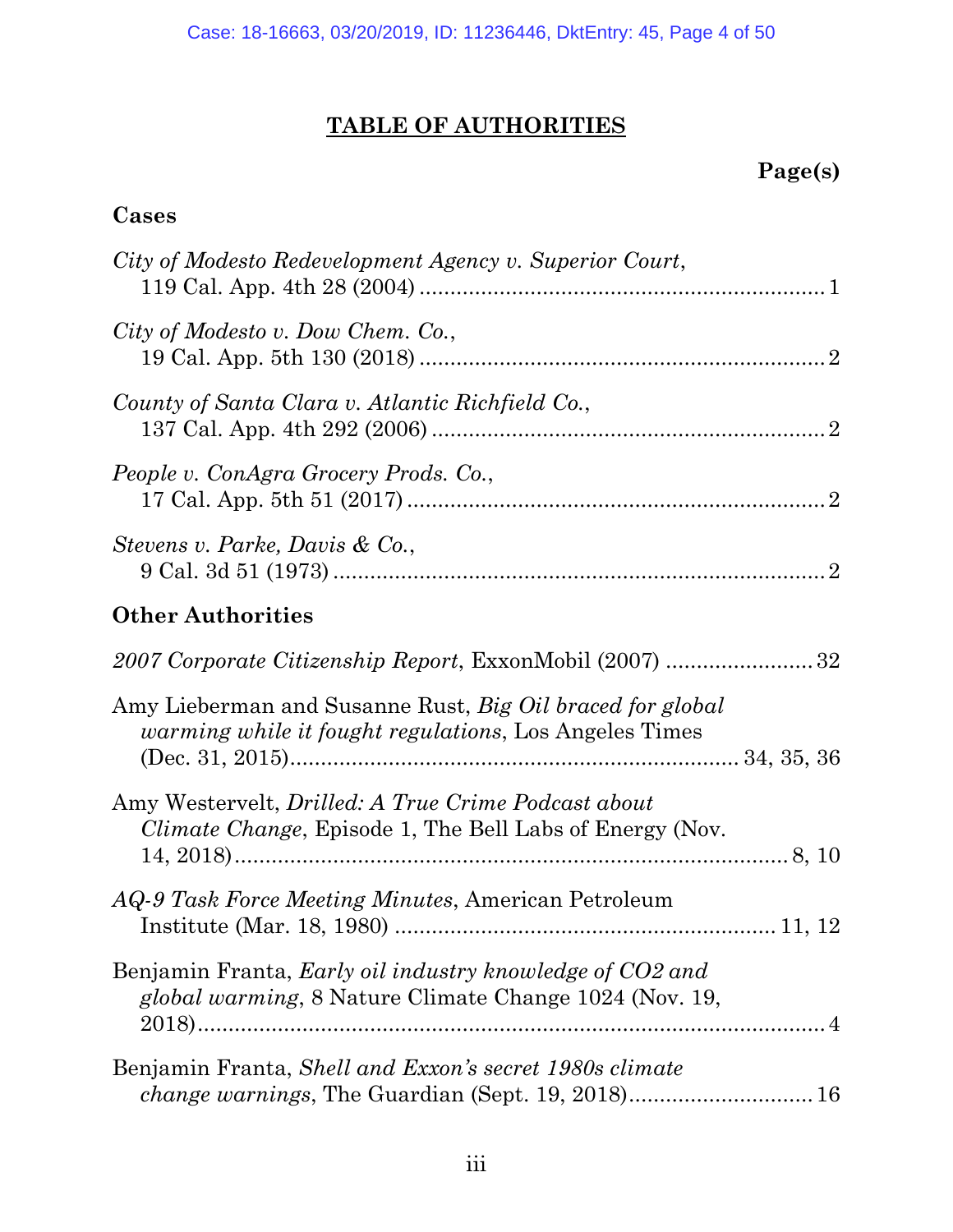| Dick Russell and Robert F. Kennedy, Jr., <i>Horsemen of the</i><br>Apocalypse: The Men Who Are Destroying the Planet (Hot                               |
|---------------------------------------------------------------------------------------------------------------------------------------------------------|
| Edward Teller, <i>Energy patterns of the future</i> , 38 Energy and                                                                                     |
| Elmer Robinson and R.C. Robbins, Sources, Abundance, and<br><i>Fate of Gaseous Atmospheric Pollutants, Stanford</i>                                     |
| Environmental Research, A Status Report, American                                                                                                       |
| Evolution of Mobil's Public Affairs Programs 1970-81, Mobil 24                                                                                          |
|                                                                                                                                                         |
| <i>ExxonMobil Foundation &amp; Corporate Giving to Climate</i><br>Change Denier & Obstructionist Organizations, UCS                                     |
| Frank Ikard, Meeting the challenges of 1966, Proceedings of                                                                                             |
| Geoffrey Supran and Naomi Oreskes, Assessing<br>ExxonMobil's climate change communications (1977–<br>2014), 12(8) Environmental Research Letters 084019 |
| Global Climate Coalition: An Overview, Global Climate                                                                                                   |
| Global Climate Science Communications Team Action Plan,<br>American Petroleum Institute (Apr. 3, 1998)  27, 28, 29                                      |
| Global Mean CO2 Mixing Ratios (ppm): Observations, NASA                                                                                                 |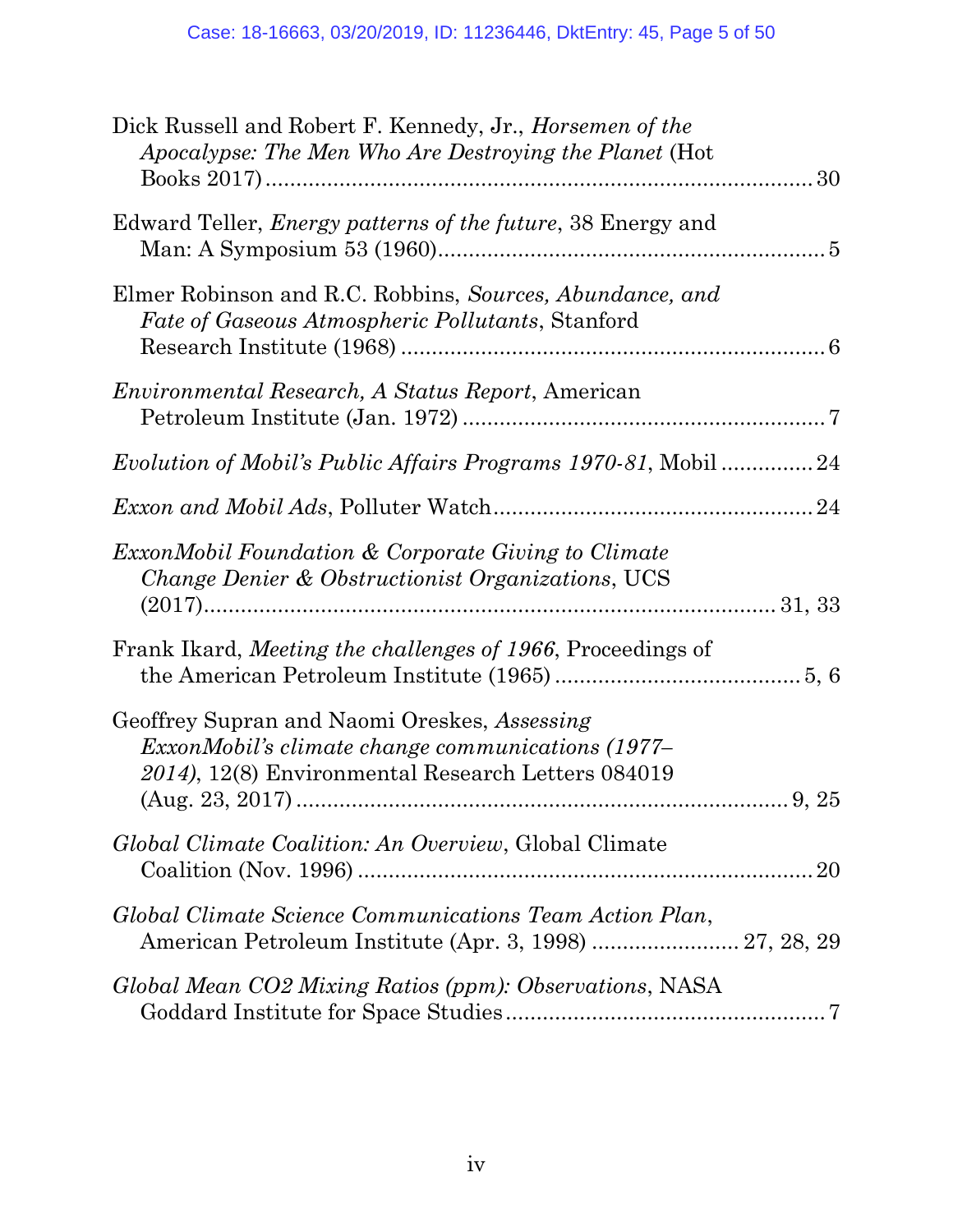| Global warming: who's right? Facts about a debate that's<br><i>turned up more questions than answers, Exxon</i><br>23                                                           |
|---------------------------------------------------------------------------------------------------------------------------------------------------------------------------------|
| Greenhouse Effect: Shell Anticipates A Sea Change, New                                                                                                                          |
| H.R. Brannon, A.C. Daughtry, D. Perry, W.W. Whitaker, and<br>M. Williams, Radiocarbon evidence on the dilution of<br>atmospheric and oceanic carbon by carbon from fossil       |
| James Osborne, <i>INTERVIEW</i> : Former Exxon scientist on oil<br>giant's 1970s climate change research, Dallas News (Oct.                                                     |
| John Walsh, Exxon Builds on Basic Research, 225 Science                                                                                                                         |
| Kathy Mulvey and Seth Shulman, The Climate Deception<br>Dossiers: Internal Fossil Fuel Industry Memos Reveal<br><i>Decades of Corporate Disinformation</i> , Union of Concerned |
| Lee R. Raymond, <i>Energy – Key to growth and a better</i><br><i>environment for Asia-Pacific nations</i> , World Petroleum<br>24                                               |
| Letter from Dr. Patrick Michaels, Information Council on                                                                                                                        |
| Memo from A.M. Natkin to H.N. Weinberg re CRL/CO2<br>Greenhouse Program, Exxon Corporation (June 18, 1982) 17, 18                                                               |
| Memo from Gregory J. Dana to AIAM Technical Committee<br>re Global Climate Coalition (GCC) – Primer on Climate<br>Change Science – Final Draft, Association of                  |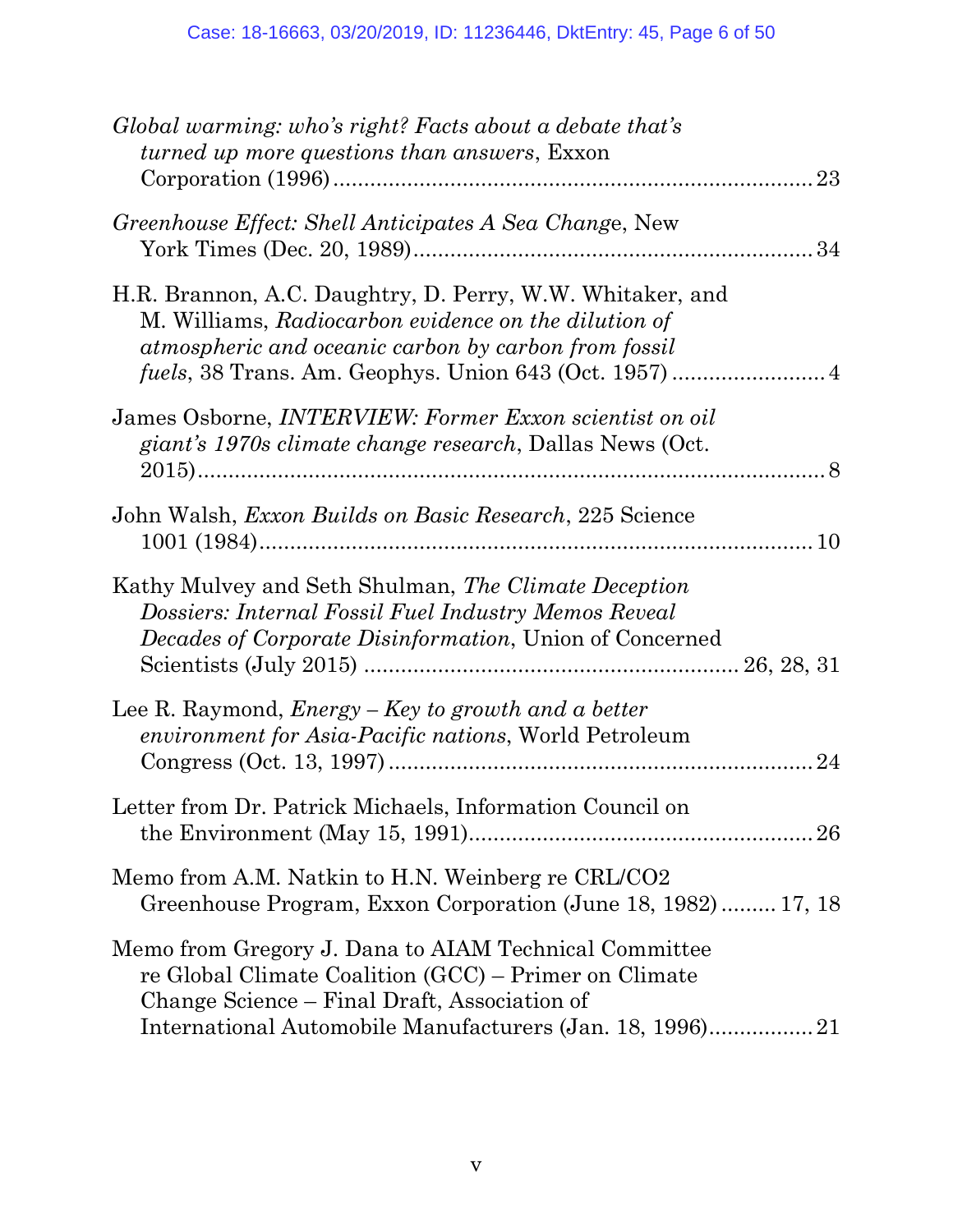| Memo from Henry Shaw to Dr. E.E. David, Jr. re "CO2<br>Position Statement", Exxon Inter-Office Correspondence                                                                                  |  |
|------------------------------------------------------------------------------------------------------------------------------------------------------------------------------------------------|--|
| Memo from J.F. Black to F.G. Turpin re The Greenhouse<br>Effect, Exxon Research and Engineering Company (June                                                                                  |  |
| Memo from M.B. Glaser to Exxon Management re CO2<br>"Greenhouse" Effect, Exxon Research and Engineering                                                                                        |  |
| Memo from R. W. Cohen to A.M. Natkin, Exxon Research                                                                                                                                           |  |
| Memo from R. W. Cohen to A.M. Natkin, Exxon Research                                                                                                                                           |  |
| Memo from R.W. Cohen to W. Glass re possible<br>"catastrophic" effect of CO2, Exxon Corporation (Aug. 18,                                                                                      |  |
| Memo from W.L. Ferrall to R.L. Hirsch re "Controlling"<br>Atmospheric CO2", Exxon Research and Engineering                                                                                     |  |
| Mobil, CNN and the value of instant replay, New York Times                                                                                                                                     |  |
| Mobil, Op-Ed Impact Study: A Comparative Analysis of<br>Energy Viewpoints in The Op-Ed Advertisements and The                                                                                  |  |
| P. Langcake, The Enhanced Greenhouse Effect: A Review of<br><i>the Scientific Aspects, Shell Internationale Petroleum</i>                                                                      |  |
| R.P.W.M Jacobs, M.H. Griffiths, P.E. Bright, J.B. Homer,<br>J.A.C.M. van Oudenhoven, and J. Waller, <i>The Greenhouse</i><br><i>Effect</i> , Shell Internationale Petroleum Maatschappij B.V., |  |
|                                                                                                                                                                                                |  |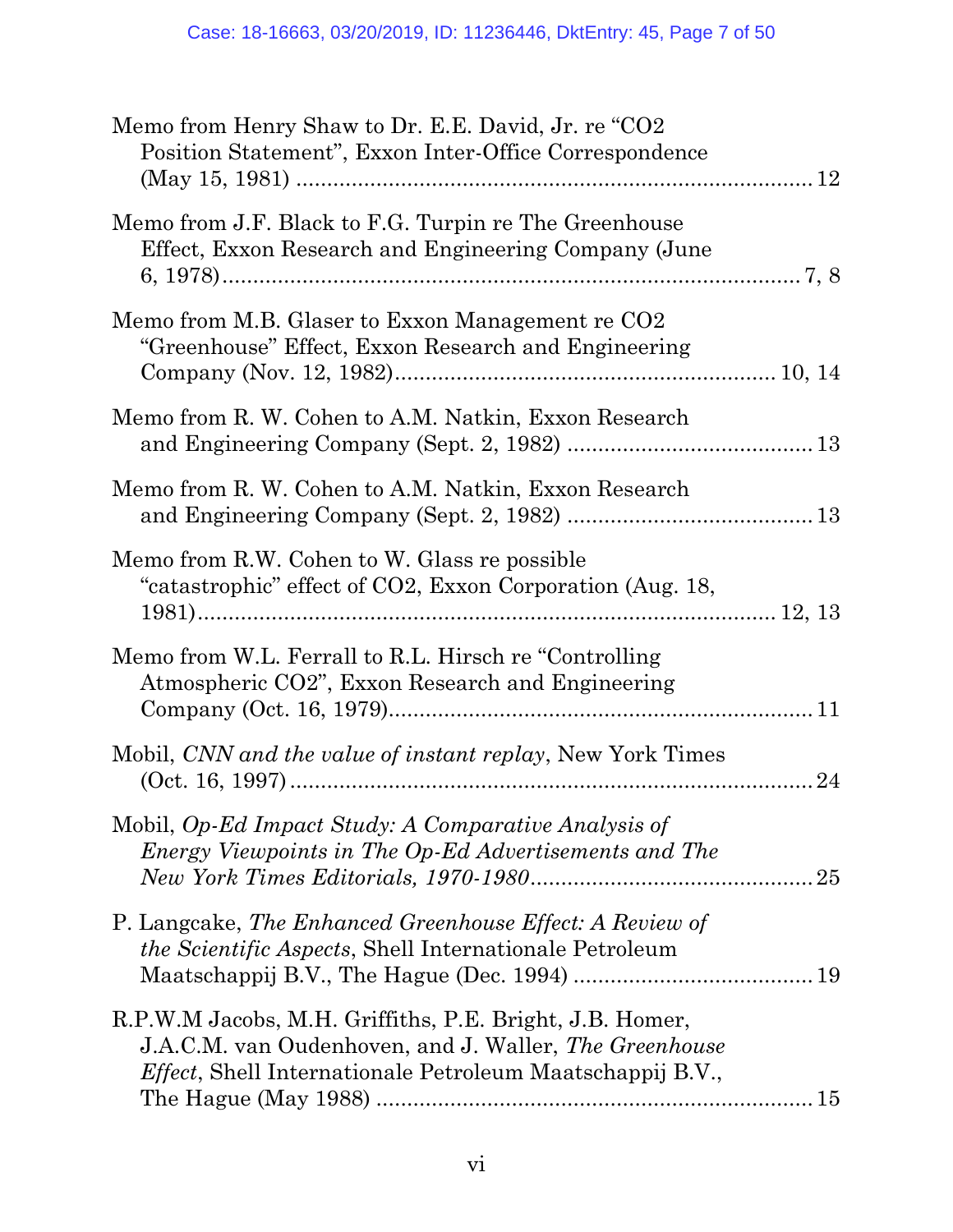| Riley Dunlap and Aaron McCright, Organized Climate<br><i>Change Denial</i> , The Oxford Handbook of Climate Change                                                                                                                    |    |
|---------------------------------------------------------------------------------------------------------------------------------------------------------------------------------------------------------------------------------------|----|
| Roger Revelle and Hans Suess, Carbon Dioxide Exchange<br>Between Atmosphere and Ocean and the Question of an<br>Increase of Atmospheric CO2 during the Past Decades, 9                                                                |    |
| Sally Brain Gentille, Willis E. Bush, Russel O. Jones,<br>Thomas M. Kirlin, Barbara Moldauer, Edward D. Porter,<br>and Garrett A. Vaughn, Reinventing Energy: Making the<br><i>Right Choices, American Petroleum Institute (1996)</i> | 23 |
| Smoke and Fumes: The Legal and Evidentiary Basis for<br>Holding Big Oil Accountable for the Climate Crisis,                                                                                                                           |    |
| Suzanne McCarron, A Better Approach on Climate Change,                                                                                                                                                                                | 32 |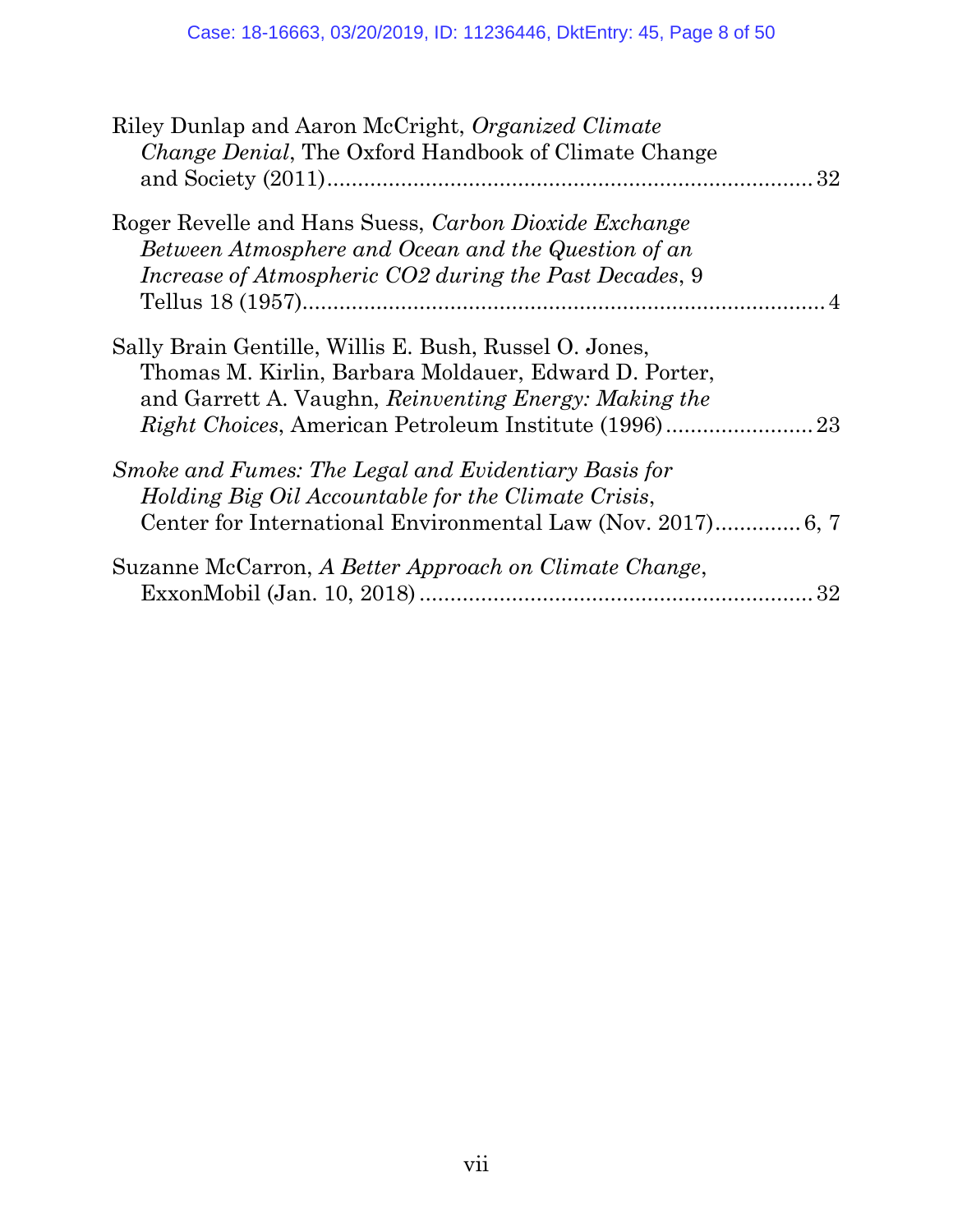#### **CORPORATE DISCLOSURE STATEMENT**

<span id="page-8-0"></span>Under Federal Rule of Appellate Procedure 26.1, Amicus Center for Climate Integrity certifies that it is an initiative within the Institute for Governance and Sustainable Development, a non-profit organization. Neither the Center for Climate Integrity nor the Institute has a parent corporation, and no publicly held company has any ownership of either. Amicus Union of Concerned Scientists also certifies that it is a non-profit organization. The Union of Concerned Scientists does not have a parent corporation, and no publicly held company has any ownership of the organization. All other amici are private individuals and not corporations.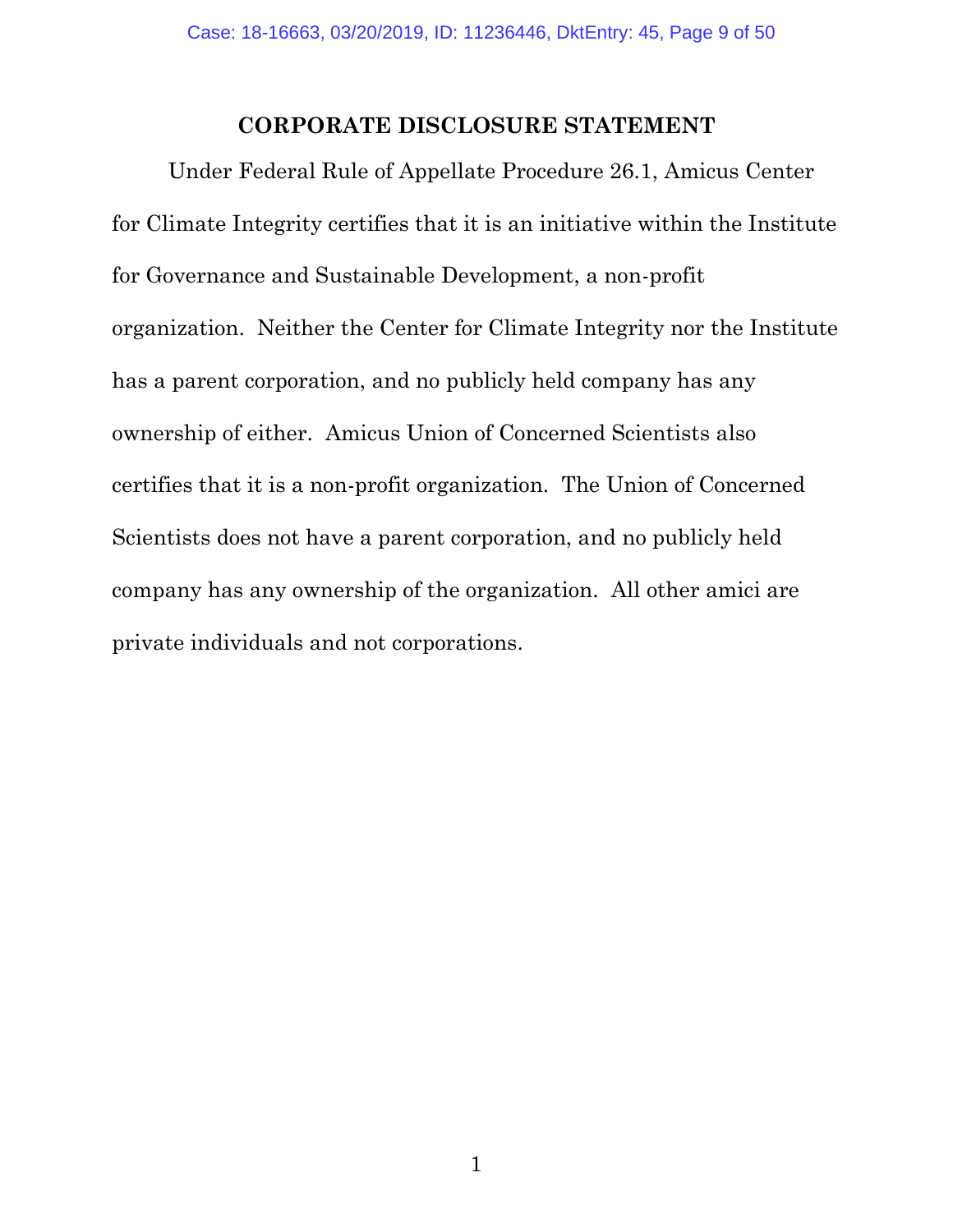#### **IDENTITY AND INTEREST OF AMICUS CURIAE**

<span id="page-9-0"></span>Individual Amici are scholars and scientists with strong interests, education, and experience in the environment and the science of climate change, with particular interest in public information and communication about climate change and how the public and public leaders learn about and understand climate change.

**Dr. Naomi Oreskes** is Professor of the History of Science and Affiliated Professor of Earth and Planetary Sciences at Harvard. Professor Oreskes's research focuses on the earth and environmental sciences, with a particular interest in understanding scientific consensus and dissent. Her 2010 book, *Merchants of Doubt: How a Handful of Scientists Obscured the Truth on Issues from Tobacco to Global Warming*, co-authored with Erik M. Conway, was shortlisted for the Los Angeles Time Book Prize, and received the 2011 Watson-Davis Prize from the History of Science Society. She is a 2018- 2019 Guggenheim Fellow. **Dr. Geoffrey Supran** is a Climate Change Solutions Fund Postdoctoral Fellow with Prof. Naomi Oreskes in the Department of History of Science at Harvard University, where he studies climate change communication with a focus on the history of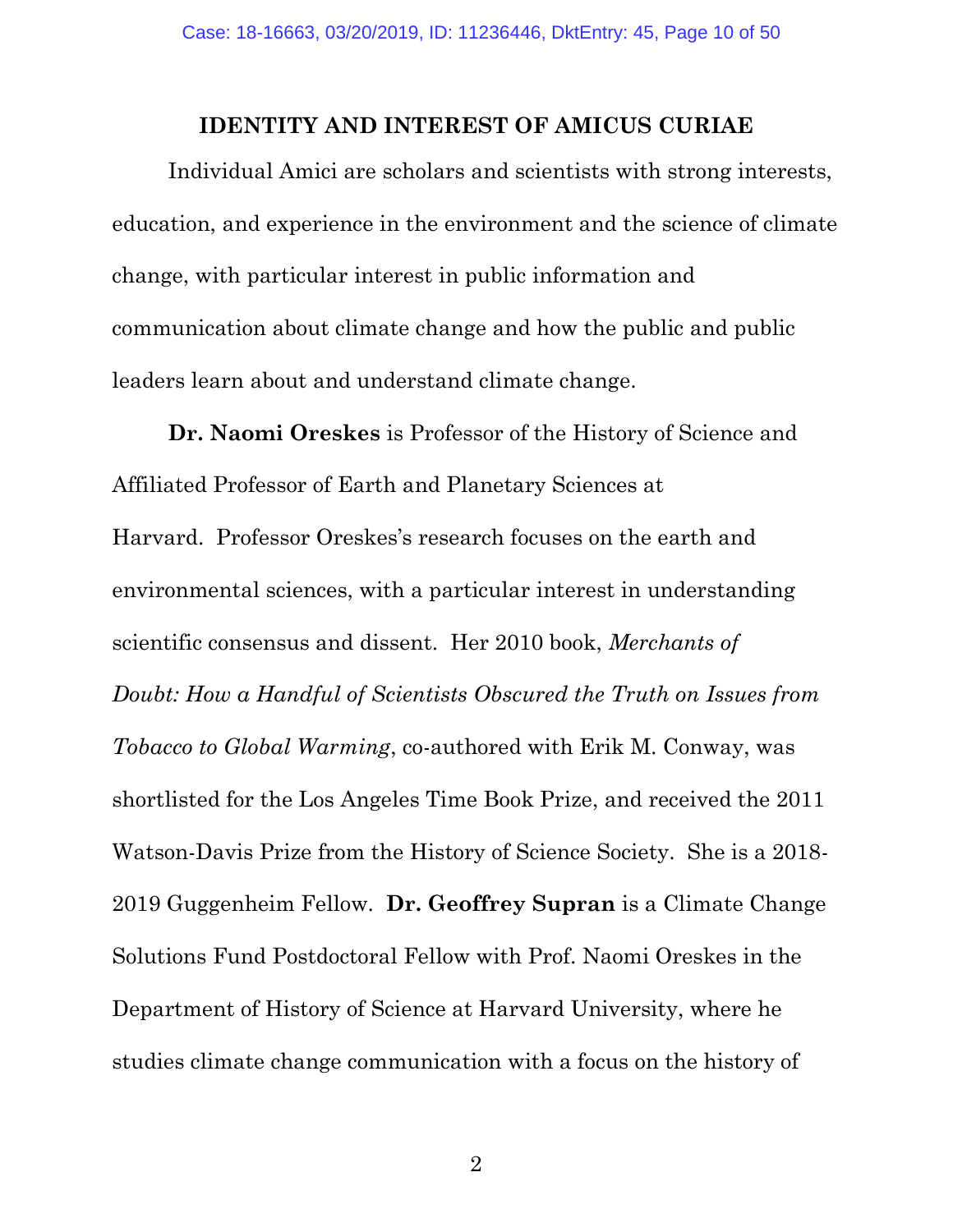climate denial by fossil fuel interests. **Dr. Robert Brulle** is a Visiting Professor of Environment and Society at Brown University in Providence RI, and a Professor of Sociology and Environmental Science at Drexel University in Philadelphia. His research focuses on U.S. environmental politics, critical theory, and the political and cultural dynamics of climate change. **Dr. Justin Farrell** is an author and Professor in the School of Forestry and Environmental Science, the School of Management, and the Department of Sociology at Yale University. He studies environment, elites, misinformation, rural inequality, and social movements using a mixture of methods from large-scale computational text analysis, qualitative & ethnographic fieldwork, network science, and machine learning. **Dr. Benjamin Franta** is a J.D. Candidate at Stanford Law School and a Ph.D. Candidate in the Stanford University Department of History, where he studies the history of climate science and fossil fuel producers. He holds a separate Ph.D. in Applied Physics from Harvard University. **Stephan Lewandowsky** is a Professor and Chair in Cognitive Science at the University of Bristol. His research examines the potential conflict between human cognition and the physics of the global climate.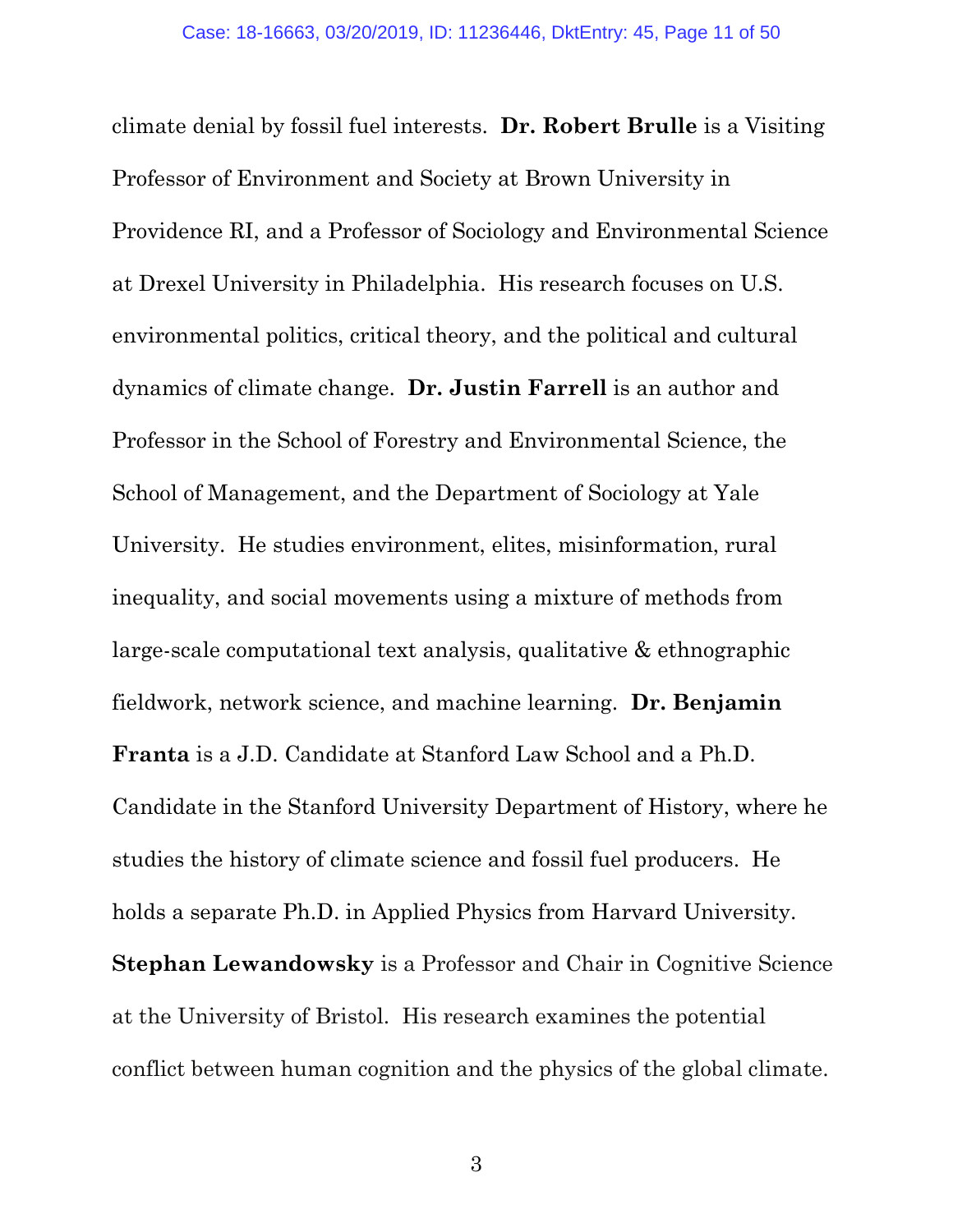In 2016, he was appointed a fellow of the Committee for Skeptical Inquiry for his commitment to science, rational inquiry and public education.

**The Center for Climate Integrity** (CCI) is an initiative within the Institute for Governance and Sustainable Development, a non-profit organization. CCI's central goal is to accelerate corporate and governmental policy changes that speed the energy transition from fossil fuels to clean energy sources and that otherwise contribute to a safe climate.

**The Union of Concerned Scientists** (UCS) is a national nonprofit organization that puts rigorous, independent science to work to solve our planet's most pressing problems. The organization combines technical analysis and effective advocacy to create innovative, practical solutions for a healthy, safe, and sustainable future.

Amici submit this brief because they understand that the conduct at the core of the Plaintiffs-Appellants' Complaint is that the Defendants affirmatively and knowingly concealed the hazards that they knew would result from the normal use of their fossil fuel products by misrepresenting those products and deliberately discrediting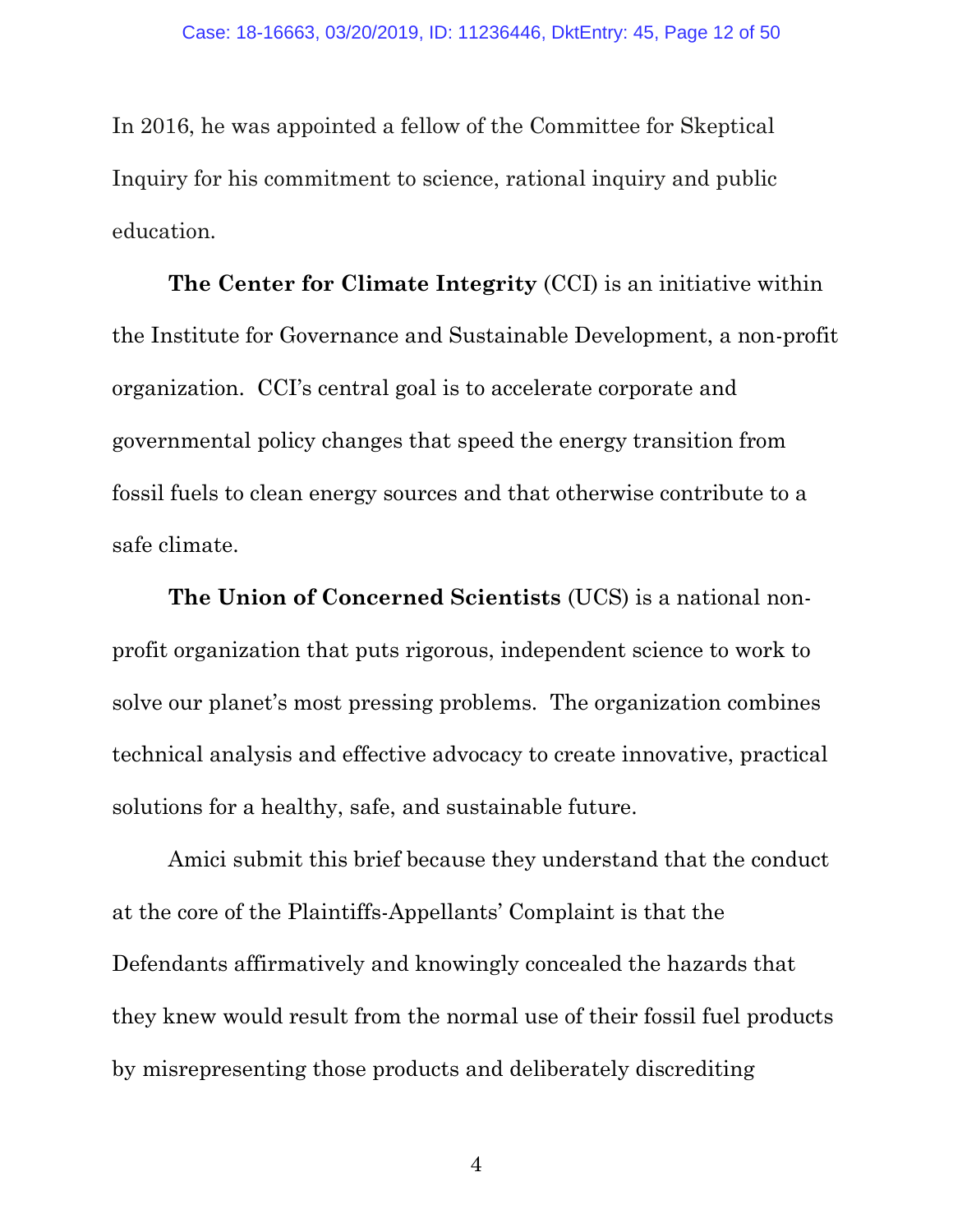scientific information related to climate change. As such, it is critical to the ultimate outcome of these appeals that full documentation of these misrepresentations is available to the Court as it considers the arguments and claims made by Defendants-Appellees and their supporting amicus, the U.S. Chamber of Commerce.

All parties have consented to the filing of this brief. No party's counsel authored the brief in whole or in part, no party or party's counsel contributed money that was intended to fund preparing of submitting the brief, and no person other than amici or their counsel contributed money that was intended to fund preparing or submitting the brief.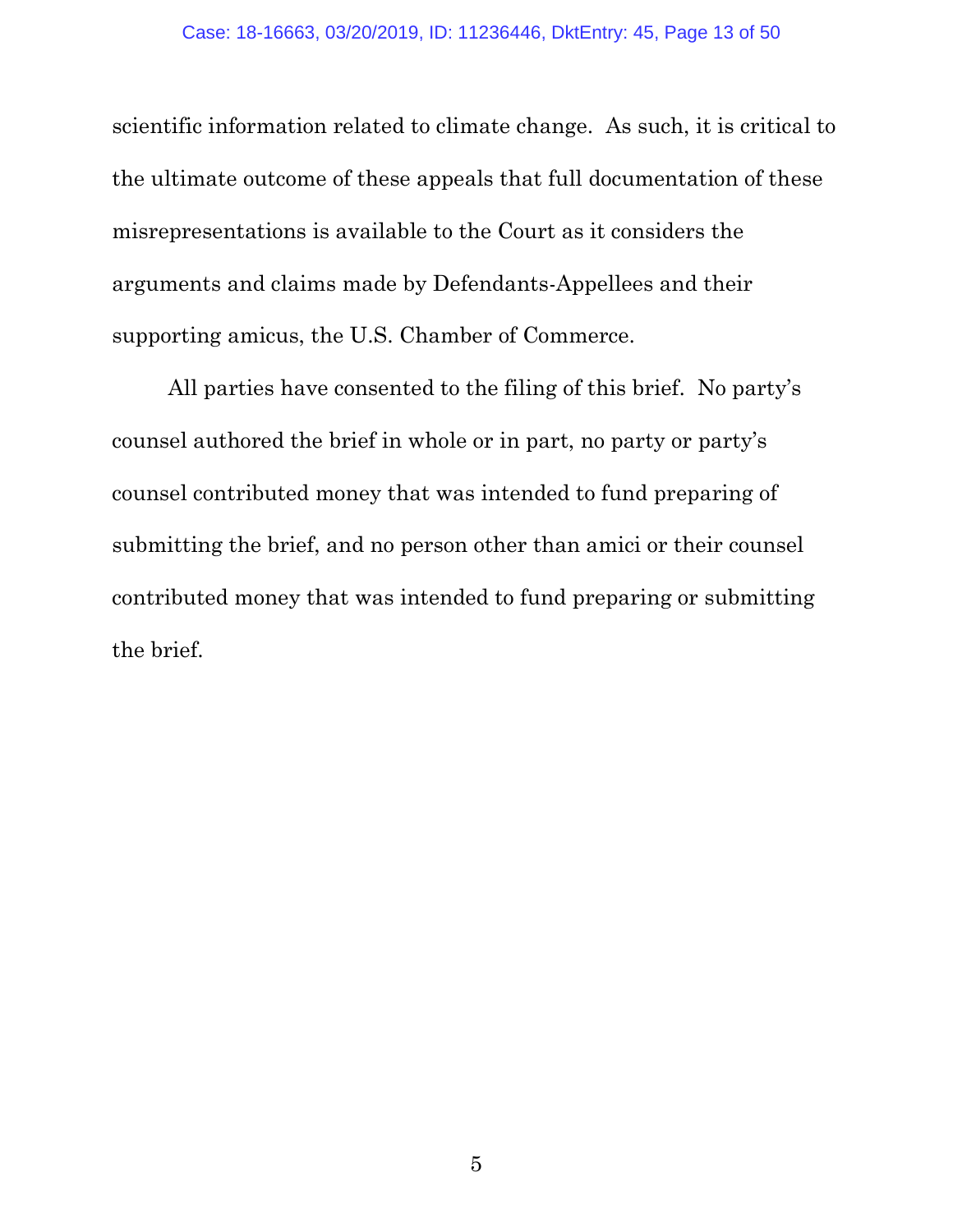#### **INTRODUCTION**

<span id="page-13-0"></span>At least fifty years ago, Defendants-Appellees (hereinafter, "Defendants") had information from their own internal research, as well as from the international scientific community, that the unabated extraction, production, promotion, and sale of their fossil fuel products would result in material dangers to the public. Defendants failed to disclose this information or take steps to protect the public. Instead, they acted to conceal their knowledge and discredit climate science, running misleading nationwide marketing campaigns and funding scientists and third party organizations to exaggerate scientific uncertainty and promote contrarian theories, in direct contradiction to their own research and the actions they took to protect their assets from climate change impacts.

Defendants' coordinated, multi-front effort, demonstrated by their own documents and actions, justifies the state common law claims Plaintiffs-Appellants (hereinafter "Plaintiffs") have made. With respect to Plaintiffs' public nuisance claim, the critical question in determining liability is "whether the defendant created or assisted in the creation of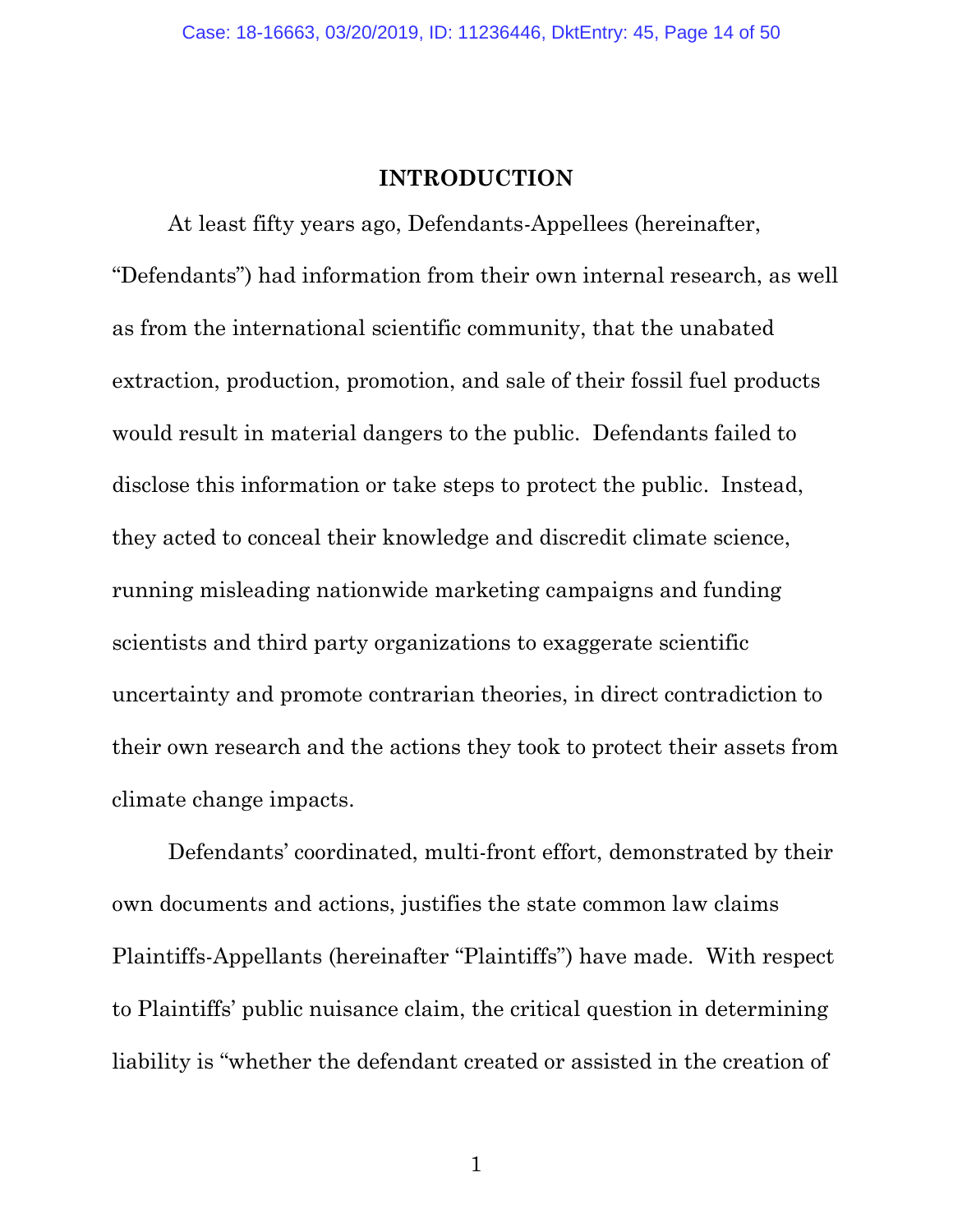<span id="page-14-2"></span><span id="page-14-0"></span>the nuisance." *City of Modesto Redevelopment Agency v. Superior Court*, 119 Cal. App. 4th 28, 38 (2004); *see also County of Santa Clara v. Atlantic Richfield Co.*, 137 Cal. App. 4th 292, 306 (2006). In *Atlantic Richfield*, for example, the California Court of Appeals explained that liability is not based on a "defect in a product or a failure to warn but on affirmative conduct that assisted in the creation of a hazardous condition." 137 Cal. App. 4th at 309-10. In that case, as in others brought against producers or manufacturers under California nuisance law, the court found liability based on "defendants' promotion of [their product] with knowledge of the hazard that such use would create." *Id.* at 309; *see also People v. ConAgra Grocery Prods. Co.*, 17 Cal. App. 5th 51, 83-84 (2017); *City of Modesto v. Dow Chem. Co.*, 19 Cal. App. 5th 130, 155 (2018); *Stevens v. Parke, Davis & Co.*, 9 Cal. 3d 51, 66-67 & n.15 (1973).

<span id="page-14-4"></span><span id="page-14-3"></span><span id="page-14-1"></span>As early as the late 1950s and no later than 1968, Defendants had actual knowledge of the risks associated with their fossil fuel products. In the decades that followed, Defendants took affirmative steps to conceal this information, sow uncertainty, and fund contrarian science to promote alternative theories. While they told the world there was no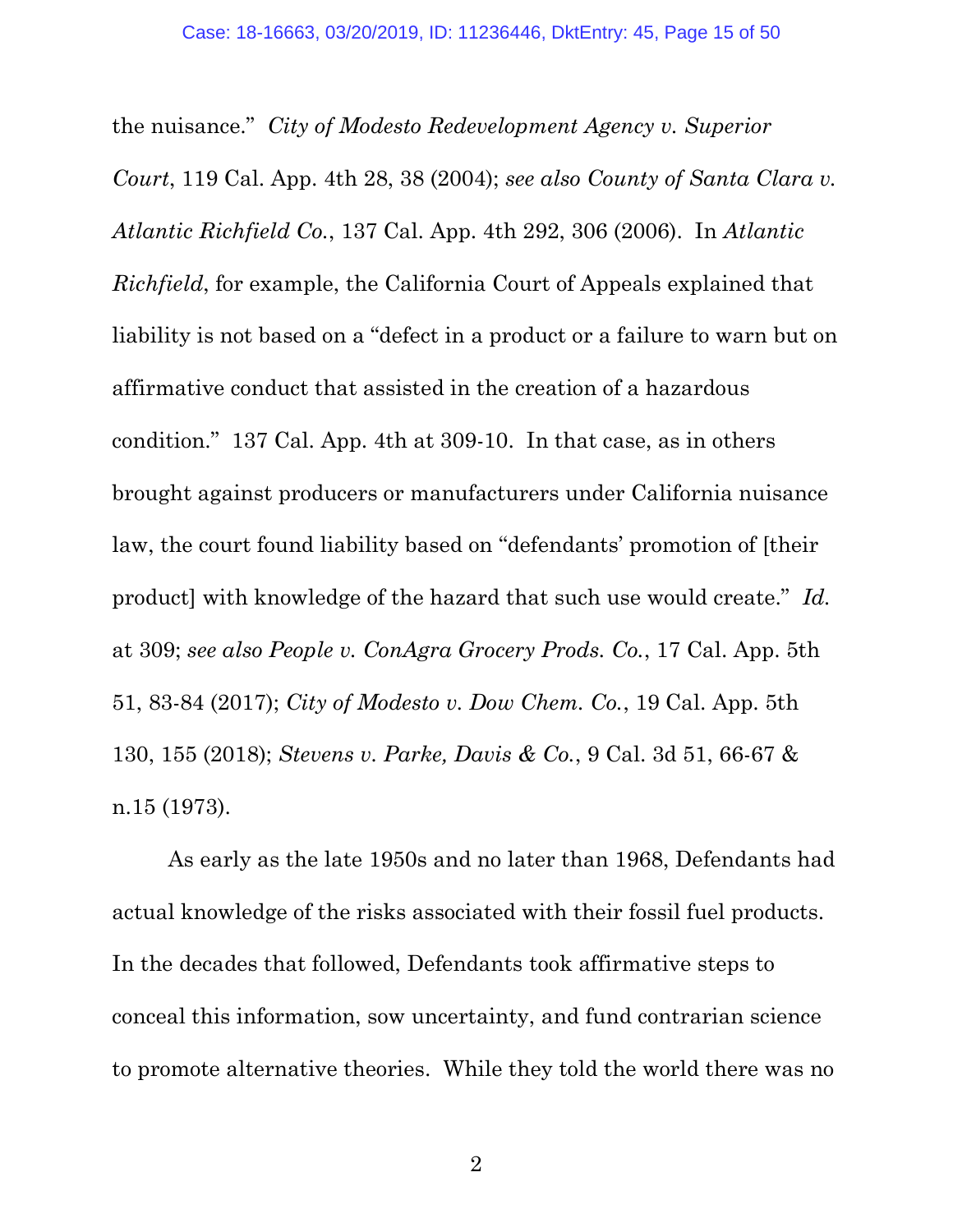reason for concern, Defendants took climate risks into account in managing their infrastructure, for example, by raising the level of their oil rigs to account for rising sea levels. In doing so, Defendants created or assisted in creating the nuisance Plaintiffs allege, and therefore should be held liable.

## <span id="page-15-0"></span>**I. DEFENDANTS HAD ACTUAL KNOWLEDGE OF THE RISKS ASSOCIATED WITH THEIR FOSSIL FUEL PRODUCTS**

<span id="page-15-1"></span>**A. Defendants had early knowledge that fossil fuel products were causing an increase in atmospheric CO<sup>2</sup> concentrations, and that this increase could result in "catastrophic" consequences.** 

Defendants knew decades ago of the potential risks associated

with their products, independently and through their membership and

involvement in trade associations such as American Petroleum Institute

(API), American Fuel & Petrochemical Manufacturers, and Western

States Petroleum Association.

API and its members were aware of research on carbon dioxide as early as 1954. At that time, Harrison Brown and other scientists at the California Institute of Technology measured and assessed increased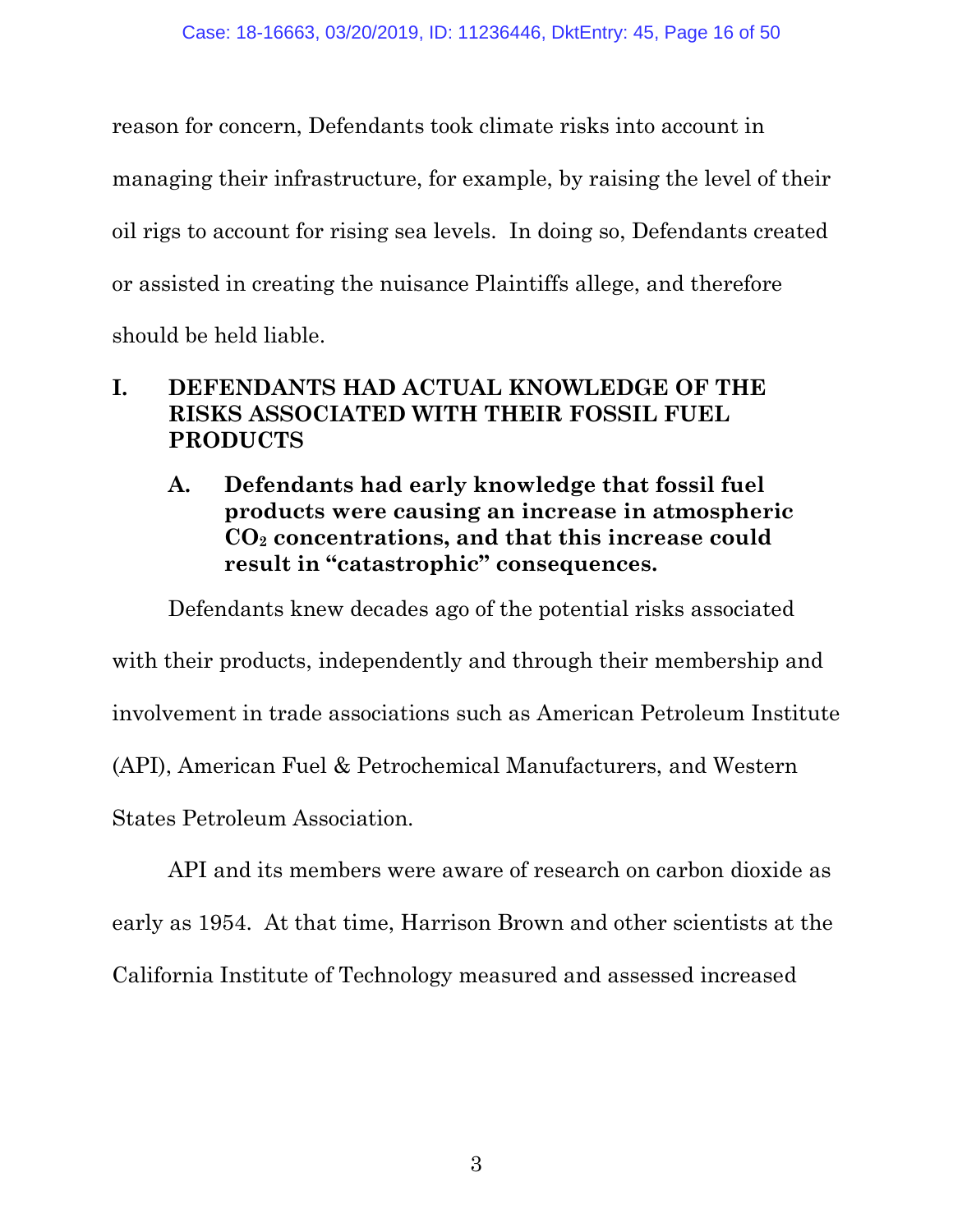$CO<sub>2</sub>$  concentrations in the atmosphere.<sup>1</sup> Although the results were not published, API and other researchers within the petroleum industry were aware of this research.<sup>2</sup> In 1957, Roger Revelle and Hans Suess at the Scripps Institute of Oceanography published a paper, in which they predicted large increases in atmospheric  $CO<sub>2</sub>$  if fossil fuel production continued unabated.<sup>3</sup> Shortly after, H.R. Brannon of Humble Oil (now ExxonMobil) published research on the same question. His conclusions were in "excellent agreement" with Brown's findings: increased fossil fuel combustion caused an increase in atmospheric  $CO<sub>2</sub>$ .<sup>4</sup>

In 1959, physicist Edward Teller delivered the earliest known warning of the dangers of global warming to the petroleum industry, at a symposium held at Columbia University to celebrate the 100th

 $\overline{a}$ 

<span id="page-16-0"></span><sup>1</sup> Benjamin Franta, *Early oil industry knowledge of CO<sup>2</sup> and global warming*, 8 Nature Climate Change 1024 (Nov. 19, 2018), [https://www.nature.com/articles/s41558-018-0349-9.](https://www.nature.com/articles/s41558-018-0349-9) 2 *Id.*

<span id="page-16-2"></span><sup>3</sup> Roger Revelle and Hans Suess, *Carbon Dioxide Exchange Between Atmosphere and Ocean and the Question of an Increase of Atmospheric CO<sup>2</sup> during the Past Decades*, 9 Tellus 18 (1957), [http://www.tandfonline.com/doi/pdf/10.3402/tellusa.v9i1.9075?needAcc](http://www.tandfonline.com/doi/pdf/10.3402/tellusa.v9i1.9075?needAccess=true) [ess=true.](http://www.tandfonline.com/doi/pdf/10.3402/tellusa.v9i1.9075?needAccess=true)

<span id="page-16-1"></span><sup>4</sup> H.R. Brannon, A.C. Daughtry, D. Perry, W.W. Whitaker, and M. Williams, *Radiocarbon evidence on the dilution of atmospheric and oceanic carbon by carbon from fossil fuels*, 38 Trans. Am. Geophys. Union 643 (Oct. 1957).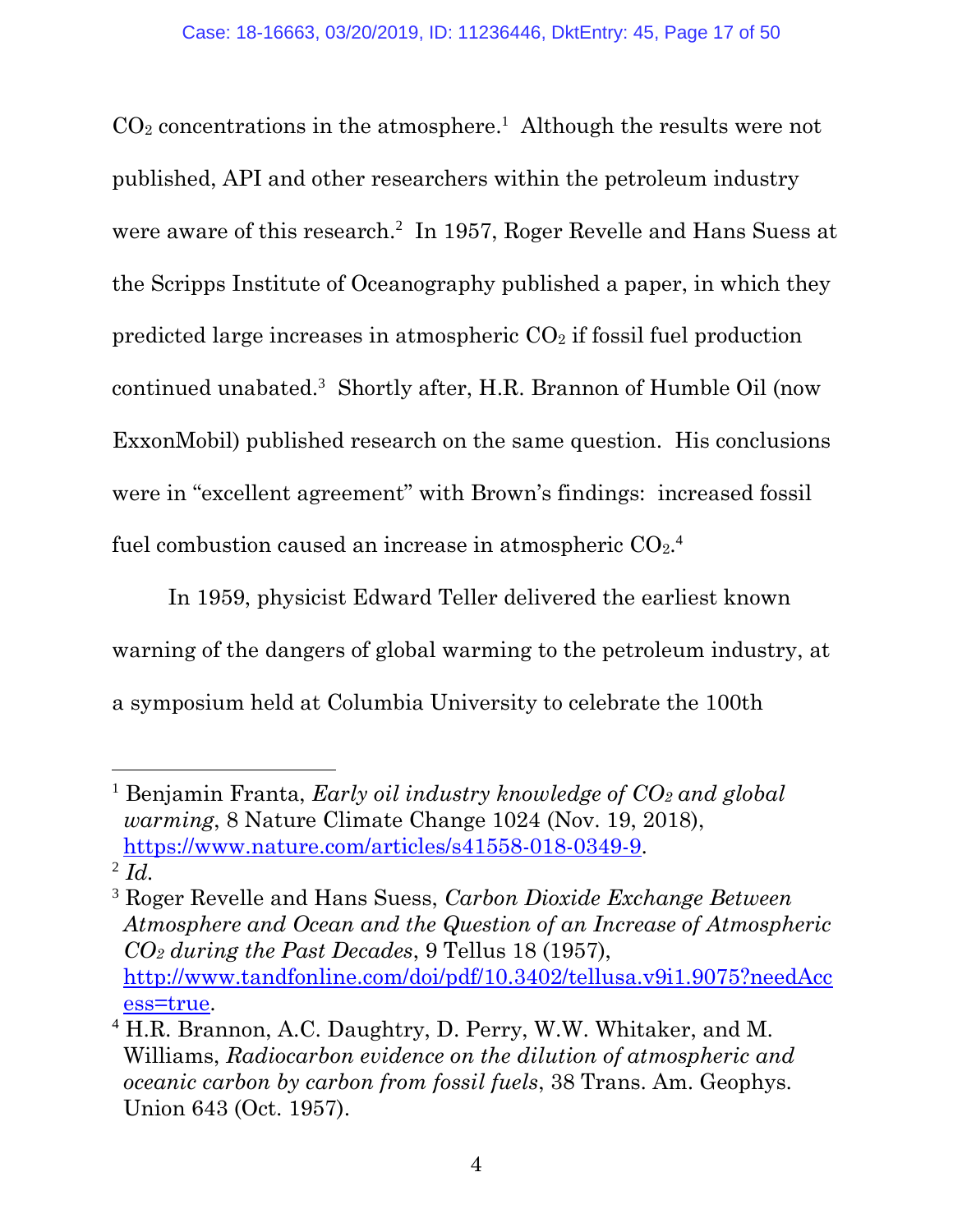anniversary of the industry. Teller described the need to find energy sources other than fossil fuels to mitigate these dangers, stating, "a temperature rise corresponding to a 10 per cent increase in carbon dioxide will be sufficient to melt the icecap and submerge New York. All the coastal cities would be covered, and since a considerable percentage of the human race lives in coastal regions, I think that this chemical contamination is more serious than most people tend to believe."<sup>5</sup>

Then in 1965, API President Frank Ikard delivered a presentation at the organization's annual meeting. Ikard informed API's membership that President Johnson's Science Advisory Committee had predicted that fossil fuels could cause significant climatic changes by the end of the century.<sup>6</sup> He issued the following warning about the consequences of  $CO<sub>2</sub>$  pollution to industry leaders:

This report unquestionably will fan emotions, raise fears, and bring demands for action. The substance of the report is that there is still time to save the world's peoples from the

<span id="page-17-1"></span><sup>6</sup> Frank Ikard, *Meeting the challenges of 1966*, Proceedings of the American Petroleum Institute 12-15 (1965), [http://www.climatefiles.com/trade-group/american-petroleum](http://www.climatefiles.com/trade-group/american-petroleum-institute/1965-api-president-meeting-the-challenges-of-1966/)[institute/1965-api-president-meeting-the-challenges-of-1966/.](http://www.climatefiles.com/trade-group/american-petroleum-institute/1965-api-president-meeting-the-challenges-of-1966/)

<span id="page-17-0"></span><sup>5</sup> Edward Teller, *Energy patterns of the future*, 38 Energy and Man: A Symposium 53, 58 (1960).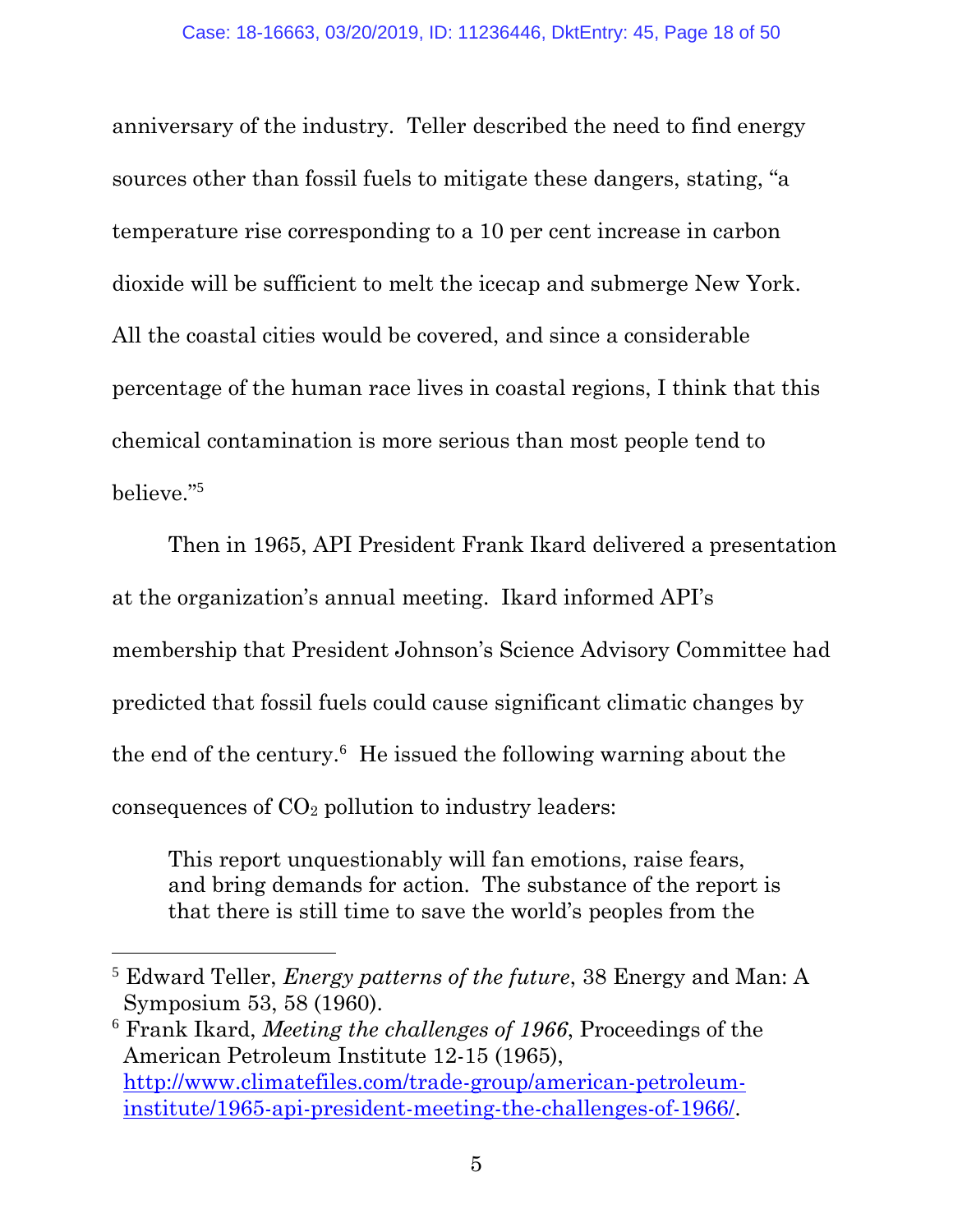catastrophic consequence of pollution, but time is running out.<sup>7</sup>

Over the next few years, scientific research continued to bolster the conclusion that the combustion of fossil fuels would be the primary driver of climate change. A 1968 Stanford Research Institute (SRI) report—commissioned by API and distributed to its board members and made available to API's members—warned that "rising levels of  $CO<sub>2</sub>$ would likely result in rising global temperatures and that, if temperatures increased significantly, the result could be melting ice caps, rising sea levels, warming oceans, and serious environmental damage on a global scale."<sup>8</sup> The scientists acknowledged that burning of fossil fuels provided the best explanation for an increase in  $CO<sub>2</sub>$ .

In 1969, API commissioned a supplemental report by SRI that provided a more detailed assessment on  $CO<sub>2</sub>$ . The report stated that: atmospheric concentrations of  $CO<sub>2</sub>$  were steadily increasing; 90% of this

<span id="page-18-1"></span><sup>7</sup> *Id.* at 13.

<span id="page-18-2"></span><sup>8</sup> *Smoke and Fumes: The Legal and Evidentiary Basis for Holding Big Oil Accountable for the Climate Crisis*, Center for International Environmental Law 12 (Nov. 2017), [https://www.ciel.org/wp](https://www.ciel.org/wp-content/uploads/2017/11/Smoke-Fumes-FINAL.pdf)[content/uploads/2017/11/Smoke-Fumes-FINAL.pdf.](https://www.ciel.org/wp-content/uploads/2017/11/Smoke-Fumes-FINAL.pdf)

<span id="page-18-0"></span><sup>9</sup> Elmer Robinson and R.C. Robbins, *Sources, Abundance, and Fate of Gaseous Atmospheric Pollutants*, Stanford Research Institute 3 (1968), [https://www.smokeandfumes.org/documents/document16.](https://www.smokeandfumes.org/documents/document16)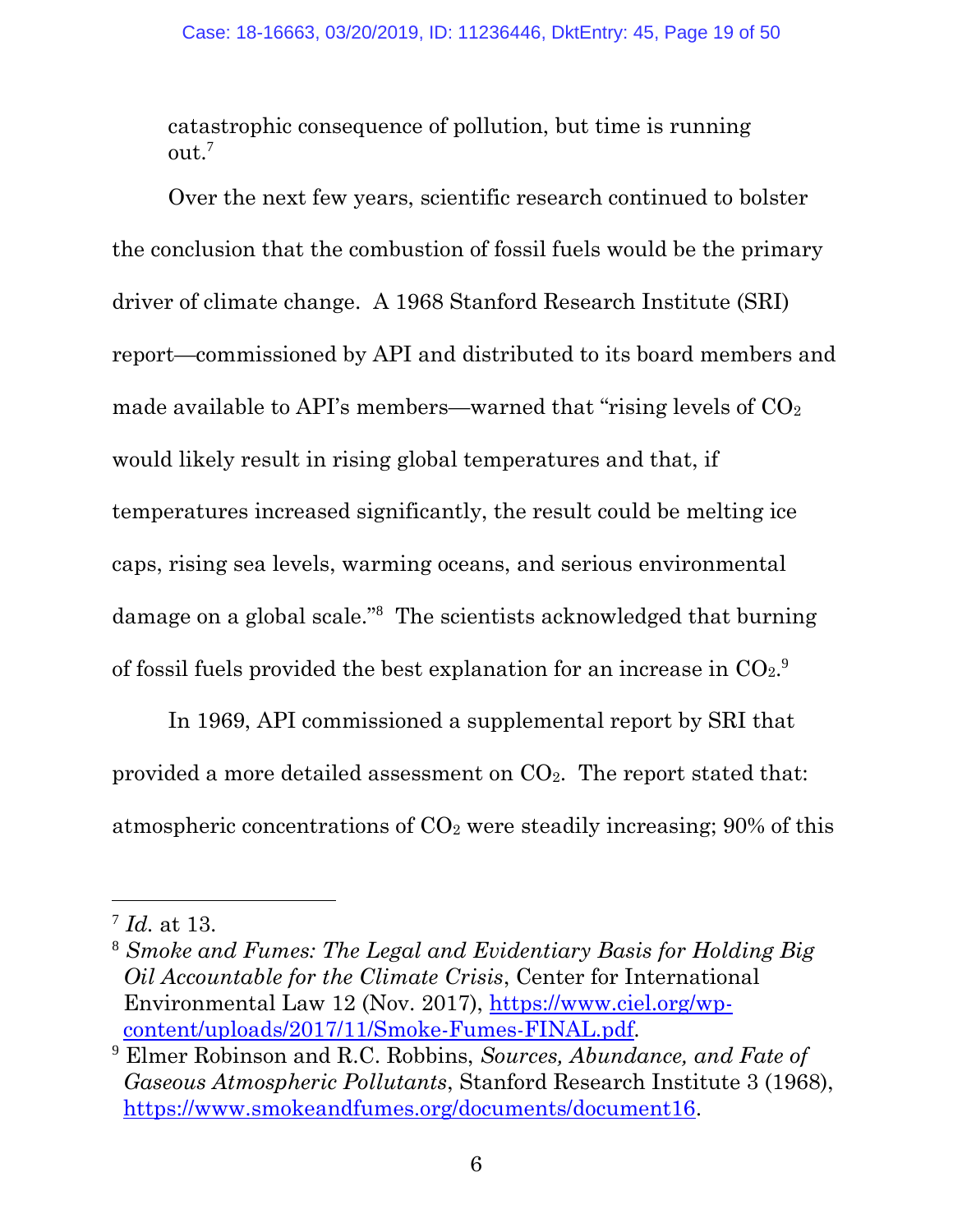increase could be attributed to fossil fuel combustion; and continued use of fossil fuels would result in further increases of  $CO<sub>2</sub>$  levels in the atmosphere.<sup>10</sup> The report projected that based on current fuel usage, atmospheric  $CO<sub>2</sub>$  concentrations would reach 370 ppm by 2000—exactly what they turned out to be.<sup>11</sup> All of this research was summarized and shared with API members, including Defendants.<sup>12</sup>

A 1977 presentation and 1978 briefing by senior Exxon scientist James F. Black warned the Exxon Corporation Management Committee that  $CO<sub>2</sub>$  concentrations were building in the Earth's atmosphere at an increasing rate, that  $CO<sub>2</sub>$  emissions were attributable to fossil fuels, and that  $CO<sub>2</sub>$  would contribute to global warming.<sup>13</sup> Speaking to the emerging scientific consensus on climate change at the time, Black acknowledged that there was general scientific agreement that carbon

 $\overline{a}$ 

<span id="page-19-3"></span><sup>10</sup> *Smoke and Fumes, supra* note 8, at 12.

<span id="page-19-1"></span><sup>11</sup> *Global Mean CO<sup>2</sup> Mixing Ratios (ppm): Observations*, NASA Goddard Institute for Space Studies, <https://data.giss.nasa.gov/modelforce/ghgases/Fig1A.ext.txt> (last visited Jan. 25, 2019).

<span id="page-19-0"></span><sup>12</sup> *Environmental Research, A Status Report*, American Petroleum Institute (Jan. 1972), [http://files.eric.ed.gov/fulltext/ED066339.pdf.](files.eric.ed.gov/fulltext/ED066339.pdf)

<span id="page-19-2"></span><sup>&</sup>lt;sup>13</sup> Memo from J.F. Black to F.G. Turpin re The Greenhouse Effect, Exxon Research and Engineering Company 3 (June 6, 1978), [http://www.climatefiles.com/exxonmobil/1978-exxon-memo-on](http://www.climatefiles.com/exxonmobil/1978-exxon-memo-on-greenhouse-effect-for-exxon-corporation-management-committee/)[greenhouse-effect-for-exxon-corporation-management-committee/.](http://www.climatefiles.com/exxonmobil/1978-exxon-memo-on-greenhouse-effect-for-exxon-corporation-management-committee/)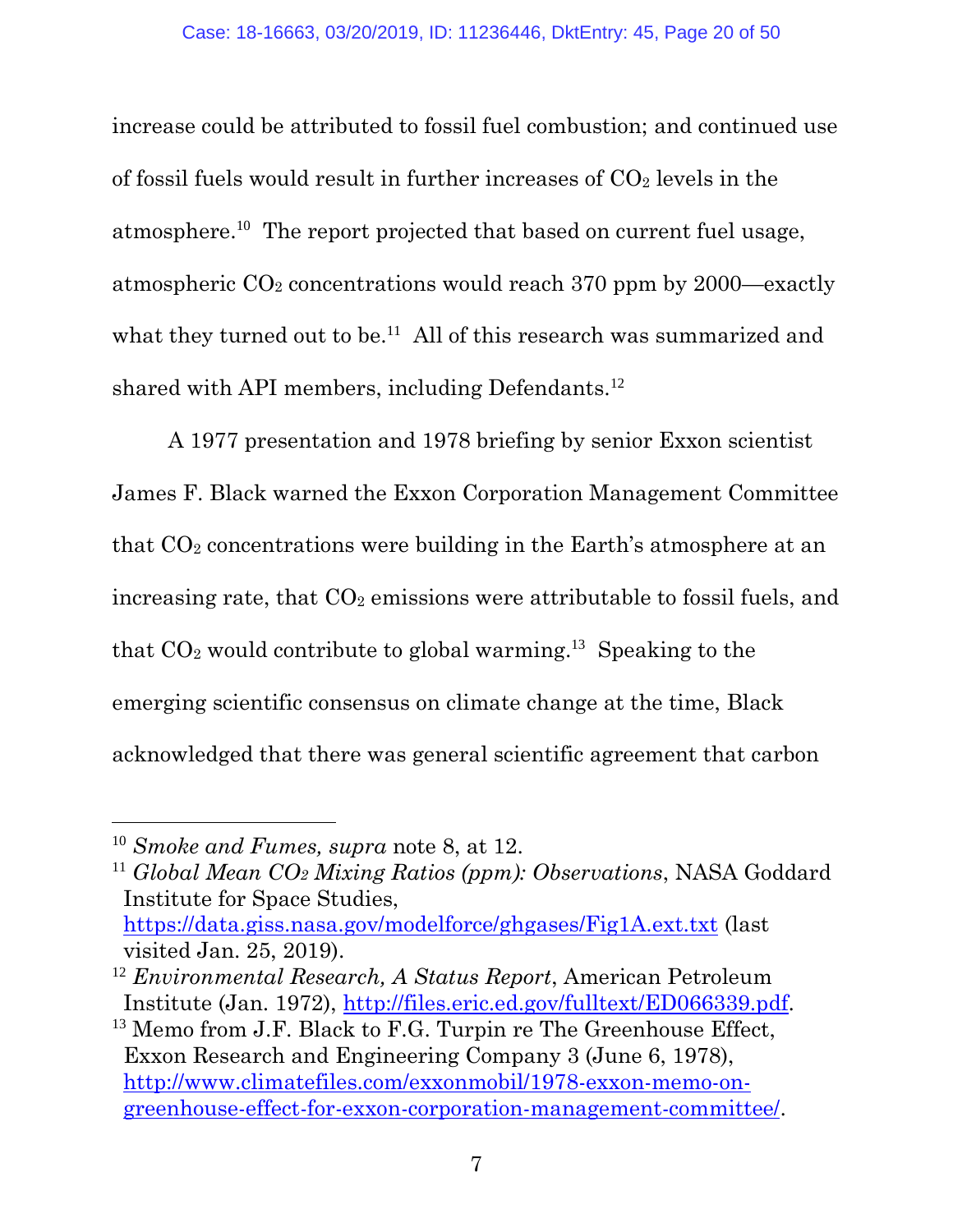dioxide released from the burning of fossil fuels was likely influencing global climate, and stated:

Present thinking holds that man has a time window of five to ten years before the need for hard decisions regarding changes in energy strategies might become critical.<sup>14</sup>

Black expressed no uncertainty as to whether the burning of fossil fuels would cause climate change. Former Exxon scientist, Ed Garvey, described the situation as follows: "By the late 1970s, global warming was no longer speculative."<sup>15</sup> In another interview, Garvey added: "The issue was not were we going to have a problem, the issue was simply how soon and how fast and how bad was it going to be. Not if."<sup>16</sup>

In sum, through the 1950s and 1960s, there was agreement, among industry, government and academic scientists, that the observed increase in  $CO<sub>2</sub>$  concentrations, caused by fossil fuel combustion, would likely cause an increase in average global temperatures, and

<span id="page-20-2"></span><sup>14</sup> *Id.* at 3.

<span id="page-20-1"></span><sup>15</sup> James Osborne, *INTERVIEW: Former Exxon scientist on oil giant's 1970s climate change research*, Dallas News (Oct. 2015), [https://www.dallasnews.com/business/business/2015/10/02/interview](https://www.dallasnews.com/business/business/2015/10/02/interview-former-exxon-scientist-on-oil-giants-1970s-climate-change-research)[former-exxon-scientist-on-oil-giants-1970s-climate-change-research.](https://www.dallasnews.com/business/business/2015/10/02/interview-former-exxon-scientist-on-oil-giants-1970s-climate-change-research) <sup>16</sup> Amy Westervelt, *Drilled: A True Crime Podcast about Climate* 

<span id="page-20-0"></span>*Change*, Episode 1, The Bell Labs of Energy (interview with Ed Garvey at 11:10) (Nov. 14, 2018), [https://www.criticalfrequency.org/drilled.](https://www.criticalfrequency.org/drilled)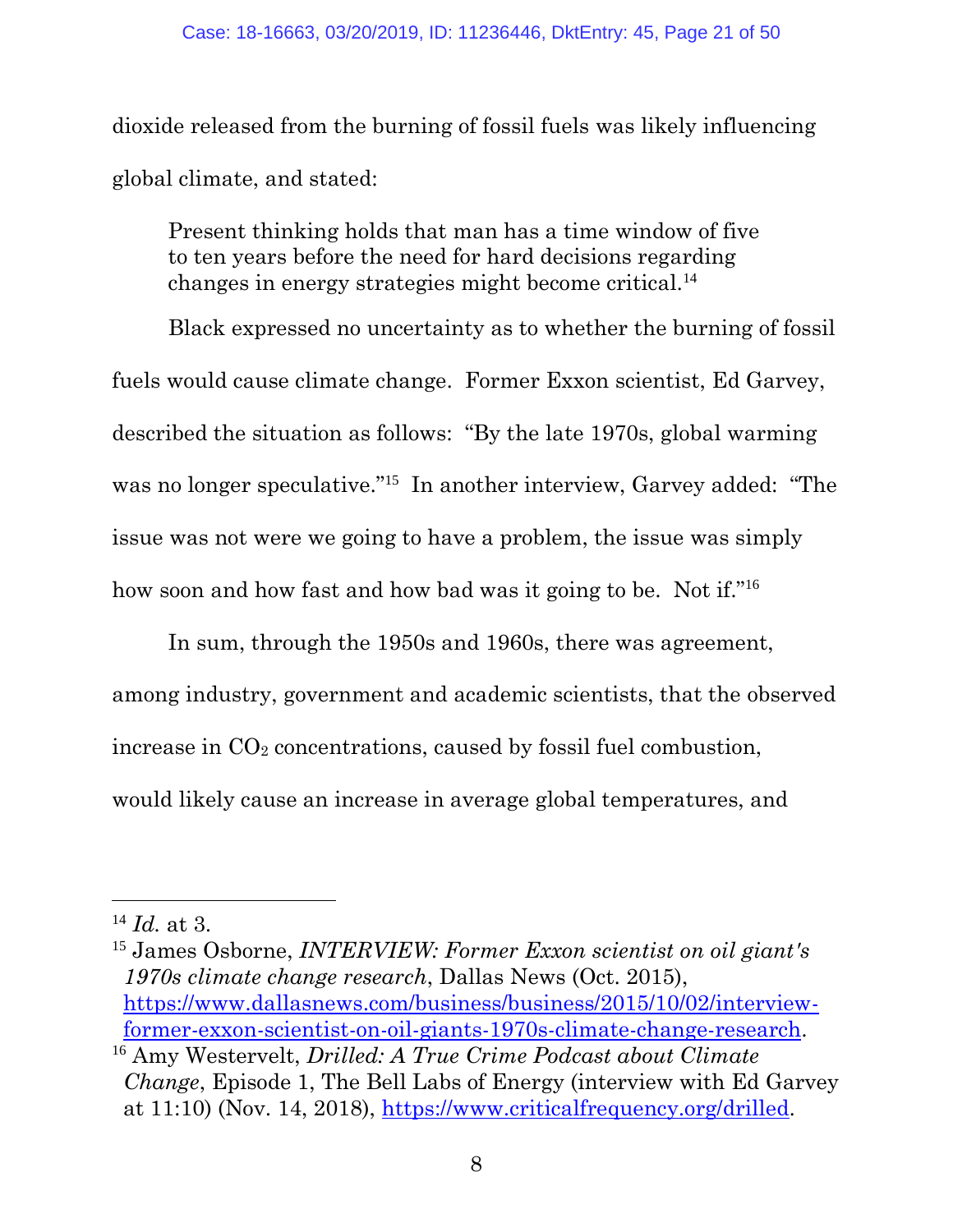therefore a variety of climate-related impacts. By the late 1970s, there was general consensus that this would occur.

<span id="page-21-0"></span>**B. Defendants conducted their own climate science research that confirmed fossil fuel combustion was increasing atmospheric carbon dioxide concentrations and that this would affect the climate.** 

From the late 1970s through early 1980s, Defendants repeatedly confirmed the findings of leading scientists and institutions studying climate change with their own research. 17

Exxon, in particular, became active in the growing field of climate science. Following warnings by Black and others, Exxon launched an ambitious research program to study the environmental effects of greenhouse gases. The company assembled a team of scientists, modelers, and mathematicians to deepen the company's understanding of an environmental problem that posed an existential threat to its business interests.<sup>18</sup> As Exxon senior scientist Morrel Cohen explained:

<sup>&</sup>lt;sup>17</sup> Between 1983-84, Exxon's researchers published their results in at least three peer-reviewed papers in the *Journal of the Atmospheric Sciences* and *American Geophysical Union*. A list of "Exxon Mobil Contributed Publications" from 1983-2014 is available at: [https://cdn.exxonmobil.com/~/media/global/files/energy-and](https://cdn.exxonmobil.com/~/media/global/files/energy-and-environment/climate_peer_reviewed_publications_1980s_forward.pdf)[environment/climate\\_peer\\_reviewed\\_publications\\_1980s\\_forward.pdf.](https://cdn.exxonmobil.com/~/media/global/files/energy-and-environment/climate_peer_reviewed_publications_1980s_forward.pdf)

<span id="page-21-1"></span><sup>18</sup> Geoffrey Supran and Naomi Oreskes, *Assessing ExxonMobil's climate change communications (1977–2014)*, 12(8) Environmental Research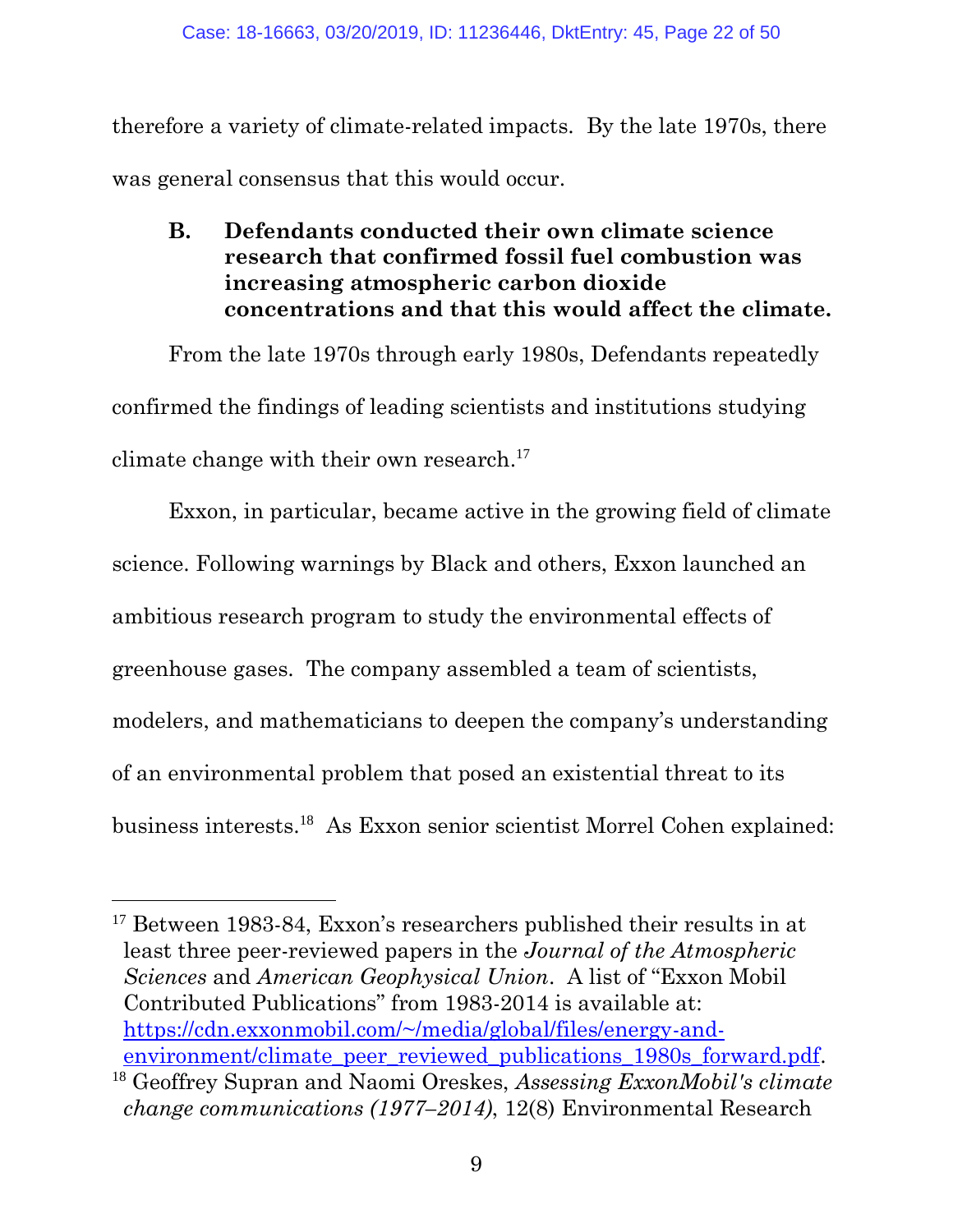"Exxon was trying to become a research power in the energy industry the way the Bell Labs was in the communications industry."<sup>19</sup> The research program included both empirical  $CO<sub>2</sub>$  sampling and rigorous climate modeling, and was perceived by those within the company and industry as being at the cutting edge of research into what was then known as the "greenhouse effect." By 1982, Exxon's scientists, in collaboration with other industry scientists, had created climate models that confirmed the scientific consensus that the continued increase of CO<sup>2</sup> from fossil fuels would cause significant global warming by the middle of the 21st century with "potentially catastrophic" effects, and communicated these findings internally.<sup>20</sup>

In 1979, W.L. Ferrall described the findings of an internal Exxon study, concluding that the "increase [in CO<sup>2</sup> concentration] is due to

 $\overline{a}$ 

Letters 084019 (Aug. 23, 2017),

[http://iopscience.iop.org/article/10.1088/1748-9326/aa815f.](http://iopscience.iop.org/article/10.1088/1748-9326/aa815f)

<span id="page-22-1"></span><span id="page-22-0"></span><sup>19</sup> Westervelt*, supra* note 16 (interview with Morrell Cohen at 6:21); *see also* John Walsh, *Exxon Builds on Basic Research*, 225 Science 1001 (1984), [https://www.documentcloud.org/documents/5690867-1984-](https://www.documentcloud.org/documents/5690867-1984-Walsh-Exxon-Builds-on-Basic-Reseach.html) [Walsh-Exxon-Builds-on-Basic-Reseach.html.](https://www.documentcloud.org/documents/5690867-1984-Walsh-Exxon-Builds-on-Basic-Reseach.html)

<span id="page-22-2"></span><sup>&</sup>lt;sup>20</sup> *See e.g.* Memo from M.B. Glaser to Exxon Management re CO<sub>2</sub> "Greenhouse" Effect, Exxon Research and Engineering Company 11 (Nov. 12, 1982),

[http://insideclimatenews.org/sites/default/files/documents/1982%20Exx](insideclimatenews.org/sites/default/files/documents/1982%20Exxon%20Primer%20on%20CO2%20Greenhouse%20Effect.pdf) [on%20Primer%20on%20CO2%20Greenhouse%20Effect.pdf.](insideclimatenews.org/sites/default/files/documents/1982%20Exxon%20Primer%20on%20CO2%20Greenhouse%20Effect.pdf)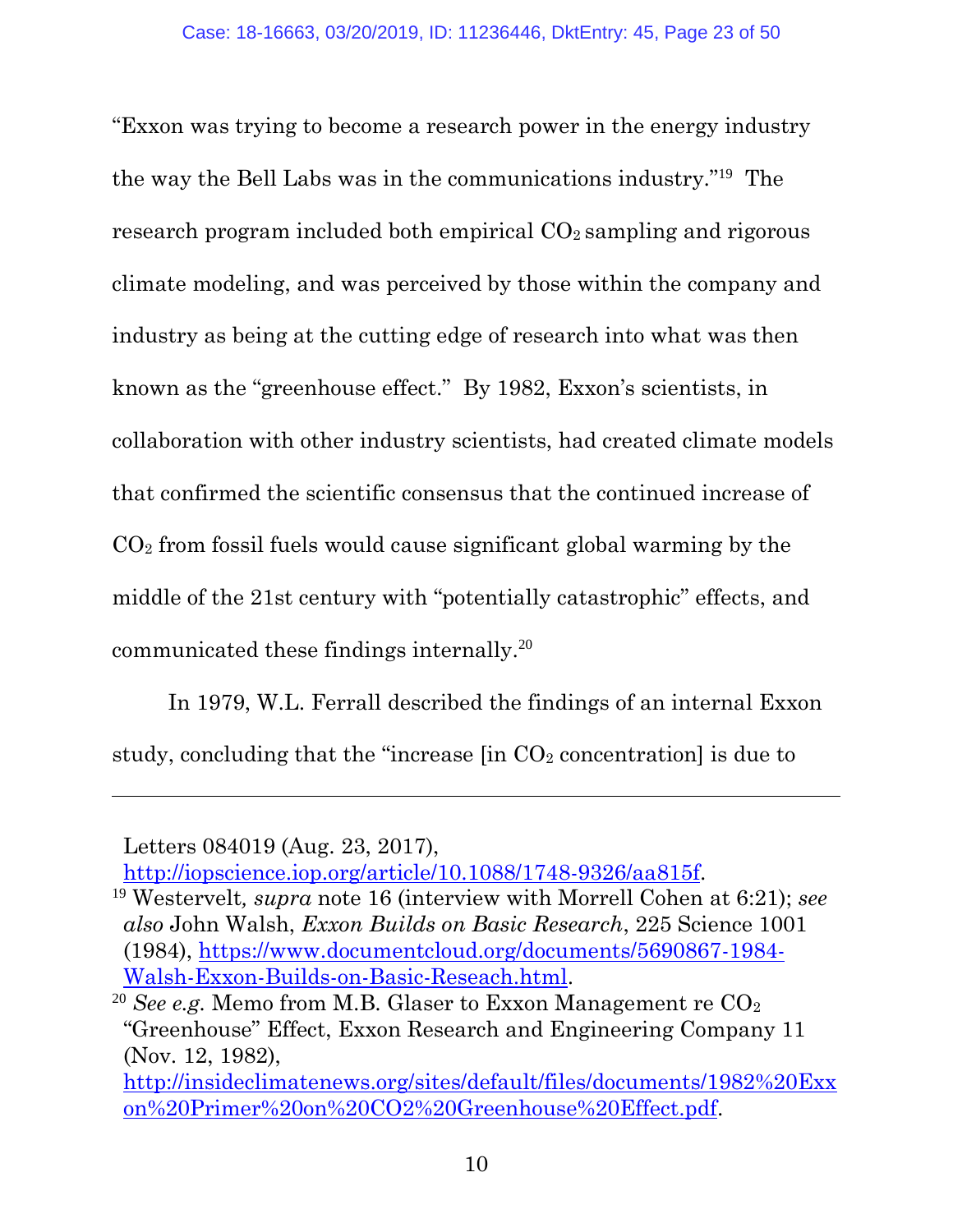fossil fuel combustion," "[i]ncreasing  $CO<sub>2</sub>$  concentration will cause a warming of the earth's surface," and the "present trend of fossil fuel consumption will cause dramatic environmental effects before the year  $2050.^{"21}$  With a doubling of  $CO<sub>2</sub>$  concentration (using 1860 as a baseline), Ferrall predicted that "ocean levels would rise four feet" and the "Arctic Ocean would be ice free for at least six months each year, causing major shifts in weather patterns in the northern hemisphere."<sup>22</sup>

A 1980 presentation by Dr. John Laurman to the API Task Force on "The CO2 Problem" identified the "scientific consensus on the potential for large future climatic response to increased  $CO<sub>2</sub>$  levels" as a reason for concern, and stated that there was "strong empirical evidence" that climate change was caused by fossil fuel combustion.<sup>23</sup> Laurman also warned the API Task Force that foreseeable temperature

<span id="page-23-1"></span><sup>&</sup>lt;sup>21</sup> Memo from W.L. Ferrall to R.L. Hirsch re "Controlling Atmospheric CO2", Exxon Research and Engineering Company 1 (Oct. 16, 1979), [http://insideclimatenews.org/sites/default/files/documents/CO2%20and](insideclimatenews.org/sites/default/files/documents/CO2%20and%20Fuel%20Use%20Projections.pdf) [%20Fuel%20Use%20Projections.pdf.](insideclimatenews.org/sites/default/files/documents/CO2%20and%20Fuel%20Use%20Projections.pdf)

 $^{22}$  *Id.*, Appendix A at 1.

<span id="page-23-0"></span><sup>23</sup> *AQ-9 Task Force Meeting Minutes*, American Petroleum Institute, Attachment B at 1-2 (Mar. 18, 1980), [https://insideclimatenews.org/sites/default/files/documents/AQ-](https://insideclimatenews.org/sites/default/files/documents/AQ-9%20Task%20Force%20Meeting%20%281980%29.pdf)[9%20Task%20Force%20Meeting%20%281980%29.pdf.](https://insideclimatenews.org/sites/default/files/documents/AQ-9%20Task%20Force%20Meeting%20%281980%29.pdf)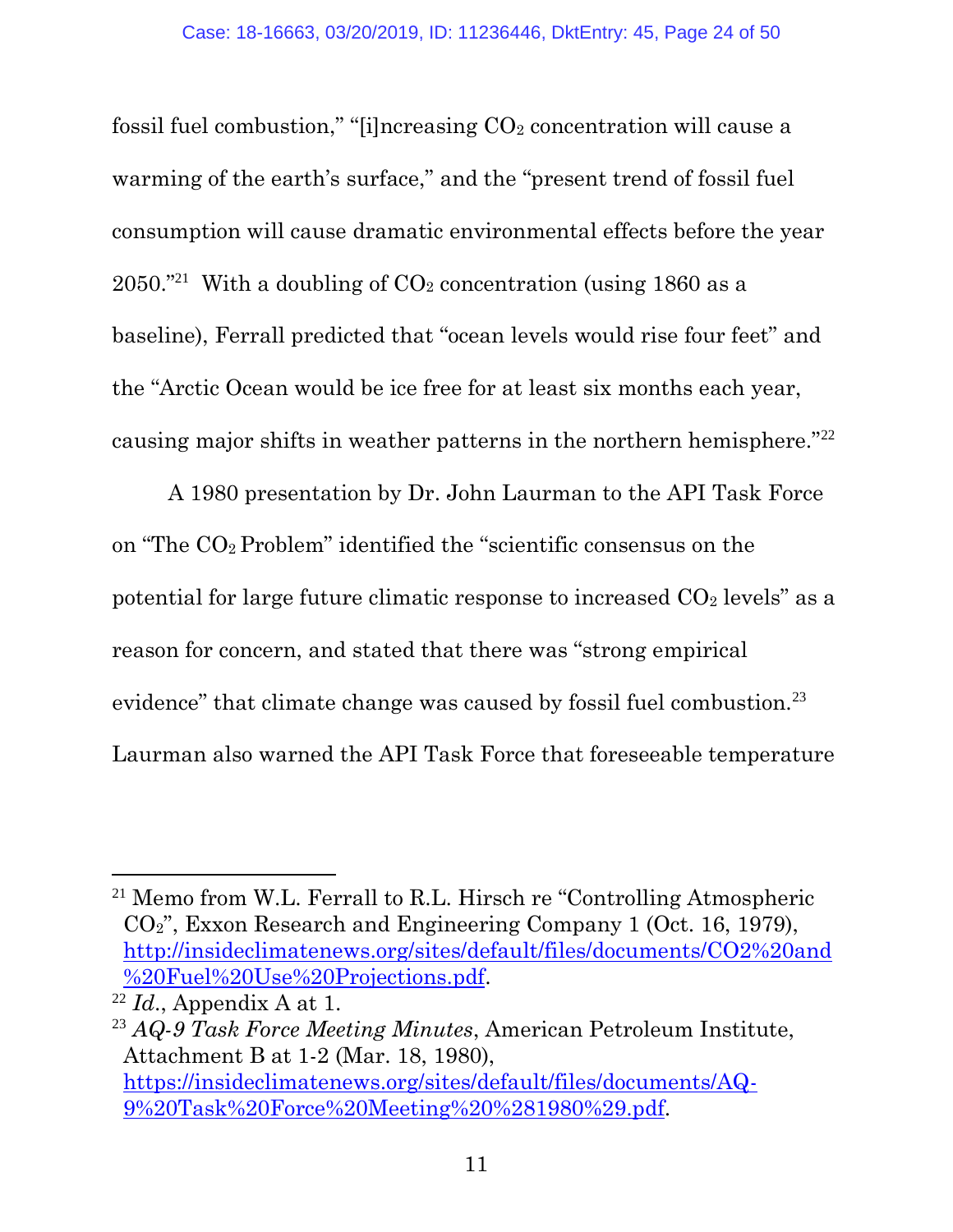increases could have "major economic consequences" and "globally catastrophic effects." 24

By 1981, Exxon had internally acknowledged the risks of climate change and the role fossil fuel combustion played in increasing  $CO<sub>2</sub>$ concentrations in the atmosphere. In an internal memorandum outlining Exxon's position on the  $CO<sub>2</sub>$  greenhouse effect, Exxon scientist Henry Shaw wrote that a doubling of  $CO<sub>2</sub>$  would result in  $3^{\circ}$ C increase in average global temperature and 10°C increase at the poles, causing major shifts in rainfall/agriculture and melting of polar ice.<sup>25</sup> Also in 1981, Roger Cohen, director of Exxon's Theoretical and Mathematical Sciences Laboratory, warned about the magnitude of climate change: "we will unambiguously recognize the threat by the year 2000 because of advances in climate modeling and the beginning of real experimental confirmation of the  $CO_2$  effect."<sup>26</sup> He stated: "it is distinctly possible

<span id="page-24-0"></span><sup>24</sup> *Id*., Attachment B at 5.

<span id="page-24-1"></span><sup>&</sup>lt;sup>25</sup> Memo from Henry Shaw to Dr. E.E. David, Jr. re " $CO<sub>2</sub>$  Position Statement", Exxon Inter-Office Correspondence 2 (May 15, 1981), [https://insideclimatenews.org/sites/default/files/documents/Exxon%20P](https://insideclimatenews.org/sites/default/files/documents/Exxon%20Position%20on%20CO2%20%281981%29.pdf) [osition%20on%20CO2%20%281981%29.pdf.](https://insideclimatenews.org/sites/default/files/documents/Exxon%20Position%20on%20CO2%20%281981%29.pdf)

<span id="page-24-2"></span><sup>26</sup> Memo from R.W. Cohen to W. Glass re possible "catastrophic" effect of CO2, Exxon Corporation 1 (Aug. 18, 1981), [http://www.climatefiles.com/exxonmobil/1981-exxon-memo-on-possible](http://www.climatefiles.com/exxonmobil/1981-exxon-memo-on-possible-emission-consequences-of-fossil-fuel-consumption)[emission-consequences-of-fossil-fuel-consumption.](http://www.climatefiles.com/exxonmobil/1981-exxon-memo-on-possible-emission-consequences-of-fossil-fuel-consumption)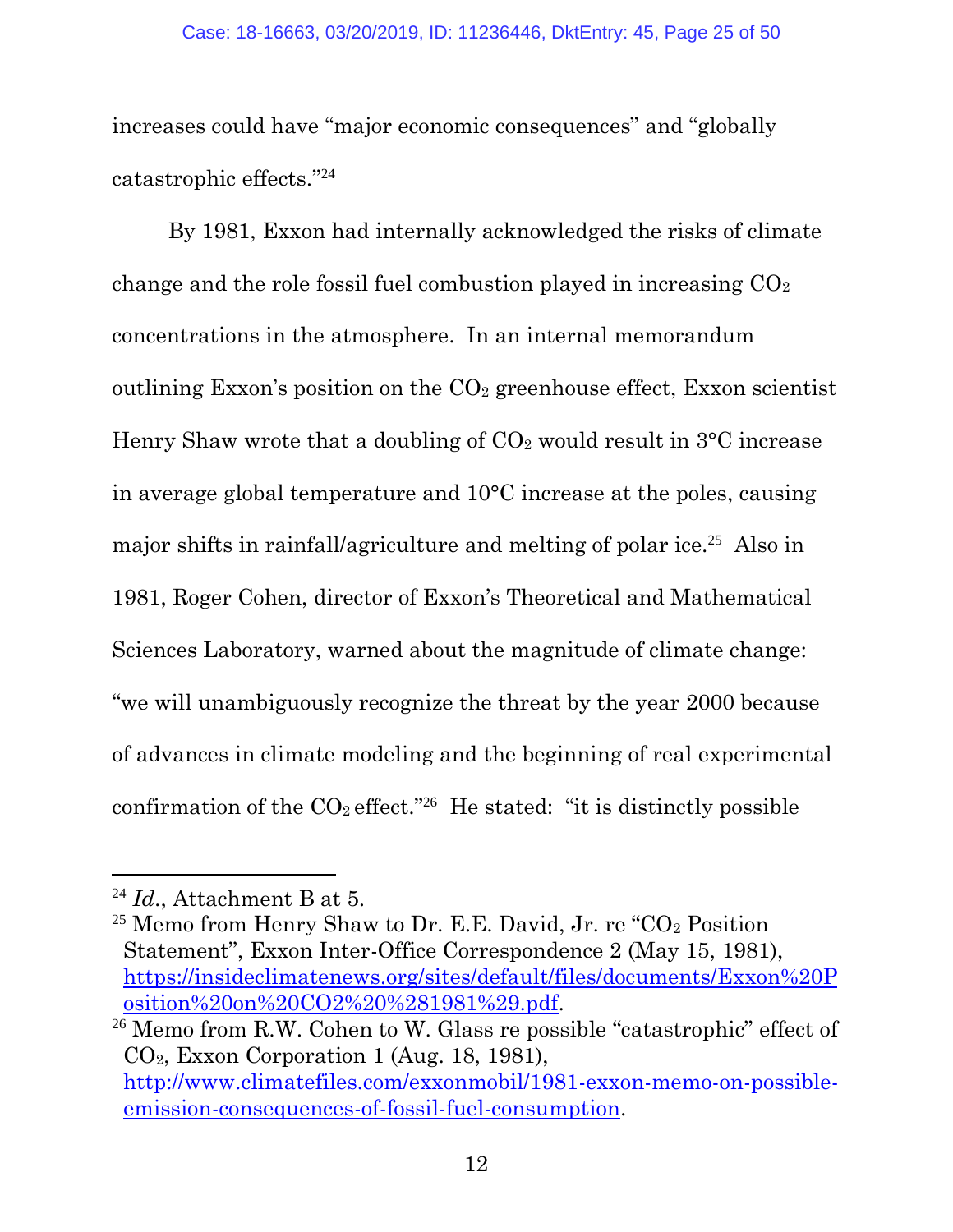that [Exxon Planning Division's] scenario will later produce effects which will indeed be catastrophic (at least for a substantial fraction of the earth's population)."<sup>27</sup>

In 1982, Cohen summarized the findings of Exxon's research in climate modeling, stating that "over the past several years *a clear scientific consensus has emerged* regarding the expected climatic effects of increased atmospheric  $CO<sub>2</sub>$ ." (emphasis added)<sup>28</sup> Cohen acknowledged that Exxon shared the views of the mainstream science community, stating that there is "unanimous agreement in the scientific community that a temperature increase of this magnitude would bring about significant changes in the earth's climate," and that Exxon's findings were "consistent with the published predictions of more complex climate models" and "in accord with the scientific consensus on the effect of increased atmospheric  $CO<sub>2</sub>$  on climate."<sup>29</sup>

Industry documents from the 1980s provide further evidence that Exxon and other Defendants internally acknowledged that the threat of

<span id="page-25-2"></span> $^{27}$  *Id.* 

<span id="page-25-1"></span><span id="page-25-0"></span><sup>28</sup> Memo from R. W. Cohen to A.M. Natkin, Exxon Research and Engineering Company 1 (Sept. 2, 1982), [http://www.climatefiles.com/exxonmobil/1982-exxon-memo](http://www.climatefiles.com/exxonmobil/1982-exxon-memo-summarizing-climate-modeling-and-co2-greenhouse-effect-research/)[summarizing-climate-modeling-and-co2-greenhouse-effect-research/.](http://www.climatefiles.com/exxonmobil/1982-exxon-memo-summarizing-climate-modeling-and-co2-greenhouse-effect-research/) <sup>29</sup> *Id*. at 2.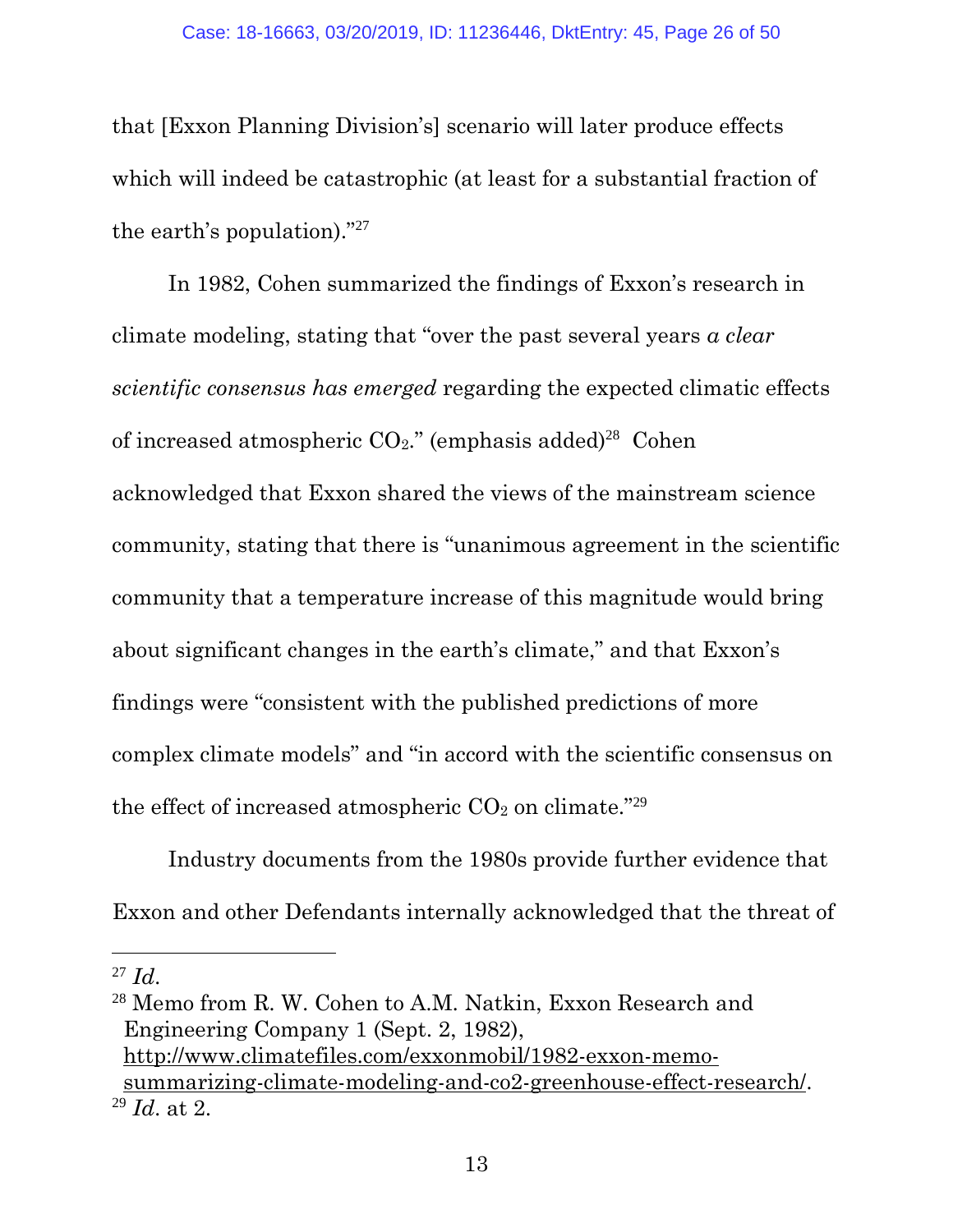climate change was real, it was caused by fossil fuels, and it would have significant impacts on the environment and human health. Notably, a 1982 corporate primer—circulated internally to Exxon management recognized the need for "major reductions in fossil fuel combustion" as a means to mitigate global warming. In the absence of such reductions, "there are some potentially catastrophic events that must be considered  $\ldots$  [O]nce the effects are measurable, they might not be reversible  $\ldots$ ."<sup>30</sup>

The 1982 Exxon primer predicted a doubling of  $CO<sub>2</sub>$ concentrations (above pre-industrial levels) by 2060 and increased temperatures of 2-4°C (above 1982 levels) by the end of the 21st century. It also provided a detailed assessment of the "potentially catastrophic" impacts of global warming, including primary impacts on physical and biological systems and secondary impacts (e.g. migration, famine). $31$ 

A 1988 report by Shell's Greenhouse Effect Working Group issued similar internal warnings to those of Exxon. The report stated that "by the time the global warming becomes detectable it could be too late to

 $\overline{a}$ 

<span id="page-26-0"></span> $30$  Memo from M.B. Glaser to Exxon Management re  $CO<sub>2</sub>$  "Greenhouse" Effect, *supra* note 20, at 2 and 11.

<sup>31</sup> *Id*. at 12-14.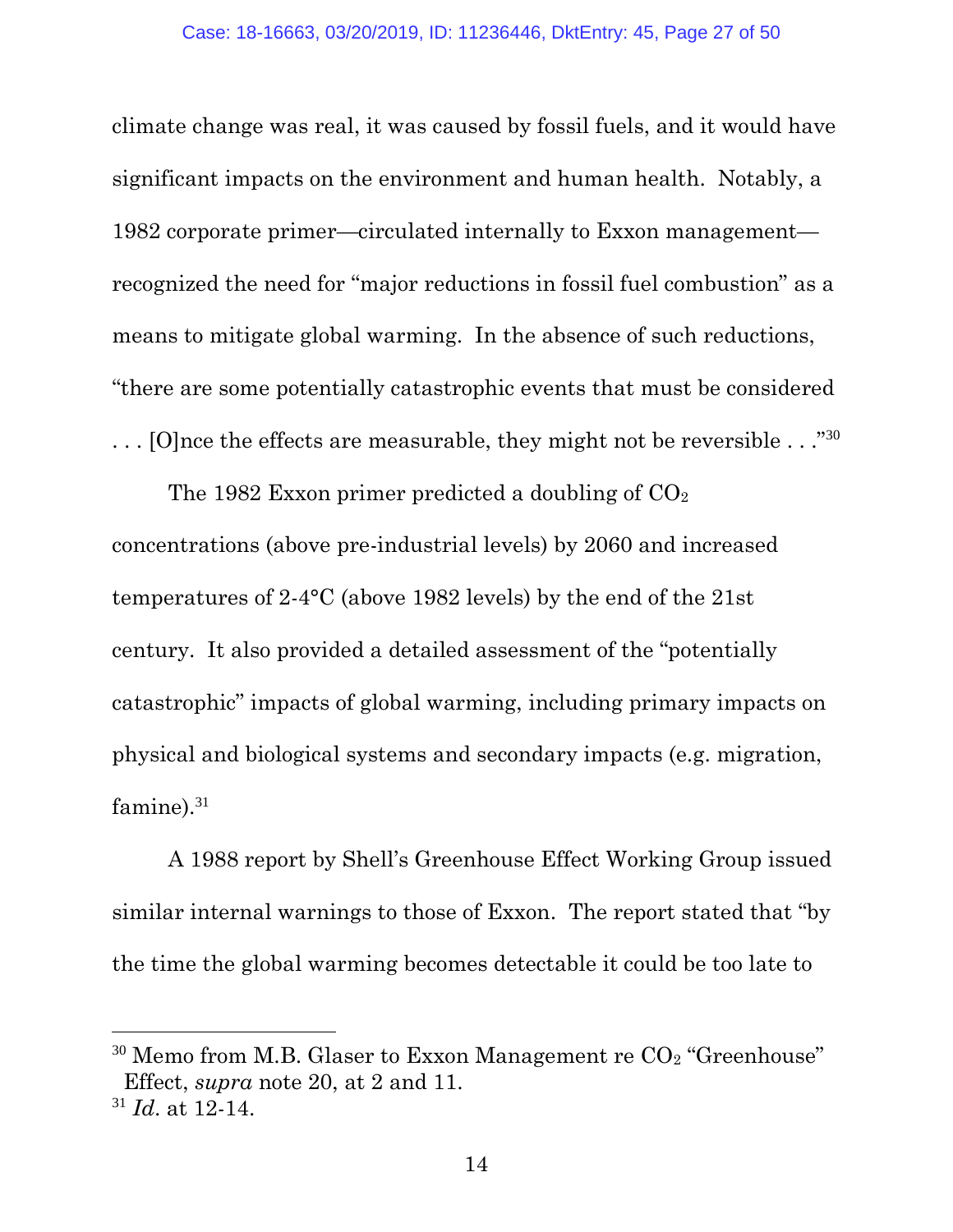take effective countermeasures to reduce the effects or even to stabilise the situation."<sup>32</sup> Acknowledging the need to consider policy changes, the report provided that "the potential implications for the world are . . . so large that policy options need to be considered much earlier" and that research should be "directed more to the analysis of policy and energy options than to studies of what we will be facing exactly."<sup>33</sup>

The Shell report made detailed projections of the harmful impacts of global warming. It noted that warming could cause the melting of the West Antarctic Ice Sheet, which could result in sea level rise of 5-6 meters. It also predicted the "disappearance of specific ecosystems or habitat destruction," an increase in "runoff, destructive floods, and inundation of low-lying farmland," and the need for new sources of freshwater to compensate for changes in precipitation and evaporation. The report predicted that changes in global atmospheric temperature would "drastically change the way people live and work."<sup>34</sup>

<sup>32</sup> R.P.W.M Jacobs et al., *The Greenhouse Effect*, Shell Internationale Petroleum Maatschappij B.V., The Hague 1 (May 1988), [https://www.documentcloud.org/documents/4411090-](https://www.documentcloud.org/documents/4411090-Document3.html#document/p9/a411239) [Document3.html#document/p9/a411239.](https://www.documentcloud.org/documents/4411090-Document3.html#document/p9/a411239) <sup>33</sup> *Id*.

<span id="page-27-0"></span><sup>34</sup> Benjamin Franta, *Shell and Exxon's secret 1980s climate change warnings*, The Guardian (Sept. 19, 2018),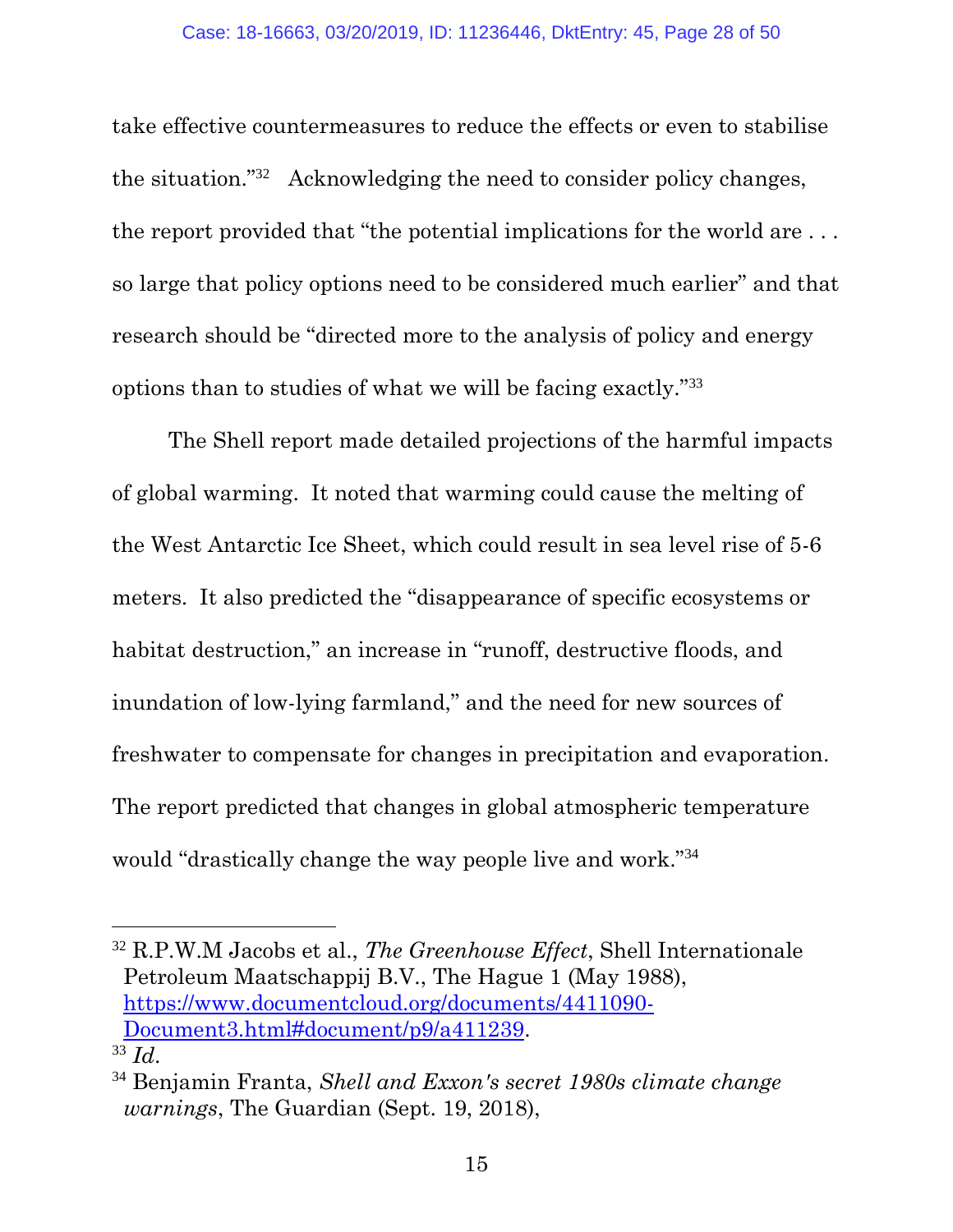In the 1970s and 1980s, Defendants pursued cutting-edge research and amassed considerable data on climate change. This body of research confirmed their earlier knowledge, and led to the undeniable conclusion that continued fossil fuel production and use would lead to irreversible and catastrophic climate change. Armed with this information, Defendants were at a turning point in the early 1980s.

## <span id="page-28-0"></span>**II. DEFENDANTS TOOK PROACTIVE STEPS TO CONCEAL THEIR KNOWLEDGE AND DISCREDIT CLIMATE SCIENCE**

Despite acknowledging that an increasing level of atmospheric  $CO<sub>2</sub>$  due to fossil fuel burning posed a considerable threat, Exxon and the other Defendants decided not to take steps to prevent the risks of climate change. Instead, they stopped funding major climate research, and launched campaigns to discredit climate science and delay actions perceived as contrary to their business interests. 35 Defendants engaged in multiple efforts to carry out this campaign: (1) developing public

[https://www.theguardian.com/environment/climate-consensus-97-per](https://www.theguardian.com/environment/climate-consensus-97-per-cent/2018/sep/19/shell-and-exxons-secret-1980s-climate-change-warnings)[cent/2018/sep/19/shell-and-exxons-secret-1980s-climate-change](https://www.theguardian.com/environment/climate-consensus-97-per-cent/2018/sep/19/shell-and-exxons-secret-1980s-climate-change-warnings)[warnings](https://www.theguardian.com/environment/climate-consensus-97-per-cent/2018/sep/19/shell-and-exxons-secret-1980s-climate-change-warnings) (citing The Greenhouse Effect, Shell International).

<span id="page-28-1"></span> $35$  Memo from A.M. Natkin to H.N. Weinberg re CRL/CO<sub>2</sub> Greenhouse Program, Exxon Corporation 1 (June 18, 1982), [http://insideclimatenews.org/sites/default/files/documents/Budget%20C](insideclimatenews.org/sites/default/files/documents/Budget%20Cutting%20Memo%20(1982).pdf) [utting%20Memo%20\(1982\).pdf.](insideclimatenews.org/sites/default/files/documents/Budget%20Cutting%20Memo%20(1982).pdf)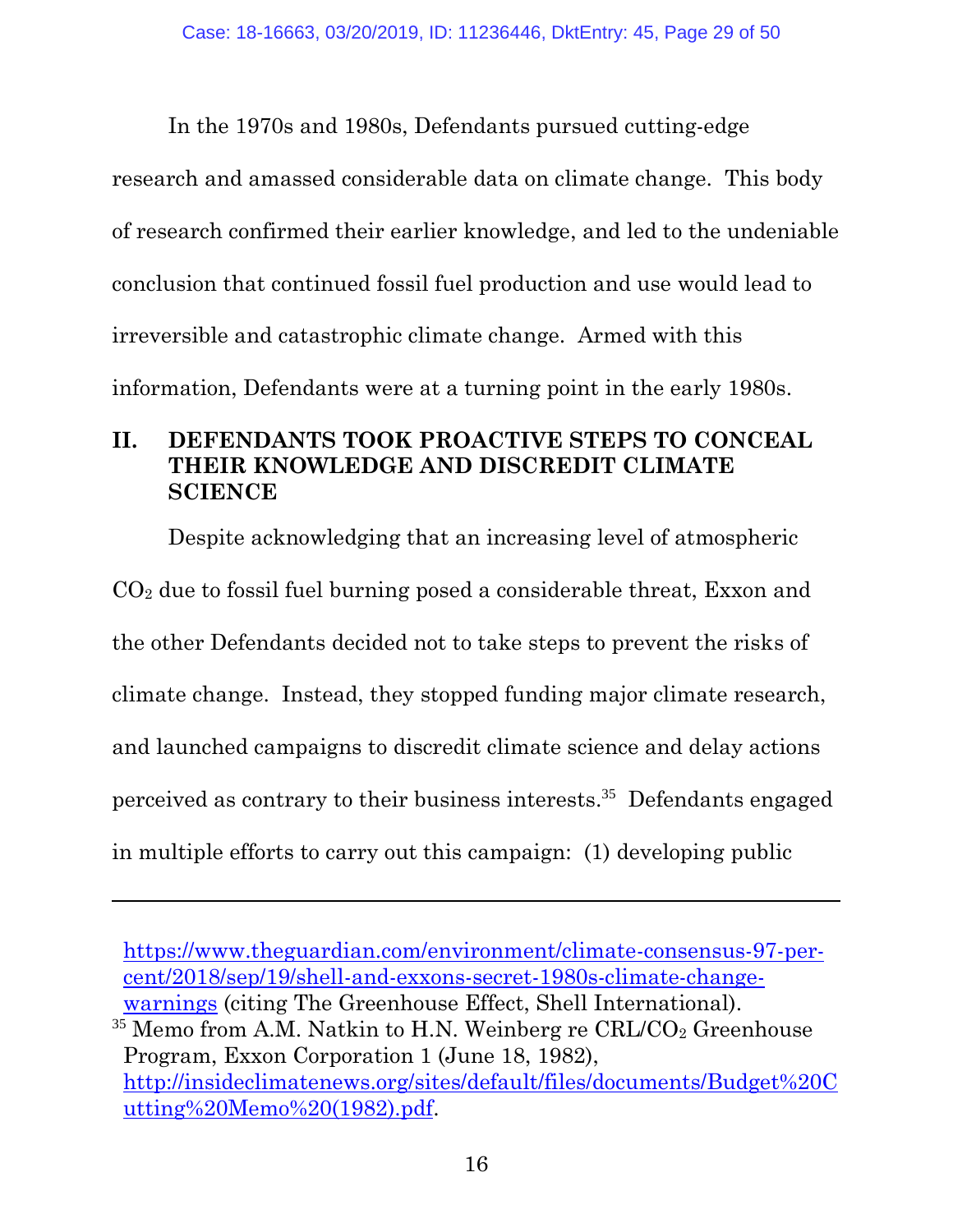relations strategies that were contradictory to their knowledge and scientific insights, (2) engaging in public communications campaigns to promote doubt and downplay the threats of climate change; and (3) funding individuals, organizations, and research that discredited the growing body of publicly available climate science.

## <span id="page-29-0"></span>**A. Defendants developed sophisticated public relations strategies to hide the risks of climate change and create doubt about the scientific consensus of global warming.**

Defendants responded to public policy efforts to address the dangers of its products by denying and concealing the known hazards, in contradiction to earlier internal positions and statements made by industry scientists and executives. The internal memoranda and statements described below demonstrate this marked shift in the industry's position on climate science.

Exxon, in a 1988 internal memo on the Greenhouse Effect, acknowledged that atmospheric  $CO<sub>2</sub>$  concentrations were increasing and could double in 100 years, that the combustion of fossil fuels was emitting five billion gigatons of  $CO<sub>2</sub>$  per year, and that the "[g]reenhouse effect may be one of the most significant environmental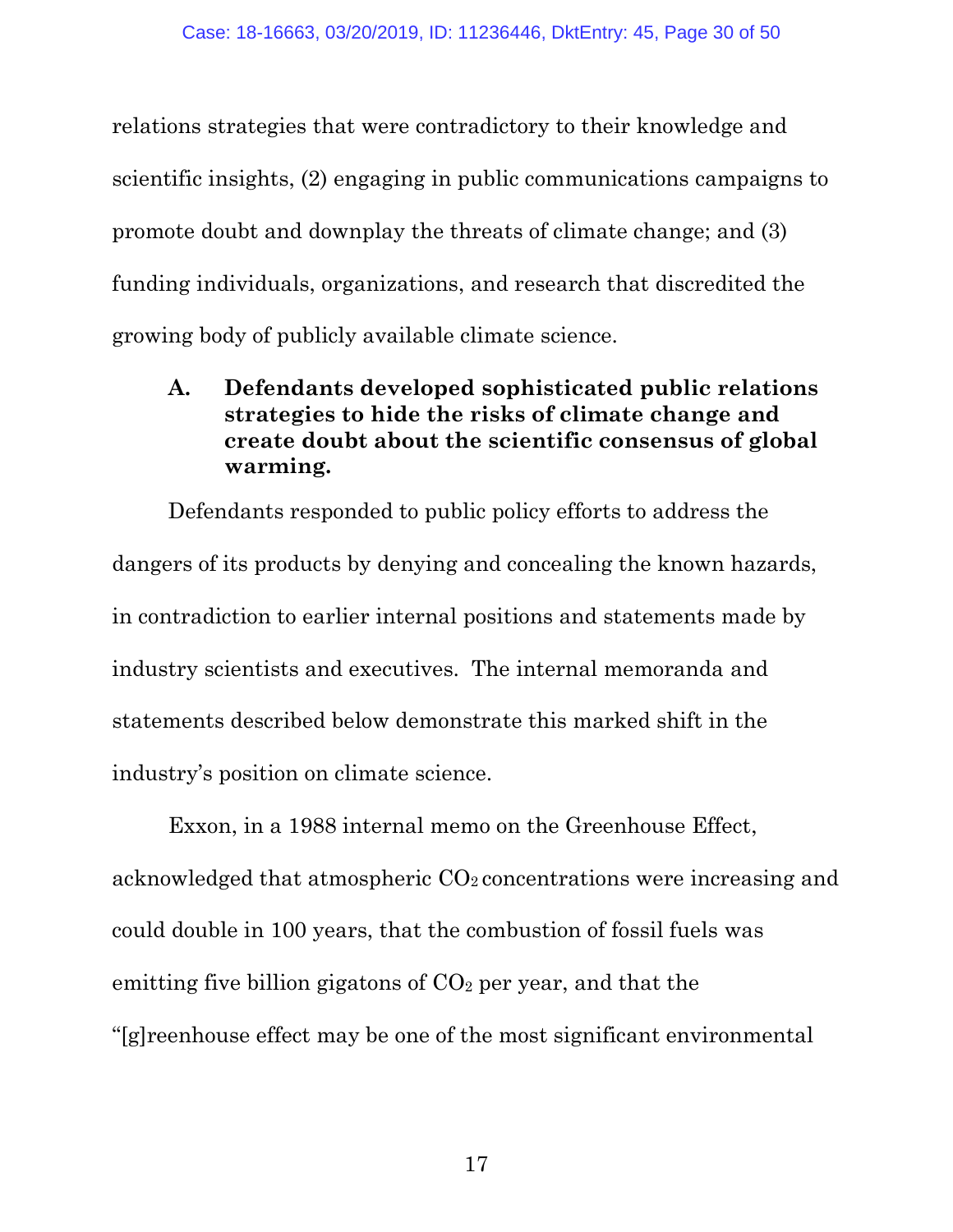issues for the 1990s."<sup>36</sup> But in this same memo, Exxon identified that its position would be to "[e]mphasize the uncertainty in scientific conclusions regarding the potential enhanced Greenhouse effect[.]"<sup>37</sup>

Shell, as evidenced by a 1994 internal report titled "The Enhanced Greenhouse Effect: A Review of the Scientific Aspects," followed suit in emphasizing uncertainty in climate science. In contrast to Shell's 1988 report that recommended the prompt consideration of policy solutions, the 1994 report focused on scientific uncertainty, noting that "the postulated link between any observed temperature rise and human activities has to be seen in relation to natural variability, which is still largely unpredictable." Shell also promoted policy delay, asserting that "[s]cientific uncertainty and the evolution of energy systems indicate that policies to curb greenhouse gas emissions beyond 'no regrets' measures could be premature, divert resources from more pressing needs and further distort markets."<sup>38</sup>

<sup>&</sup>lt;sup>36</sup> Memo from Joseph Carlson to DGL re The Greenhouse Effect 2 (Aug. 3, 1988), http://www.climatefiles.com/exxonmobil/566/. <sup>37</sup> *Id*. at 7.

<span id="page-30-0"></span><sup>38</sup> P. Langcake, *The Enhanced Greenhouse Effect: A Review of the Scientific Aspects*, Shell Internationale Petroleum Maatschappij B.V. (Dec. 1994), [https://www.documentcloud.org/documents/4411099-](https://www.documentcloud.org/documents/4411099-Document11.html#document/p15/a411511) [Document11.html#document/p15/a411511.](https://www.documentcloud.org/documents/4411099-Document11.html#document/p15/a411511)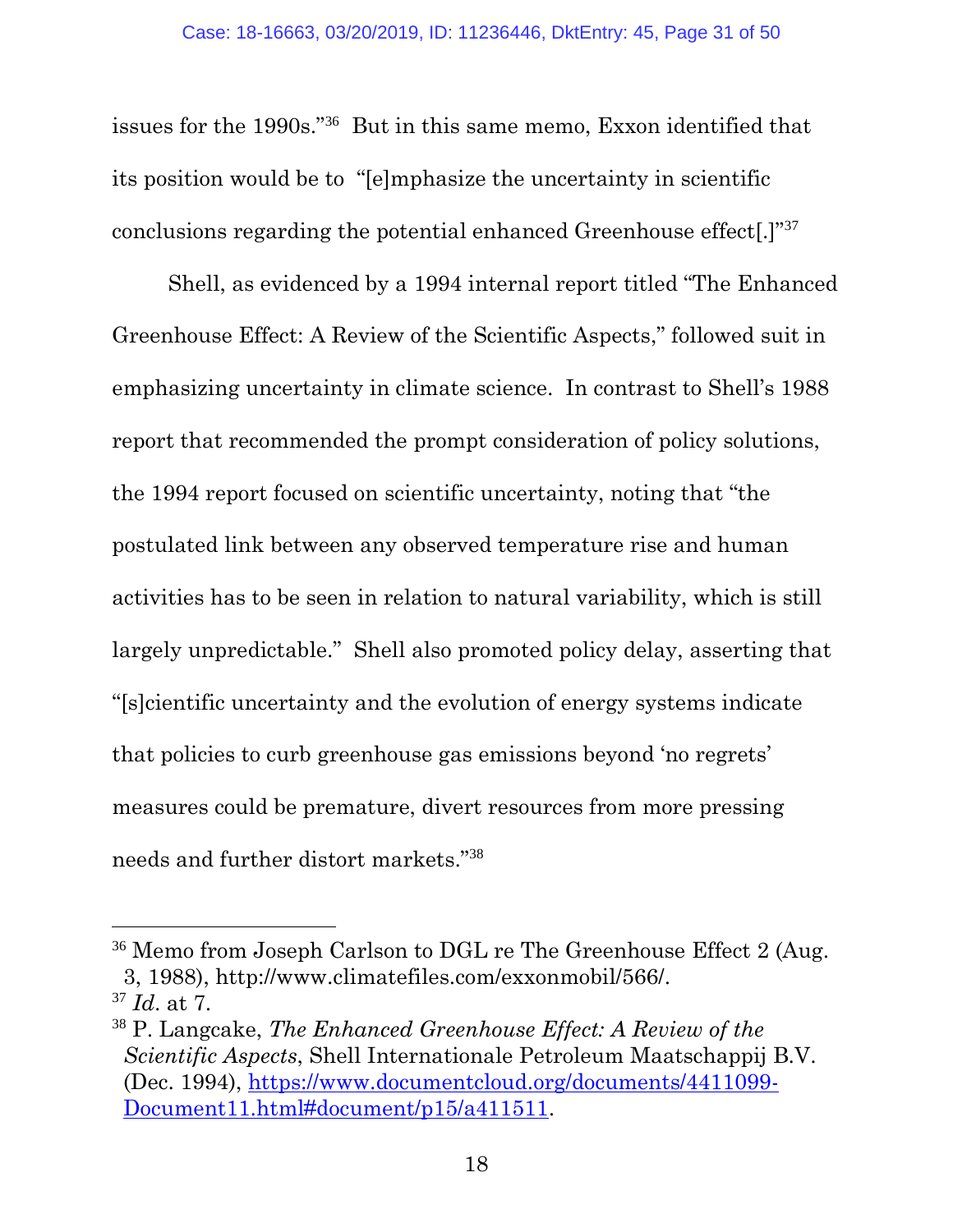Industry associations and groups, such as the Global Climate Coalition (GCC), exerted significant influence on the industry, inter alia, through their communications strategies. Established in 1989, the GCC identified itself as "an organization of business trade associations and private companies . . . to coordinate business participation in the scientific and policy debate on the global climate change issue"<sup>39</sup>—but in effect, the group opposed greenhouse gas regulation through lobbying, funding of front groups, denial and disinformation campaigns, and other tactics.

In 1993, the GCC hired the public relations firm E. Bruce Harrison to develop and execute a communications plan, <sup>40</sup> which was implemented by the API, National Association of Manufacturers, Chamber of Commerce and other trade associations/coalitions (of which Defendants were members). Some of the central elements of this plan

 $\overline{a}$ 

<span id="page-31-0"></span><sup>39</sup> *Global Climate Coalition: An Overview*, Global Climate Coalition 1 (Nov. 1996), [http://www.climatefiles.com/denial-groups/global-climate](http://www.climatefiles.com/denial-groups/global-climate-coalition-collection/1996-global-climate-coalition-overview/)[coalition-collection/1996-global-climate-coalition-overview/.](http://www.climatefiles.com/denial-groups/global-climate-coalition-collection/1996-global-climate-coalition-overview/)

<sup>40</sup> O'Dwyer's Directory of Public Relations Firms, J.R. O'Dwyer Co., New York, NY (1995), at 85.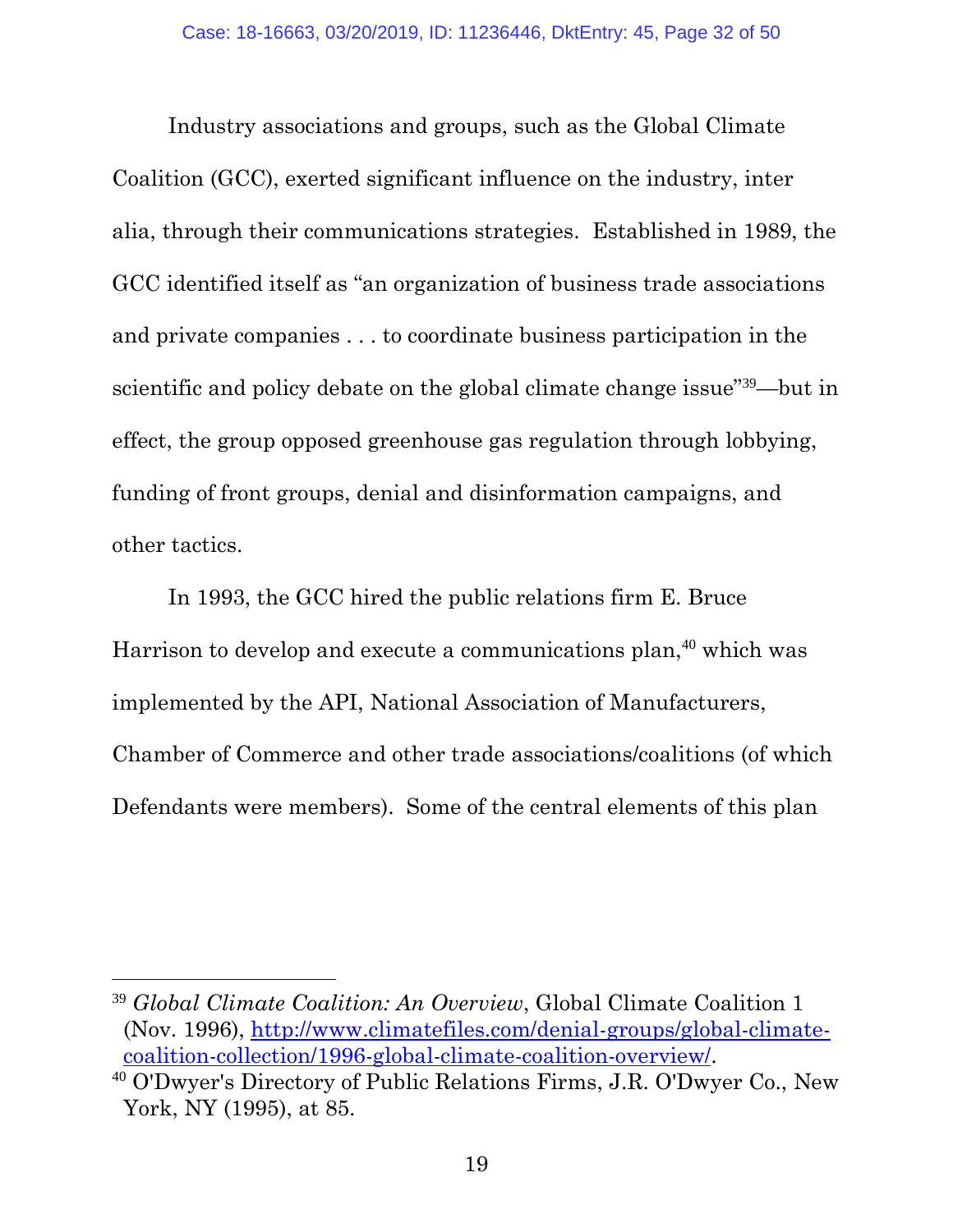were to accentuate the economic costs of mitigation and to cast uncertainty regarding the science.<sup>41</sup>

In 1996, following publication of the Intergovernmental Panel on Climate Change's Second Assessment Report, the GCC developed a primer that provided an overview of the group's position on climate change. While acknowledging that global warming was happening, the GCC claimed that there was significant uncertainty as to its cause:

The GCC believes that the preponderance of the evidence indicates that most, if not all, of the observed warming is part of a natural warming trend which began approximately 400 years ago. If there is an anthropogenic component to this observed warming, the GCC believes that it must be very small and must be superimposed on a much larger natural warming trend.<sup>42</sup>

This statement not only stands in contradiction to the internal

memos and peer-reviewed papers published by Defendants' own

scientists but also to the final internal draft of the GCC primer itself,

which stated that the "scientific basis for the Greenhouse Effect and the

potential impacts of human emissions of greenhouse gases such as  $CO<sub>2</sub>$ 

<sup>41</sup> See e.g. Benjamin Franta, *Trump pulled out the oil industry playbook and players for Paris*, The Guardian (July 26, 2017), [https://www.theguardian.com/environment/climate-consensus-97-per](https://www.theguardian.com/environment/climate-consensus-97-per-cent/2017/jul/26/trump-pulled-out-the-oil-industry-playbook-and-players-for-paris)[cent/2017/jul/26/trump-pulled-out-the-oil-industry-playbook-and](https://www.theguardian.com/environment/climate-consensus-97-per-cent/2017/jul/26/trump-pulled-out-the-oil-industry-playbook-and-players-for-paris)[players-for-paris](https://www.theguardian.com/environment/climate-consensus-97-per-cent/2017/jul/26/trump-pulled-out-the-oil-industry-playbook-and-players-for-paris)

<sup>42</sup> *Global Climate Coalition: An Overview*, *supra* note 39, at 2.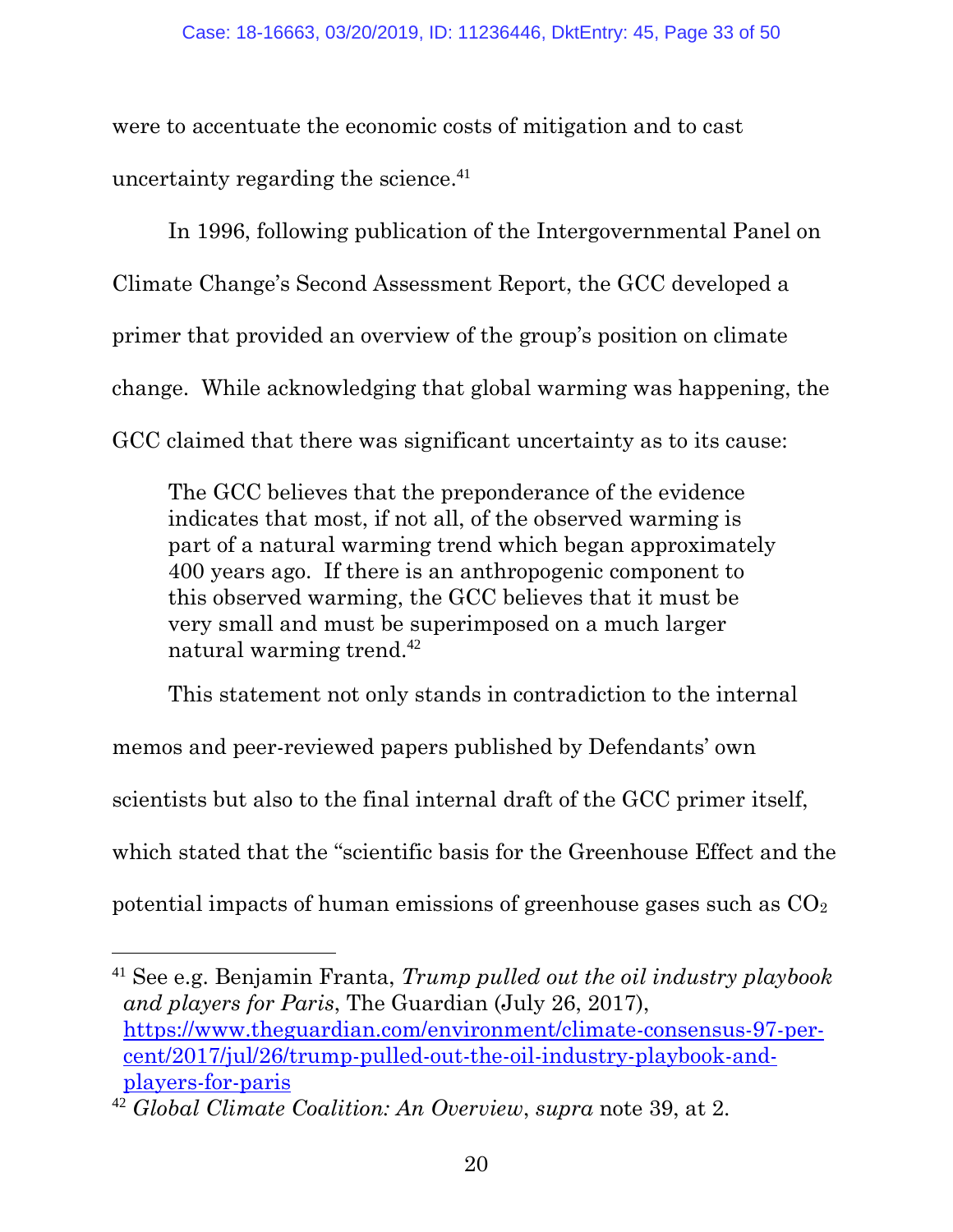on climate is well established and cannot be denied."<sup>43</sup> This language was removed before final publication. The final draft also included a section discussing how contrarian theories failed to "offer convincing arguments against the conventional model of greenhouse gas emissioninduced climate change."<sup>44</sup> This section was also removed by the GCC before final publication.

As their memoranda and statements show, Defendants undertook a deliberate shift away from their prior research efforts to the strategy of uncertainty and delay.

## <span id="page-33-0"></span>**B. Defendants engaged in public communications campaigns designed to manufacture doubt and downplay the threats of climate change.**

Communications efforts aimed at the general public were a key part of Defendants' strategy. Defendants, individually and through their membership in trade associations, launched campaigns that directly contradicted earlier statements recognizing a general consensus on climate change and the magnitude of its effects.

<span id="page-33-1"></span><sup>43</sup> Memo from Gregory J. Dana to AIAM Technical Committee re Global Climate Coalition (GCC) – Primer on Climate Change Science – Final Draft, Association of International Automobile Manufacturers 5 (Jan. 18, 1996), [http://www.climatefiles.com/denial-groups/global-climate](http://www.climatefiles.com/denial-groups/global-climate-coalition-collection/global-climate-coalition-draft-primer/)[coalition-collection/global-climate-coalition-draft-primer/.](http://www.climatefiles.com/denial-groups/global-climate-coalition-collection/global-climate-coalition-draft-primer/) <sup>44</sup> *Id.*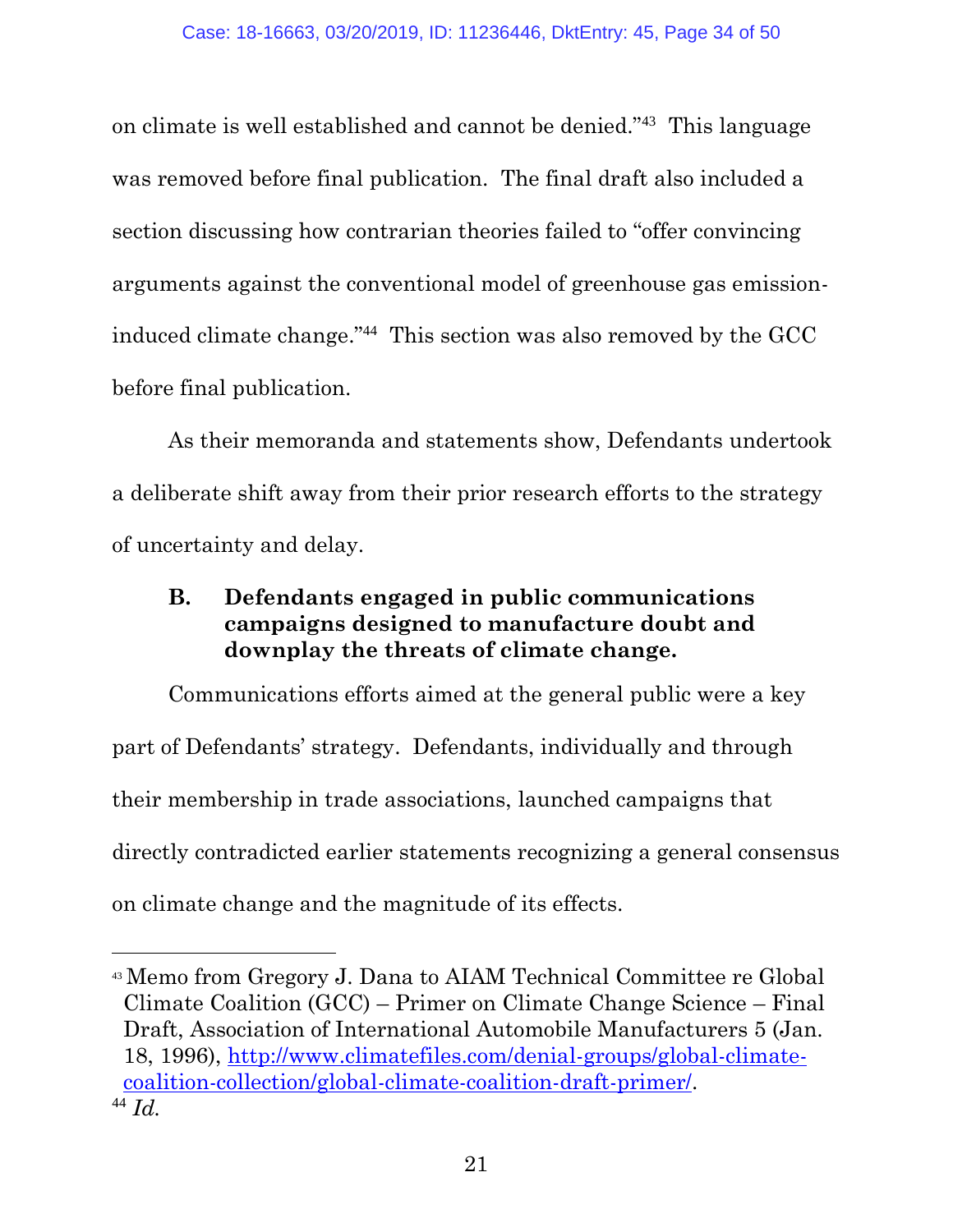For example, in 1996, Exxon issued a publication titled "Global warming: who's right? Facts about a debate that's turned up more questions than answers," in which Exxon CEO Lee Raymond stated that "taking drastic action immediately is unnecessary since many scientists agree there's ample time to better understand climate systems . . ." The publication characterized the greenhouse effect as "unquestionably real and definitely a good thing," and as "what makes the earth's atmosphere livable." Directly contradicting the company's internal reports and peer-reviewed science, the publication attributed the increase in global temperature to "natural fluctuations that occur over long periods of time" rather than to anthropogenic sources.<sup>45</sup>

Also in 1996, API published a book titled "Reinventing Energy: Making the Right Choices," which stated that "there is no persuasive basis for forcing Americans to dramatically change their lifestyles to use less oil." The book denied the human connection to climate change, stating that no "scientific evidence exists that human activities are significantly affecting sea levels, rainfall, surface temperatures or the

l

<span id="page-34-0"></span><sup>45</sup> *Global warming: who's right? Facts about a debate that's turned up more questions than answers*, Exxon Corporation 5 (1996), [http://www.climatefiles.com/exxonmobil/global-warming-who-is-right-](http://www.climatefiles.com/exxonmobil/global-warming-who-is-right-1996/)[1996/.](http://www.climatefiles.com/exxonmobil/global-warming-who-is-right-1996/)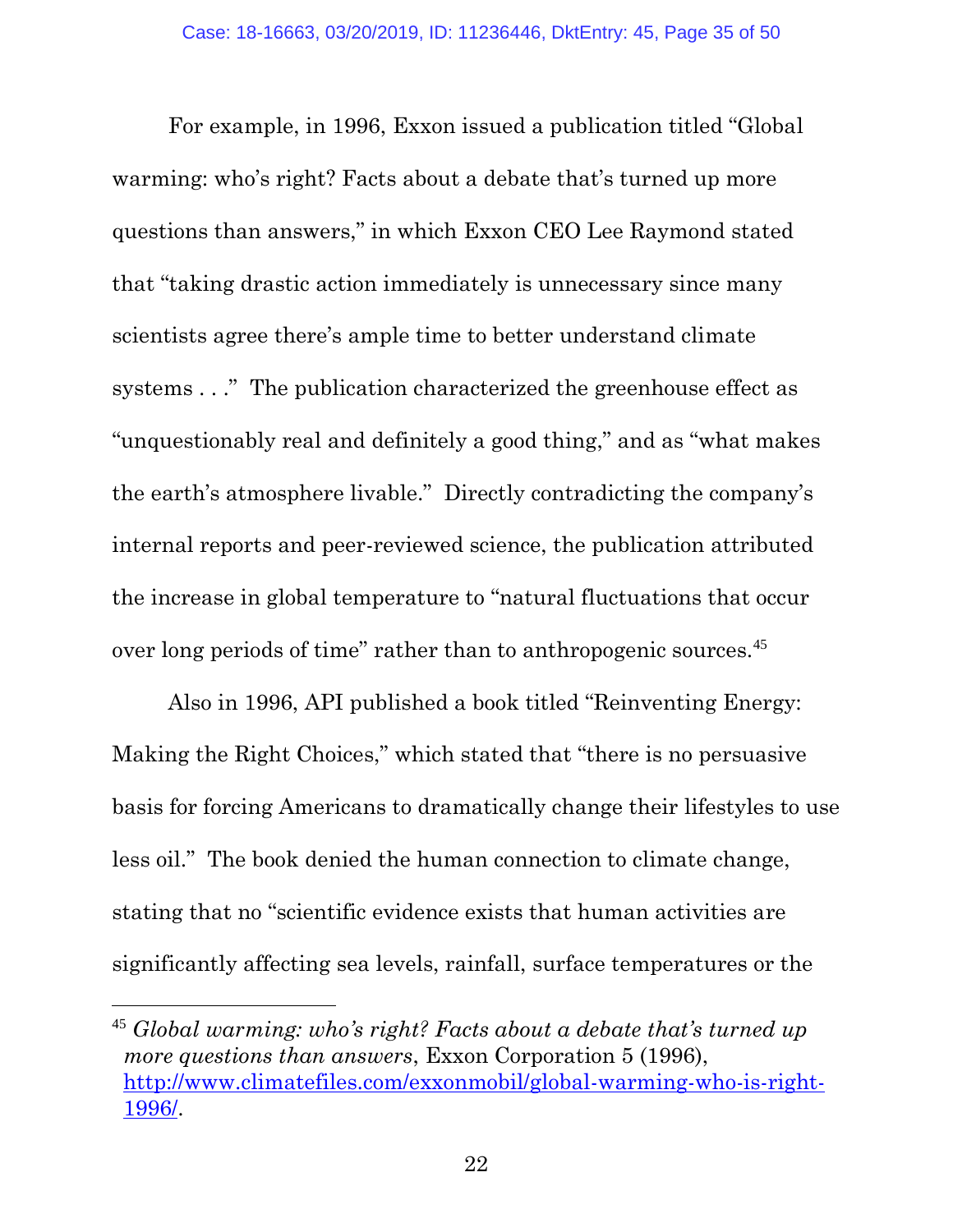intensity and frequency of storms."<sup>46</sup> In 1997, Lee Raymond expressed support for these views. In a speech presented at the World Petroleum Congress at which many Defendants were present, Raymond presented a false dichotomy between stable energy markets and reduction in the marketing, promotion and sale of fossil fuel products known to Defendants to be hazardous.<sup>47</sup>

In addition to these public statements, Defendants developed, implemented and/or funded public affairs programs, aiming to shift "America's social consciousness" by targeting specific people or groups with messages designed for them.<sup>48</sup> From 1972 through 2014, Mobil and ExxonMobil ran advertorials (paid advertisements styled like

l

<span id="page-35-2"></span><sup>46</sup> Sally Brain Gentille et al., *Reinventing Energy: Making the Right Choices*, American Petroleum Institute 77 (1996), [http://www.climatefiles.com/trade-group/american-petroleum](http://www.climatefiles.com/trade-group/american-petroleum-institute/1996-reinventing-energy/)[institute/1996-reinventing-energy/.](http://www.climatefiles.com/trade-group/american-petroleum-institute/1996-reinventing-energy/)

<span id="page-35-1"></span><sup>47</sup> Lee R. Raymond, *Energy – Key to growth and a better environment for Asia-Pacific nations*, World Petroleum Congress 5 (Oct. 13, 1997), [https://assets.documentcloud.org/documents/2840902/1997-Lee-](https://assets.documentcloud.org/documents/2840902/1997-Lee-Raymond-Speech-at-China-World-Petroleum.pdf)[Raymond-Speech-at-China-World-Petroleum.pdf.](https://assets.documentcloud.org/documents/2840902/1997-Lee-Raymond-Speech-at-China-World-Petroleum.pdf)

<span id="page-35-0"></span><sup>48</sup> *See e.g. Evolution of Mobil's Public Affairs Programs 1970-81*, Mobil 2, [https://www.documentcloud.org/documents/5396414-Reduced-](https://www.documentcloud.org/documents/5396414-Reduced-Evolution-of-Mobil-Public-Affairs-Program.html)[Evolution-of-Mobil-Public-Affairs-Program.html](https://www.documentcloud.org/documents/5396414-Reduced-Evolution-of-Mobil-Public-Affairs-Program.html) (last visited Jan. 25, 2019).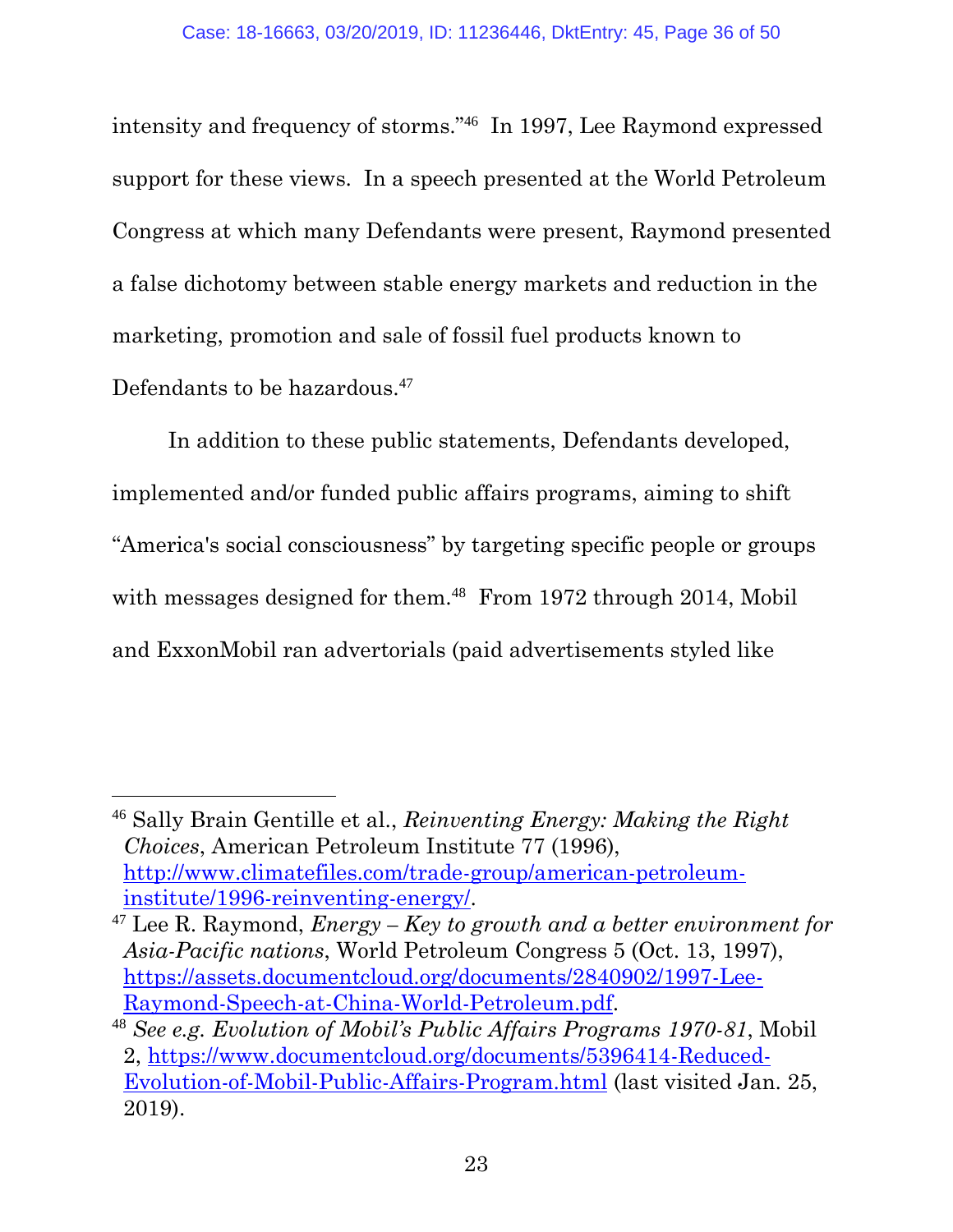editorials and placed on the Op-Ed page) in *The New York Times*. 49 They bought these advertorials to allow the "public to know where [they] stand" on climate change and other issues.<sup>50</sup> In an internal assessment of the impacts of its advertorials, Mobil concluded that the *Times* had "altered or significantly softened its viewpoints on: conservation; monopoly and divestiture; decontrol; natural gas; coal; offshore drilling; and gasohol."<sup>51</sup>

In a peer-reviewed study, Dr. Supran and Dr. Oreskes compared ExxonMobil's internal and peer-reviewed scientific papers to its nonpeer-reviewed external public communications (including 36 *Times* advertorials from 1989 to 2004), finding a stark contrast between the way that the two sets of documents characterized climate change. Dr. Supran and Dr. Oreskes found that 83% of peer-reviewed papers and 80% of internal documents acknowledged that climate change is real

<span id="page-36-0"></span><sup>&</sup>lt;sup>49</sup> *Exxon and Mobil Ads*, Polluter Watch, [http://polluterwatch.org/exxon](http://polluterwatch.org/exxon-and-mobil-ads)[and-mobil-ads](http://polluterwatch.org/exxon-and-mobil-ads) (last visited Jan. 25, 2019).

<span id="page-36-1"></span><sup>50</sup> Mobil, *CNN and the value of instant replay*, New York Times (Oct. 16, 1997), [http://www.documentcloud.org/documents/705559-mob-nyt-](http://www.documentcloud.org/documents/705559-mob-nyt-1997-oct-16-cnnslam.html)[1997-oct-16-cnnslam.html.](http://www.documentcloud.org/documents/705559-mob-nyt-1997-oct-16-cnnslam.html)

<span id="page-36-2"></span><sup>51</sup> Mobil, *Op-Ed Impact Study: A Comparative Analysis of Energy Viewpoints in The Op-Ed Advertisements and The New York Times Editorials, 1970-1980* (on file).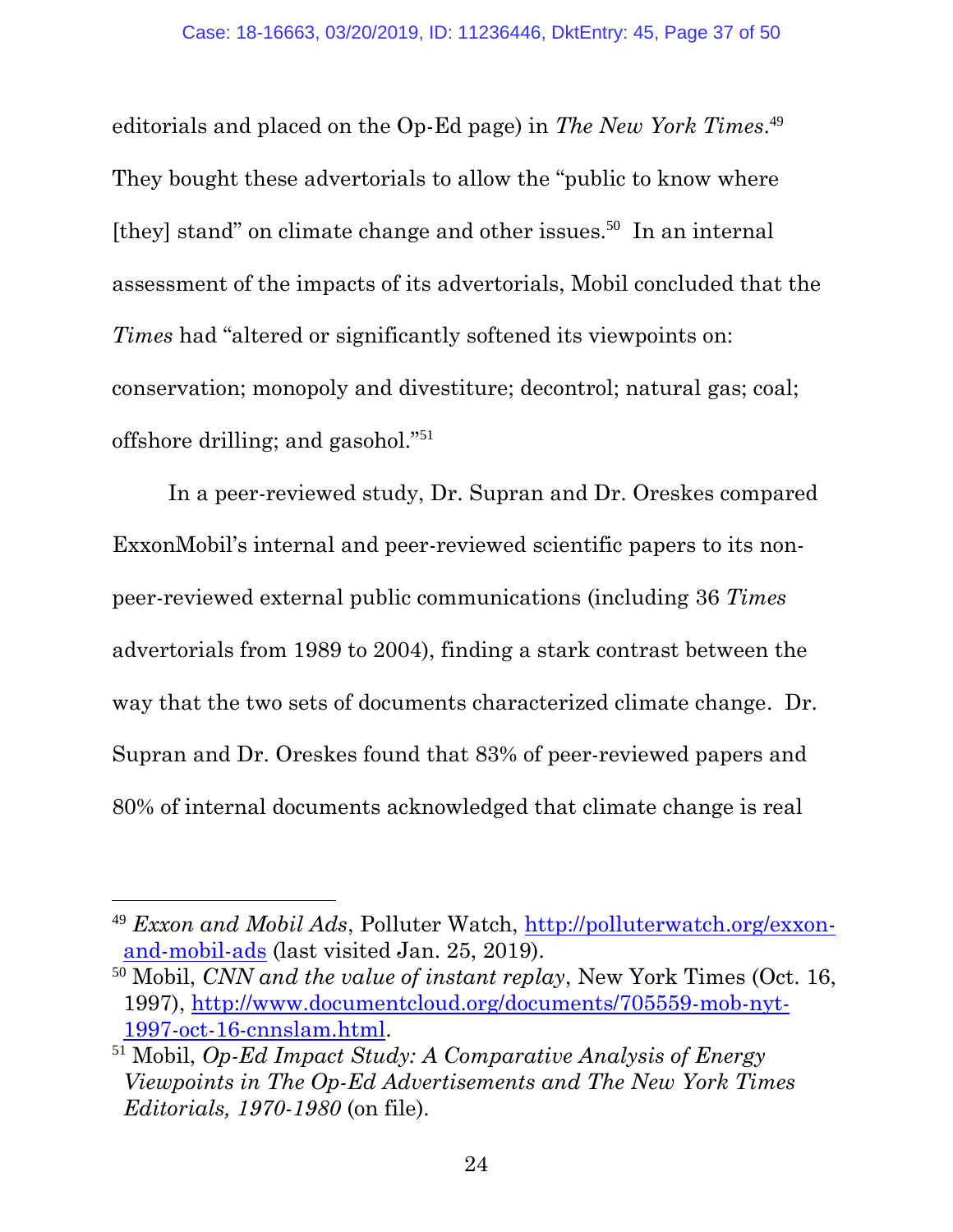and human-caused, yet only 12% of advertorials did so, with 81% instead expressing doubt.<sup>52</sup>

Similarly, an industry-funded organization called the Information Council on the Environment (ICE) launched a national climate denial campaign, designed to discredit climate science and cherry-pick data in order to create doubt and promote public uncertainty (ICE was formed and supported by affiliates, predecessors and/or subsidiaries of Defendants).<sup>53</sup> ICE's primary strategy was to "reposition global" warming as theory (not fact),"<sup>54</sup> a clear acknowledgement that global warming had previously been positioned and accepted as fact within the scientific community.

l

<span id="page-37-1"></span><sup>53</sup> Among others, members included: Western Fuels Association, National Coal Association, Edison Electric Institute, Island Creek Coal Company (subsidiary of Occidental Petroleum), Peabody Coal Company, and Pittsburgh and Midway Coal Mining (subsidiary of Chevron). Kathy Mulvey and Seth Shulman, *The Climate Deception Dossiers: Internal Fossil Fuel Industry Memos Reveal Decades of Corporate Disinformation*, Union of Concerned Scientists 22 (July 2015), [https://www.ucsusa.org/sites/default/files/attach/2015/07/The-](https://www.ucsusa.org/sites/default/files/attach/2015/07/The-Climate-Deception-Dossiers.pdf)[Climate-Deception-Dossiers.pdf.](https://www.ucsusa.org/sites/default/files/attach/2015/07/The-Climate-Deception-Dossiers.pdf)

<span id="page-37-0"></span><sup>52</sup> Supran and Oreskes, *supra* note 18, at 1.

<span id="page-37-2"></span><sup>54</sup> Letter from Dr. Patrick Michaels, Information Council on the Environment 9 (May 15, 1991),

[http://www.ucsusa.org/sites/default/files/attach/2015/07/Climate-](www.ucsusa.org/sites/default/files/attach/2015/07/Climate-Deception-Dossier-5_ICE.pdf)[Deception-Dossier-5\\_ICE.pdf.](www.ucsusa.org/sites/default/files/attach/2015/07/Climate-Deception-Dossier-5_ICE.pdf)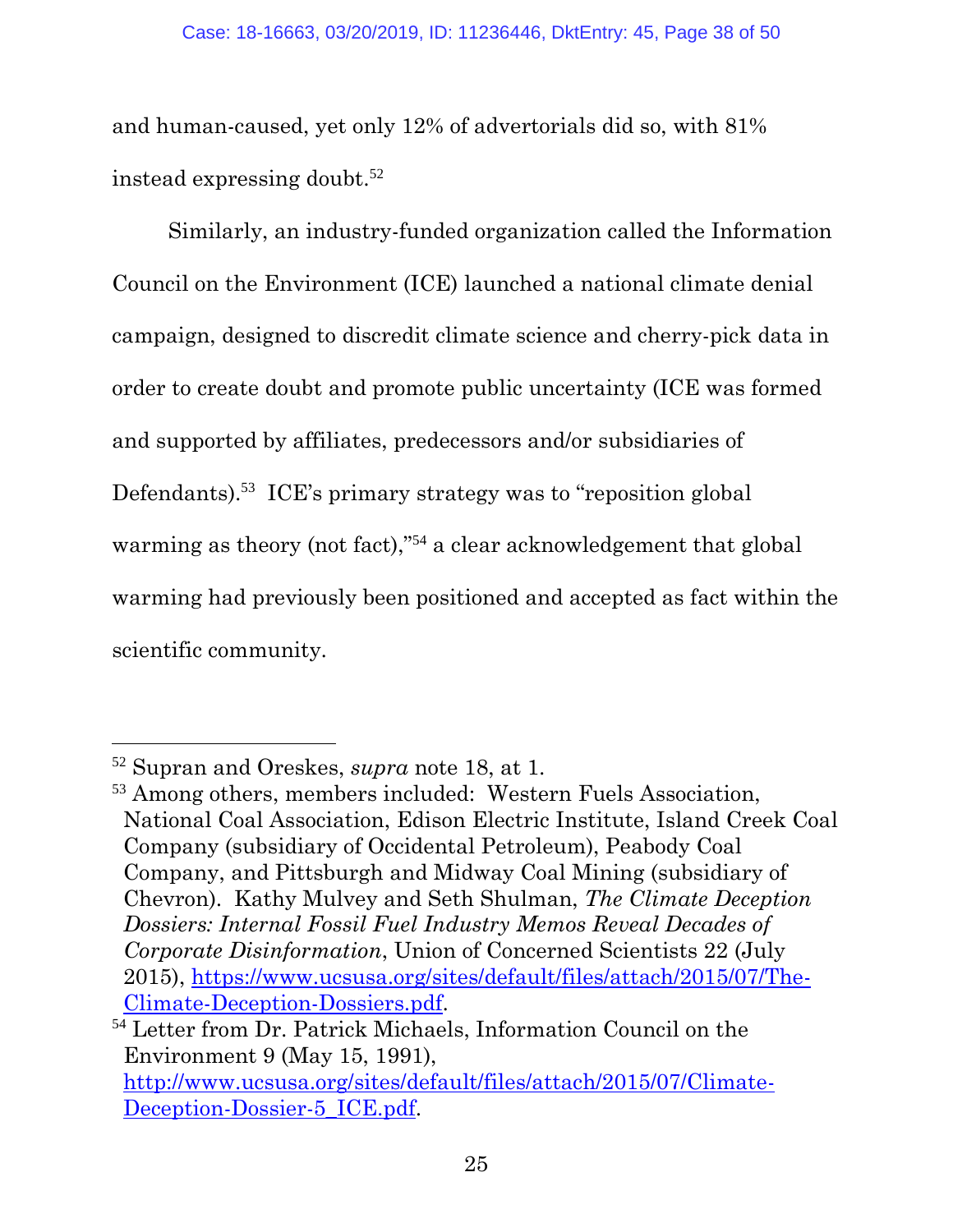In 1996, API created the Global Climate Science Communications Team (GCSCT), a small group of prominent representatives of fossil fuel companies, public relations firms, and industry front groups with the mission of undermining the global scientific consensus that climate change was real and human caused. In 1998, after the Kyoto Protocol was signed, the GCSCT developed a plan to launch a multi-milliondollar, multi-year "national media relations program to inform the media about uncertainties in climate science; to generate national, regional and local media on the scientific uncertainties, and thereby educate and inform the public, stimulating them to raise questions with policymakers."<sup>55</sup>

The largest budget item in the plan (\$5,000,000 over two years minimum) was for the Global Climate Science Data Center, which was intended to be a "one-stop resource on climate science for members of Congress, the media, industry and all others concerned."<sup>56</sup> Although no group with this name was ever formed, the proposal—in which the

<span id="page-38-0"></span> <sup>55</sup> *Global Climate Science Communications Team Action Plan*, American Petroleum Institute 4 (Apr. 3, 1998), [http://www.climatefiles.com/trade-group/american-petroleum](http://www.climatefiles.com/trade-group/american-petroleum-institute/1998-global-climate-science-communications-team-action-plan/)[institute/1998-global-climate-science-communications-team-action](http://www.climatefiles.com/trade-group/american-petroleum-institute/1998-global-climate-science-communications-team-action-plan/)[plan/.](http://www.climatefiles.com/trade-group/american-petroleum-institute/1998-global-climate-science-communications-team-action-plan/)

<sup>56</sup> *Id.* at 5-6.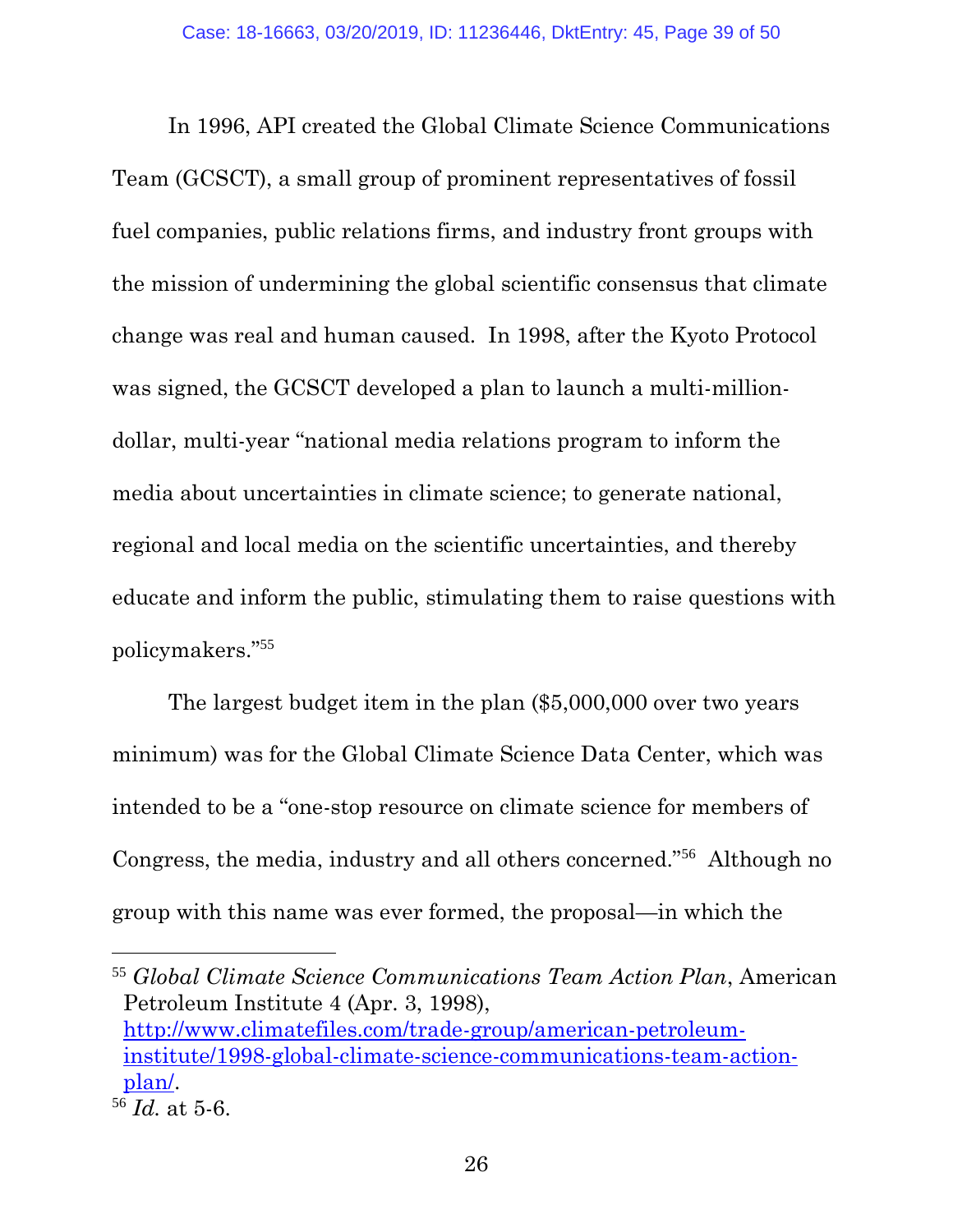fossil fuel industry sought to establish a think tank that would appear independent but in reality would promote industry positions within scientific and policy communities—likely prompted the creation of other groups, such as the Center for the Study of Carbon Dioxide and Global Change. As a means to influence public opinion, the GCSCT aimed to "identify, recruit and train a team of five independent scientists to participate in media outreach"—and in doing so, the team recognized the need to conceal these financial ties to ensure the scientists' credibility with the public.<sup>57</sup>

In sharp contrast to findings that the industry's own scientists had, for more than two decades, acknowledged internally and in peerreviewed literature, the API strategy memo laying out details of this plan declared that "it not [sic] known for sure whether (a) climate change actually is occurring, or (b) if it is, whether humans really have any influence on it."<sup>58</sup> The memo articulated the association's intent to undermine the scientific consensus on climate change, stating that:

#### Victory Will Be Achieved When

l

<span id="page-39-1"></span><sup>57</sup> Mulvey and Shulman, *supra* note 53, at 10-11.

<span id="page-39-0"></span><sup>58</sup> *Global Climate Science Communications Team Action Plan, supra* note 55, at 1.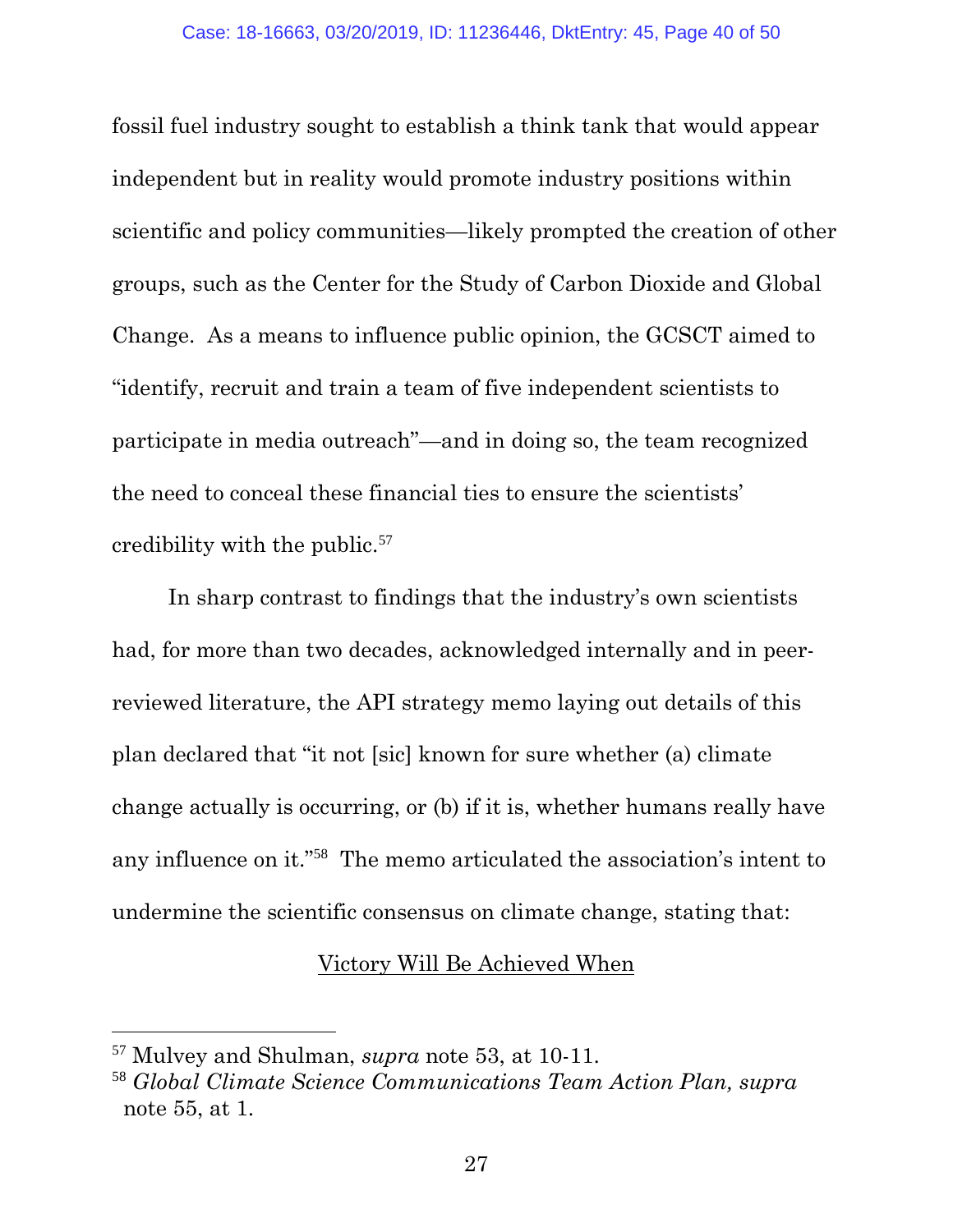- Average citizens "understand" (recognize) uncertainties in climate science; recognition of uncertainties becomes part of the "conventional wisdom."
- Media "understands" (recognizes) uncertainties in climate science.
- Media coverage reflects balance on climate science and recognition of the validity of viewpoints that challenge the current "conventional wisdom."
- Industry senior leadership understand uncertainties in climate science, making them stronger ambassadors to those who shape climate policy.
- Those promoting the Kyoto treaty on the basis of extant science appear to be out of touch with reality.<sup>59</sup>

Exxon, Chevron, and API contributed to the development of the plan through their representatives Randy Randol, Sharon Kneiss, and Joseph Walker, respectively. Exxon, Chevron, and Occidental Petroleum also exerted influence through Steve Milloy, the executive director of a front group called The Advancement of Sound Science Coalition, which was funded in part by these companies. The roadmap further identified an array of industry trade associations and front groups, fossil fuel companies, and free-market think tanks that would underwrite and execute the plan, including: API and its members; Business Round Table and its members; Edison Electric Institute and

<span id="page-40-0"></span><sup>59</sup> *Id.* at 3.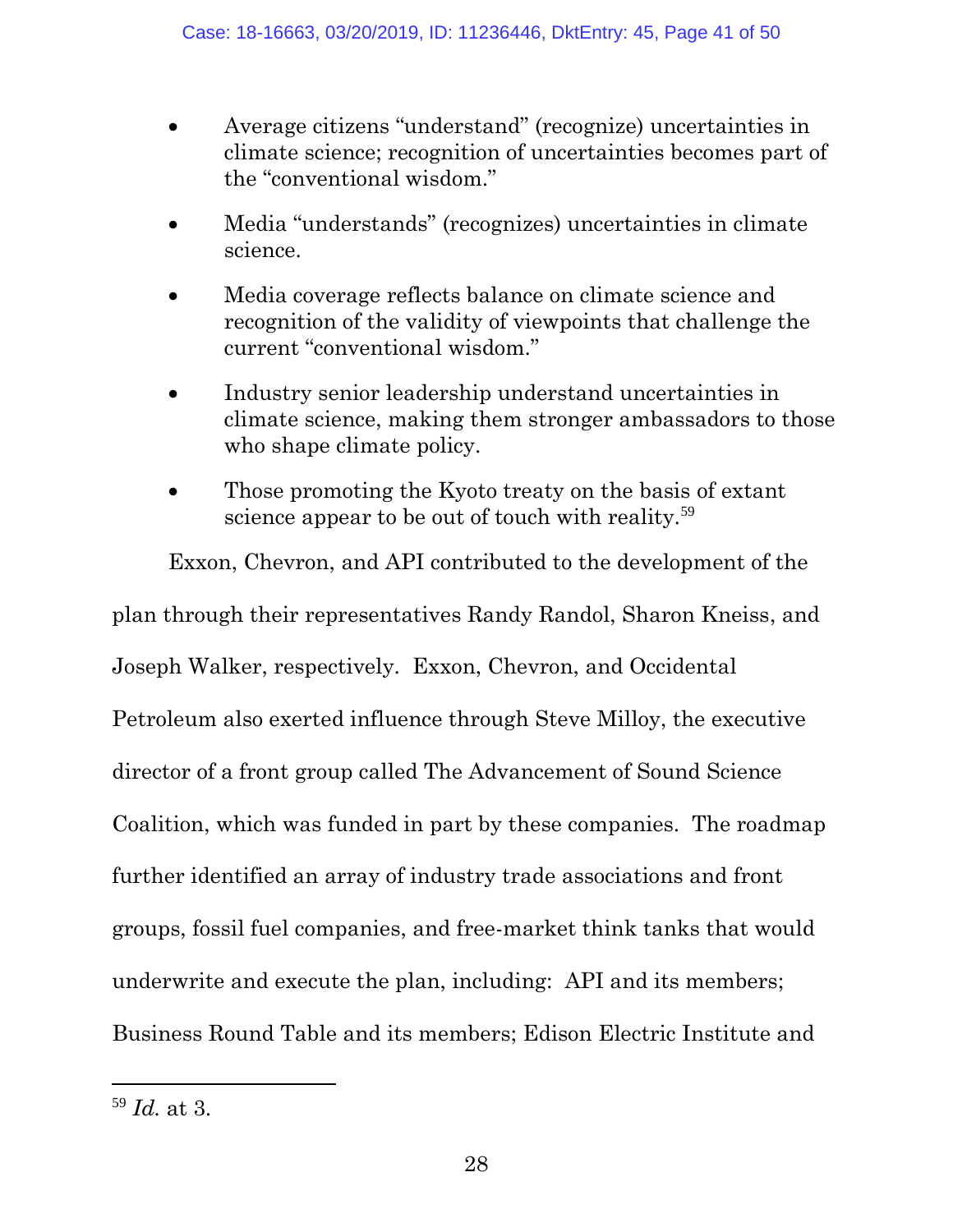its members; Independent Petroleum Association of America and its members; National Mining Association and its members; American Legislative Exchange Council; Committee for a Constructive Tomorrow; Competitive Enterprise Institute; Frontiers of Freedom; and the George C. Marshall Institute.

## <span id="page-41-0"></span>**C. Defendants funded individuals, organizations, and research to discredit the growing body of publicly available climate science.**

As Martin Hoffert, an Exxon scientist for more than twenty years and author/co-author of several of Exxon's peer-reviewed papers on the  $CO<sub>2</sub>$  greenhouse effect, said, "Even though we were writing all these papers which were basically supporting the idea that climate change from  $CO<sub>2</sub>$  emissions was going to change the climate of the earth according to our best scientific understanding, the front office which was concerned with promoting the products of the company was also supporting people that we call climate change deniers… they were giving millions of dollars to other entities to support the idea that the  $CO<sub>2</sub>$  greenhouse was a hoax."<sup>60</sup>

l

<sup>60</sup> Westervelt, *supra* note 16, Episode 2, The Turn (interview with Martin Hoffert at 11:07) (Nov. 15, 2018).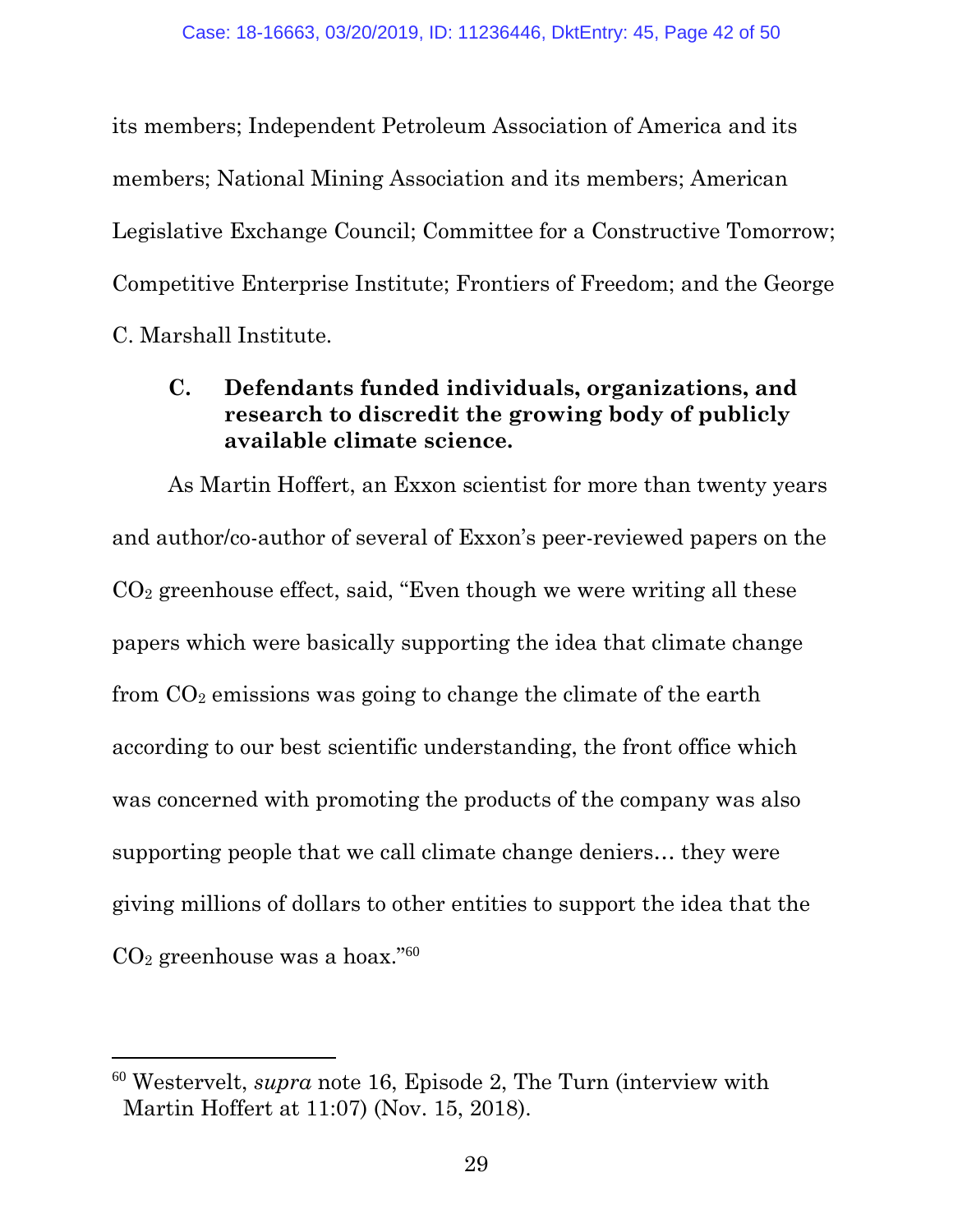Defendants advanced these denial arguments and alternative theories as a means to manufacture public uncertainty and undermine climate science. For example, ExxonMobil, API, Southern Company, and other fossil fuel interests funded Harvard-Smithsonian astrophysicist Dr. Wei-Hock Soon to publish and aggressively promote research asserting that solar variability is the primary cause of global warming, even though the GCC had internally dismissed this theory as "unconvincing" in its primer. Between 2001 and 2012, Soon received more than \$1.2 million from the fossil fuel industry, including Defendants, to conduct research purported to be independent and to promote climate change theories that Defendants knew were not supported by the peer-reviewed scientific literature, including publications by their own scientists.<sup>61</sup>

In addition to providing funding to scientists to promote invalid theories, Defendants funded industry front groups that aggressively denied and sought to discredit climate science. From 1998 through 2017, ExxonMobil alone spent \$36 million funding 69 organizations that misrepresented and persistently sought to discredit the scientific

<span id="page-42-0"></span><sup>61</sup> Mulvey and Shulman, *supra* note 53, at 6.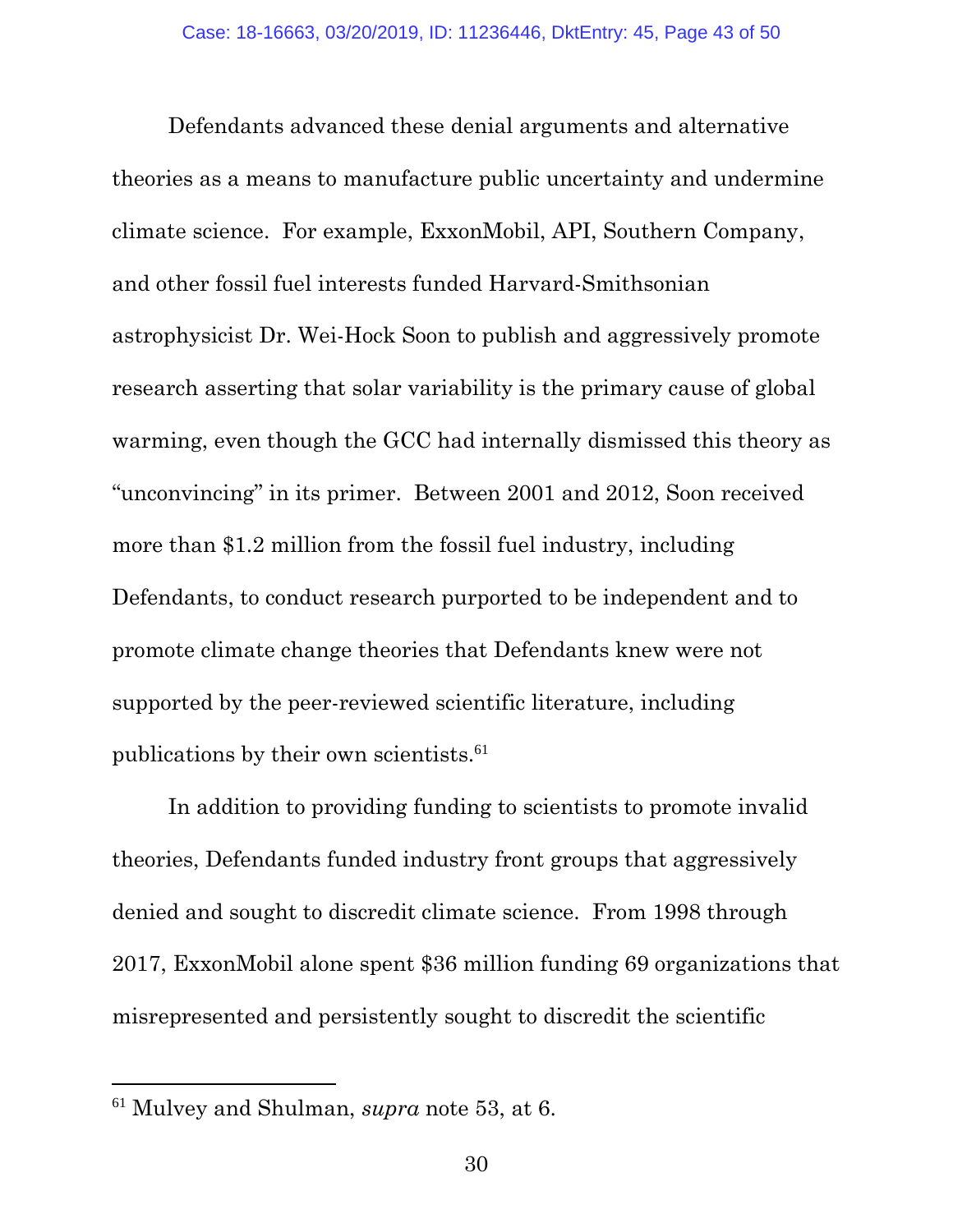consensus that Defendants' fossil fuel products were causing climate change. $62$ 

In 2007, in response to an unprecedented rebuke by the Royal Society (the oldest scientific academy in the world), ExxonMobil pledged to stop funding climate denier groups: "In 2008, we will discontinue contributions to several public policy research groups whose position on climate change could divert attention from the important discussion on how the world will secure the energy required for economic growth in an environmentally responsible manner."<sup>63</sup>

In direct contradiction to this public commitment and more recent ones acknowledging that the "risk of climate change is real and [Exxon is] committed to being part of the solution,"<sup>64</sup> the company continued to

<span id="page-43-1"></span><sup>62</sup> *ExxonMobil Foundation & Corporate Giving to Climate Change Denier & Obstructionist Organizations*, UCS (2017), [https://www.ucsusa.org/sites/default/files/attach/2019/ExxonMobil-](https://www.ucsusa.org/sites/default/files/attach/2019/ExxonMobil-Worldwide-Giving-1998-2017.pdf?_ga=2.84739161.1384563456.1548170682-1610477837.1510330963)[Worldwide-Giving-1998-](https://www.ucsusa.org/sites/default/files/attach/2019/ExxonMobil-Worldwide-Giving-1998-2017.pdf?_ga=2.84739161.1384563456.1548170682-1610477837.1510330963) [2017.pdf?\\_ga=2.84739161.1384563456.1548170682-](https://www.ucsusa.org/sites/default/files/attach/2019/ExxonMobil-Worldwide-Giving-1998-2017.pdf?_ga=2.84739161.1384563456.1548170682-1610477837.1510330963) [1610477837.1510330963.](https://www.ucsusa.org/sites/default/files/attach/2019/ExxonMobil-Worldwide-Giving-1998-2017.pdf?_ga=2.84739161.1384563456.1548170682-1610477837.1510330963) <sup>63</sup> *2007 Corporate Citizenship Report*, ExxonMobil 39 (2007),

l

<span id="page-43-0"></span>[http://www.documentcloud.org/documents/2799777-ExxonMobil-2007-](http://www.documentcloud.org/documents/2799777-ExxonMobil-2007-Corporate-Citizenship-Report.html) [Corporate-Citizenship-Report.html.](http://www.documentcloud.org/documents/2799777-ExxonMobil-2007-Corporate-Citizenship-Report.html)

<span id="page-43-2"></span><sup>64</sup> Suzanne McCarron, *A Better Approach on Climate Change*, ExxonMobil (Jan. 10, 2018), [https://energyfactor.exxonmobil.com/perspectives/better-approach](https://energyfactor.exxonmobil.com/perspectives/better-approach-climate-change/)[climate-change/.](https://energyfactor.exxonmobil.com/perspectives/better-approach-climate-change/)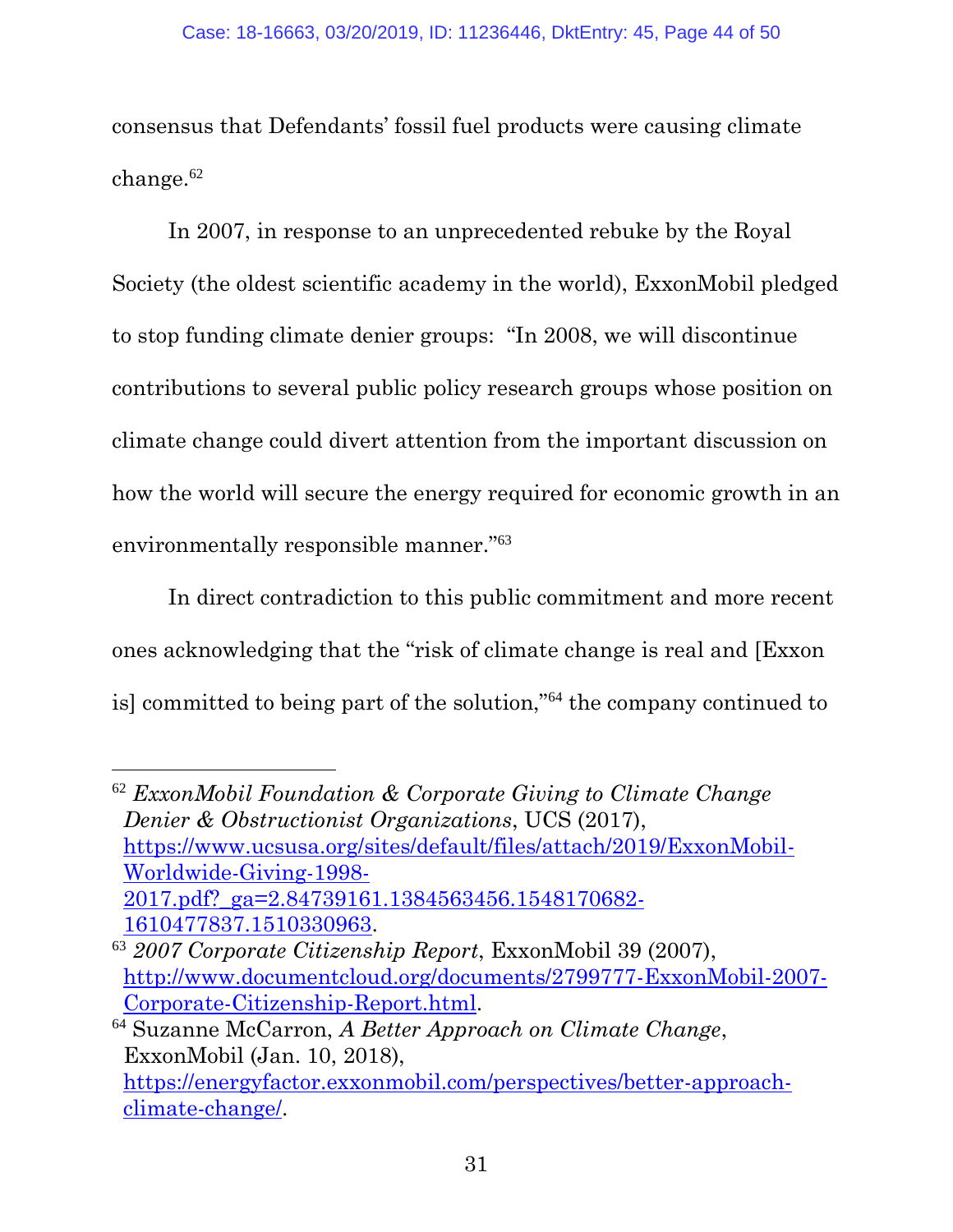fund individuals like Dr. Soon, as well as groups that spread misinformation on climate science or obstructed policy efforts to address global warming.<sup>65</sup> From 2008 through 2017, ExxonMobil spent \$13 million funding think tanks and lobby groups that reject established climate science, spread misinformation, and openly oppose the company's public positions on climate policy,<sup>66</sup> a clear indication that ExxonMobil continues to fund climate science misinformation through third-party individuals and organizations to this day.<sup>67</sup>

## <span id="page-44-0"></span>**III. DEFENDANTS MOVED TO PROTECT THEIR OWN ASSETS FROM CLIMATE IMPACTS BASED ON THE SCIENCE THEY PUBLICLY DISCREDITED**

While running campaigns to emphasize uncertainties in climate science and to block regulatory action on climate change, Defendants took affirmative steps to protect their own assets from climate risks through internal research, infrastructure improvements, and plans to exploit new reserves in a warming world. As described below,

<span id="page-44-2"></span>

<sup>67</sup> See Pattanun Achakulwisut et al., *Ending ExxonMobil Sponsorship of the American Geophysical Union* (Mar. 2016), [https://www.documentcloud.org/documents/2803702-AGU-Report-](https://www.documentcloud.org/documents/2803702-AGU-Report-Final-20160325.html)[Final-20160325.html](https://www.documentcloud.org/documents/2803702-AGU-Report-Final-20160325.html)

<sup>65</sup> See Riley Dunlap and Aaron McCright, *Organized Climate Change Denial*, The Oxford Handbook of Climate Change and Society (2011).

<span id="page-44-1"></span><sup>66</sup> *ExxonMobil Foundation & Corporate Giving to Climate Change Denier & Obstructionist Organizations, supra* note 62.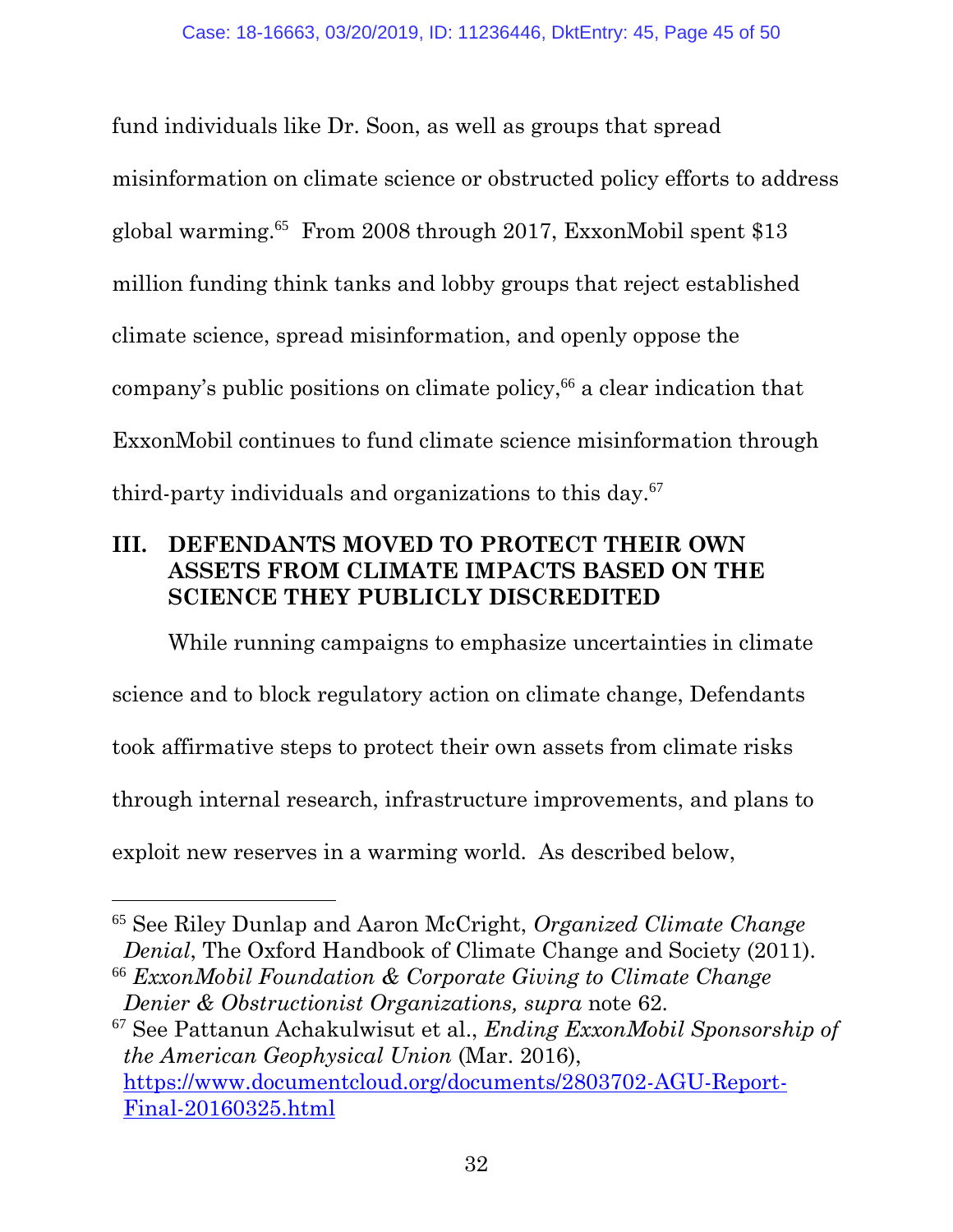Defendants took climate risks into account in the planning and construction of major engineering and infrastructure projects, all while concealing and denying the hazards of their products in the public sphere.

In 1989, Shell announced that its engineers were redesigning a \$3 billion North Sea natural gas offshore platform to protect against sea level rise.<sup>68</sup> The company's Norwegian subsidiary, Norske Shell, had been planning to build a 1.5 million metric ton structure that would stand in more than 300 meters of water and rise 30 meters above the surface, but the engineers questioned what the effect of sea level rise might be. As a result, the engineers considered raising the height to 31 or 32 meters, with a one-meter increase estimated at an additional \$16 million and a two-meter increase roughly double that amount (estimated to be about  $1\%$  of the project's total cost).<sup>69</sup>

<span id="page-45-0"></span> <sup>68</sup> Amy Lieberman and Susanne Rust, *Big Oil braced for global warming while it fought regulations*, Los Angeles Times (Dec. 31, 2015), [http://graphics.latimes.com/oil-operations/.](http://graphics.latimes.com/oil-operations/)

<span id="page-45-1"></span><sup>69</sup> *Greenhouse Effect: Shell Anticipates A Sea Chang*e, New York Times (Dec. 20, 1989),

[https://www.nytimes.com/1989/12/20/business/greenhouse-effect-shell](https://www.nytimes.com/1989/12/20/business/greenhouse-effect-shell-anticipates-a-sea-change.html)[anticipates-a-sea-change.html.](https://www.nytimes.com/1989/12/20/business/greenhouse-effect-shell-anticipates-a-sea-change.html)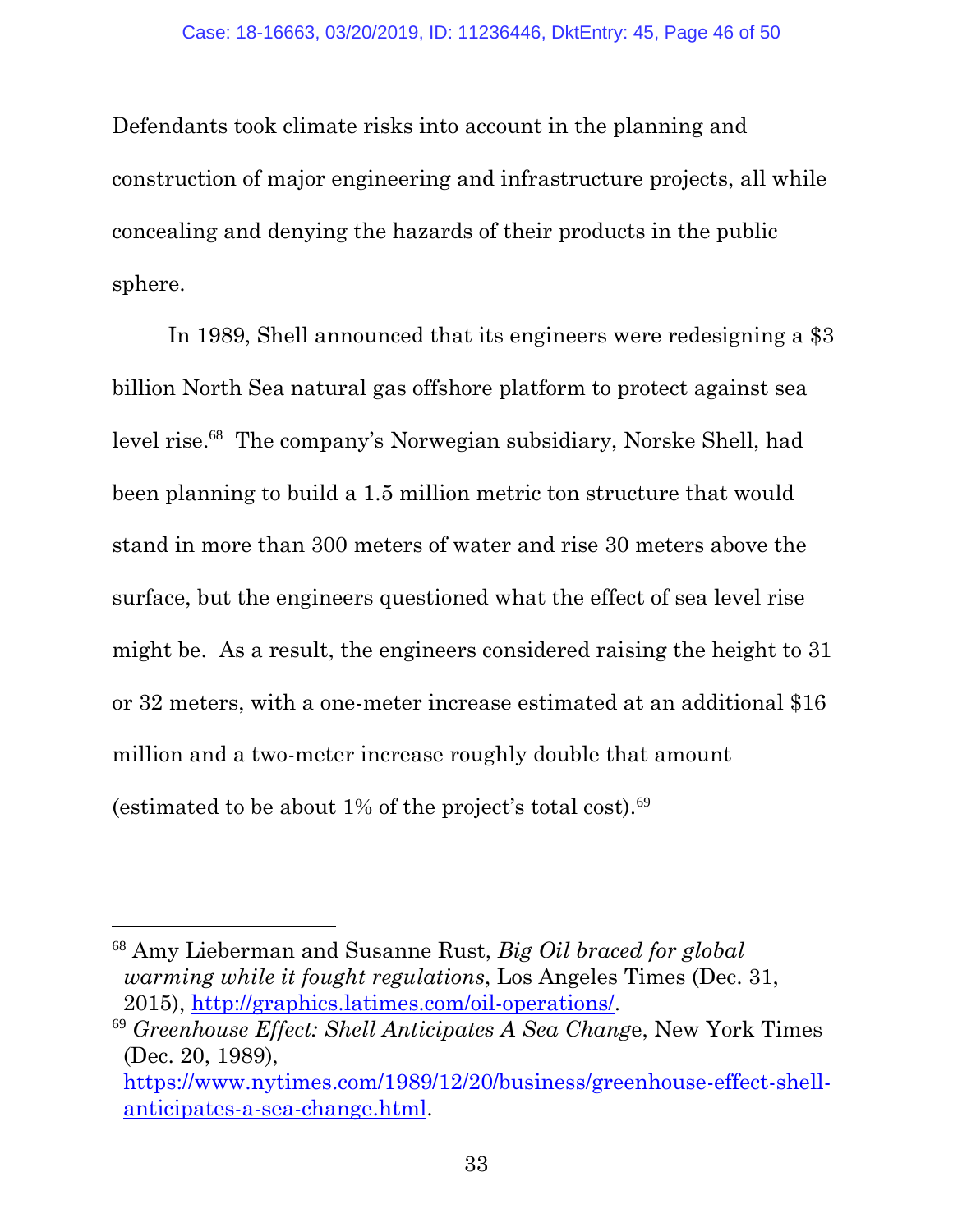By the mid-1990s, efforts by Exxon and other Defendants, described above, to deny and discredit the scientific consensus on climate change were reaching maturity, with millions of dollars per year being paid to scientists and front groups to assert that climate change was not real, that fossil fuels had nothing to do with any temperature increases that were being observed, and that a variety of theories—that the Defendants knew were not valid—were responsible for global warming.

Yet in 1994, when planning the Europipe project jointly owned and operated by Shell, Exxon, Conoco, Total and Statoil, the companies took sea level rise and other climate impacts into account in the design of the natural gas pipeline leading from a North Sea offshore platform to the German coast. In a document submitted to European authorities, the companies noted the impacts of sea level rise and the likely increase in frequency of storms as a result of climate change. While recognizing climate change as a "most uncertain parameter," they determined that the pipeline should be designed to account for climate impacts.<sup>70</sup>

<span id="page-46-0"></span><sup>70</sup> Lieberman and Rust, *supra* note 68.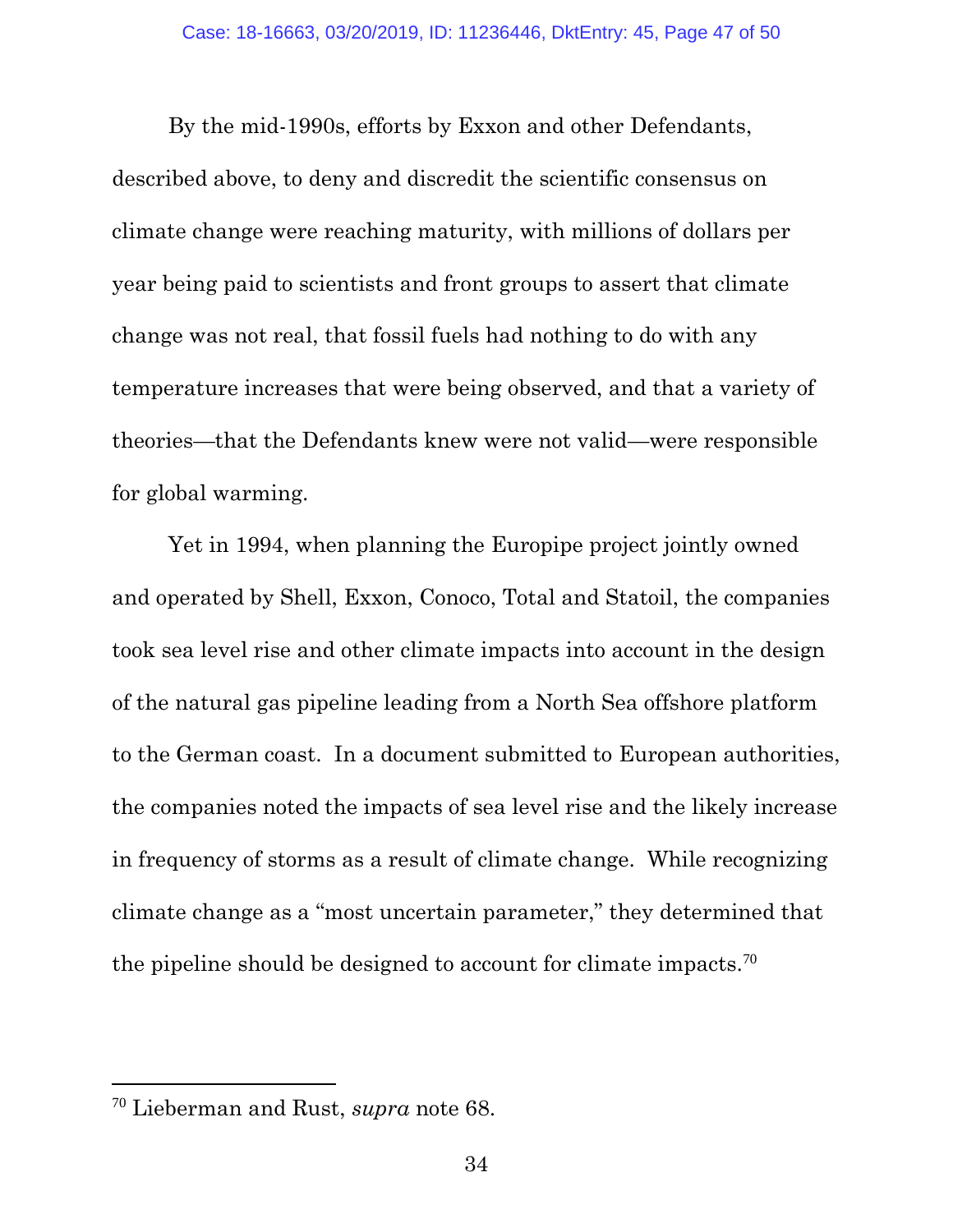In 1996, Mobil, Shell, and Imperial Oil (now majority owned by ExxonMobil) took similar steps to protect their joint investments in the Sable gas field project off the coast of Nova Scotia, Canada. Company engineers designed and built a "collection of exploration and production facilities along the Nova Scotia coast that made structural allowances for rising temperatures and sea levels."<sup>71</sup> As described in the design specifications, "[a]n estimated rise in water level, due to global warming, of 0.5 meters may be assumed" for the 25-year life of the Sable gas field project.<sup>72</sup>

#### <span id="page-47-0"></span>**IV. CONCLUSION**

Defendants had actual knowledge of the potential risks associated with their fossil fuel products as early as the late 1950s and no later than 1968. Despite this knowledge and expertise on climate science, Defendants affirmatively promoted the use of their products through various means. Defendants thus created or assisted in creating the nuisance alleged by Plaintiffs and therefore should be held liable. Amici urge this Court to reverse the decisions below.

 $\overline{a}$ 

<sup>71</sup> *Id.*

<span id="page-47-1"></span><sup>72</sup> *Id.*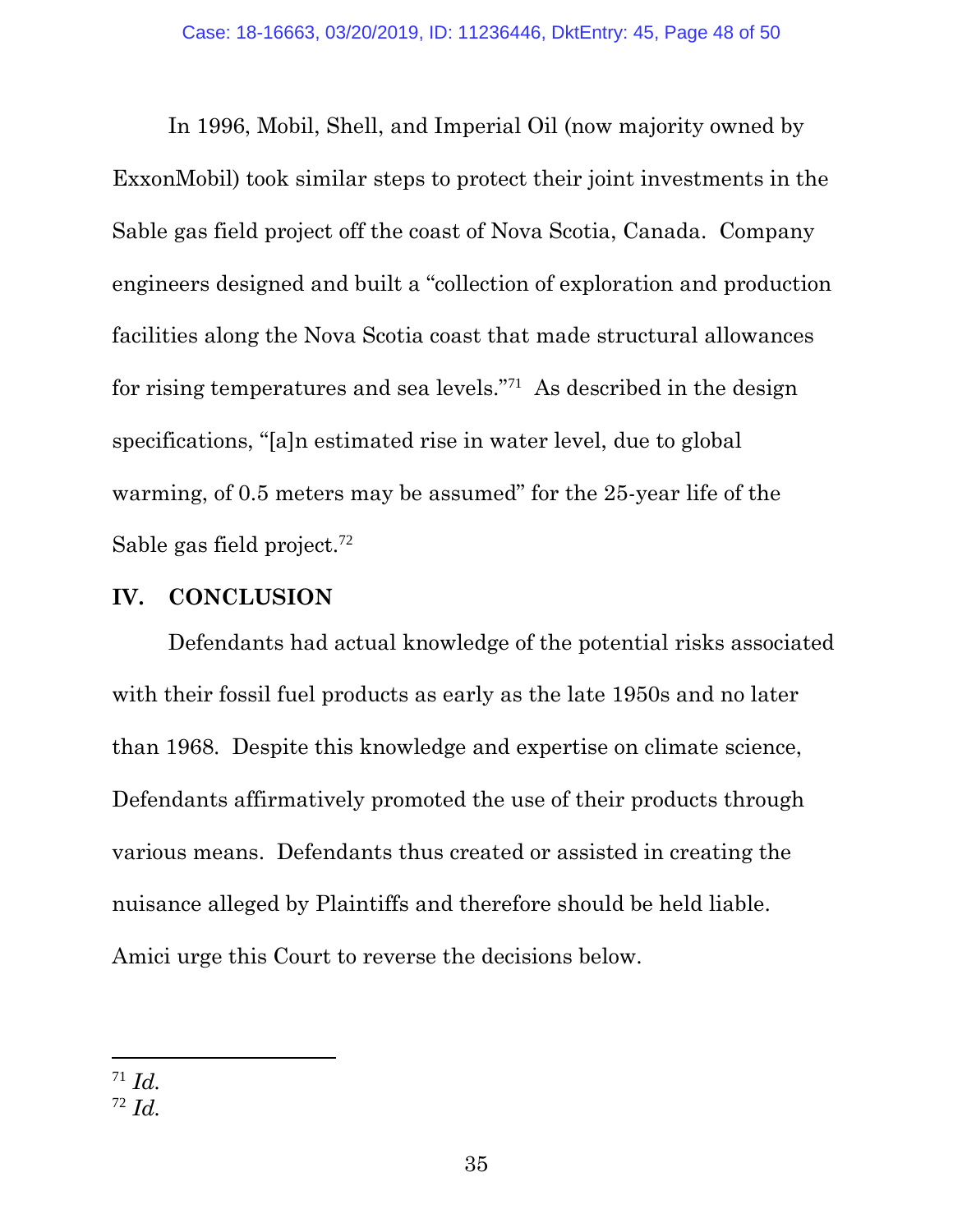RESPECTFULLY SUBMITTED this 20th day of March, 2019.

By: *s/ Daniel Mensher* KELLER ROHRBACK L.L.P. Daniel P. Mensher Alison S. Gaffney 1201 Third Avenue, Suite 3200 Seattle, WA 98101-3052 Tel: (206) 623-1900

*Counsel for Amici Curiae*

## **CERTIFICATE OF COMPLIANCE**

9th Cir. Case Number(s) 18-15499, 18-15502, 18-15503, 18-16376

I am the attorney or self-represented party.

This brief contains **6,982 words**, excluding the items exempted by

Fed. R. App. P. 32(f). The brief's type size and typeface comply with Fed.

R. App. P.  $32(a)(5)$  and (6).

I certify that this brief is an amicus brief and complies with the

word limit of Fed. R. App. P. 29(a)(5), Cir. R. 29-2(c)(2), or Cir. R. 29-  $2(c)(3)$ .

> *s/ Daniel Mensher* Daniel Mensher